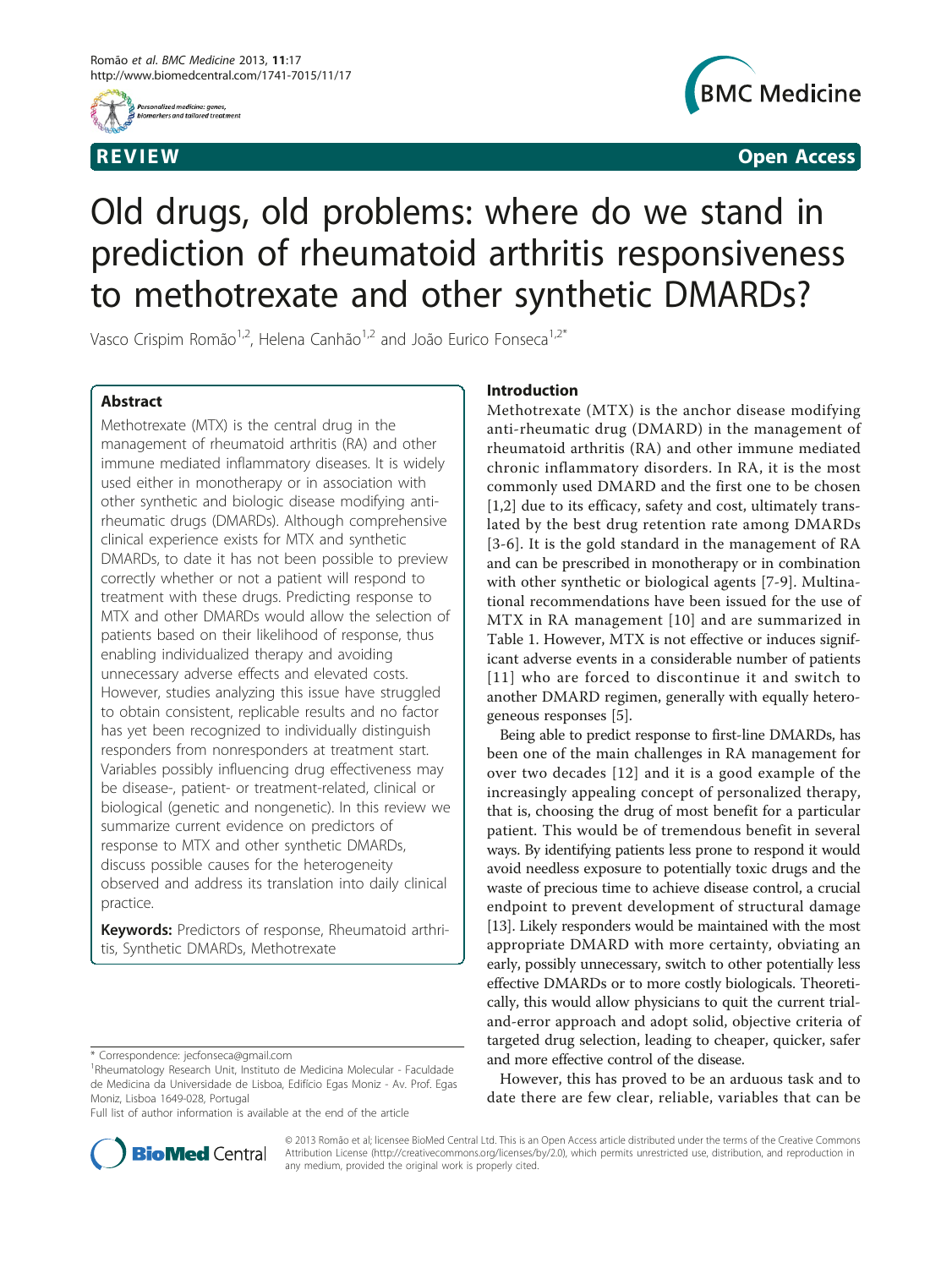### <span id="page-1-0"></span>Table 1 Multinational recommendations for the use of methotrexate in RA.

| Recommendation |                                                                                                                                                                                                                                                                                                                                                                                                                                                                  | Level of<br>evidence | Grade of<br>recommendation references | Selected           |
|----------------|------------------------------------------------------------------------------------------------------------------------------------------------------------------------------------------------------------------------------------------------------------------------------------------------------------------------------------------------------------------------------------------------------------------------------------------------------------------|----------------------|---------------------------------------|--------------------|
|                | The work-up for patients starting methotrexate should include clinical assessment of risk<br>factors for methotrexate toxicity (including alcohol intake), patient education, AST, ALT,<br>albumin, CBC, creatinine, chest $\times$ ray (obtained within the previous year); consider serology for<br>HIV, hepatitis B/C, blood fasting glucose, lipid profile and pregnancy test.                                                                               | 4                    | C                                     | $[39,231-237]$     |
|                | 2 Oral methotrexate should be started at 10 to 15 mg/week, with escalation of 5 mg every 2 to 2b<br>4 weeks up to 20 to 30 mg/week, depending on clinical response and tolerability; parenteral<br>administration should be considered in the case of inadequate clinical response or<br>intolerance.                                                                                                                                                            |                      | B                                     | $[238 - 242]$      |
|                | 3 Prescription of at least 5 mg folic acid per week with methotrexate therapy is strongly<br>recommended.                                                                                                                                                                                                                                                                                                                                                        | $1a-$                | A                                     | $[207, 243 - 245]$ |
|                | 4 When starting methotrexate or increasing the dose, ALT with or without AST, creatinine and<br>CBC should be performed every 1 to 1.5 months until a stable dose is reached and every 1 to<br>3 months thereafter; clinical assessment for side effects and risk factors should be performed<br>at each visit.                                                                                                                                                  | 4                    | C                                     | [39,233,246-250]   |
|                | 5 Methotrexate should be stopped if there is a confirmed increase in ALT/AST greater than<br>three times the ULN, but may be reinstituted at a lower dose following normalization. If the<br>ALT/AST levels are persistently elevated up to three times the ULN, the dose of methotrexate<br>should be adjusted; diagnostic procedures should be considered in the case of persistently<br>elevated ALT/AST more than three times the ULN after discontinuation. | 2 <sub>b</sub>       | C                                     | [237.250-252]      |
|                | 6 Based on its acceptable safety profile, methotrexate is appropriate for long-term use.                                                                                                                                                                                                                                                                                                                                                                         | 2 <sub>b</sub>       | B                                     | $[253 - 258]$      |
|                | 7 In DMARD-naïve patients the balance of the efficacy/toxicity favors methotrexate<br>monotherapy over combination with other conventional DMARDs; methotrexate should be<br>considered as the anchor for combination therapy when methotrexate monotherapy does not<br>achieve disease control.                                                                                                                                                                 | $1a-$                | A                                     | $[7,57,259-263]$   |
|                | 8 Methotrexate can be safely continued in the perioperative period in RA patients undergoing<br>elective orthopedic surgery.                                                                                                                                                                                                                                                                                                                                     | 1b                   | B                                     | [264, 265]         |
|                | 9 Methotrexate should not be used for at least three months before planned pregnancy for<br>men and women and should not be used during pregnancy or breast feeding                                                                                                                                                                                                                                                                                              | 4                    |                                       | $[266 - 268]$      |

Adapted by permission from BMJ Publishing Group Limited. [Ann Rheum Dis, Visser K et al. 2009, 68:1086-1093]. Evidence-based recommendations for the use of methotrexate in daily clinical care of rheumatic disorders, issued by 751 rheumatologists from 17 countries through systematic review of the literature, discussion and voting. Levels of evidence and grades of recommendation were determined according to those established by the Oxford Centre for Evidence Based Medicine [[269](#page-23-0)], as follows: level 1a - systematic review (SR; with homogeneity) of randomized clinical trials (RCTs); level 1b - individual RCT (with narrow confidence interval); level 1c - all or none; level 2a - SR (with homogeneity) of cohort studies; level 2b - individual cohort study (including low quality RCT); level 2c - 'outcomes' research, ecological studies; level 3a - SR (with homogeneity) of case-control studies; level 3b - individual case-control study; level 4 - case-series (and poor quality cohort and case-control studies); level 5 - expert opinion without explicit critical appraisal or based on physiology, bench research or 'first principles'; a minus sign (-) can be added to a particular level, to denote that it fails to provide a conclusive answer because of either a single result with a wide confidence interval or a SR with troublesome heterogeneity. Grade of recommendation A - consistent level 1 studies; grade of recommendation B - consistent level 2 or 3 studies or extrapolations from level 1 studies; grade of recommendation C - level 4 studies or extrapolations from level 2 or 3 studies; grade of recommendation D - level 5 evidence or troublingly inconsistent or inconclusive studies of any level. ALT, alanine aminotransferase; AST, aspartate aminotransferase; CBC, complete blood count; DMARD, disease-modifying antirheumatic drug; RA, rheumatoid arthritis; SD, standard deviation; ULN, upper limit of normal.

used in daily practice to allow prediction of response to MTX or other DMARDs [[14-19\]](#page-16-0). While predictors of poor RA prognosis are well established [[20,21\]](#page-16-0), they do not accurately correlate with response to treatment [\[16](#page-16-0)]. Furthermore, heterogeneous response is most likely the result of multi-factor interactions and cannot be explained by a single cause-effect mechanism within a certain domain. Those factors that are possibly influencing drug effectiveness can be divided into patient-related (age, gender, ethnicity, comorbidities), disease-related (duration, activity, disability, biomarkers), treatmentrelated (compliance, dose, previous drugs) and genetic factors [[16](#page-16-0)]. We conducted a literature review to summarize current available data on predictors of response to MTX and other DMARDs (dividing them into clinical factors, nongenetic biomarkers and genetic biomarkers), discuss the causes for the discrepancies reported and

critically analyze the possible translation into clinical practice.

# Clinical predictors of response

Several clinical factors have been studied and it has been difficult to reach a consensus on which factors are undoubtedly predictive of response to treatment with MTX and other DMARDs (Table [2\)](#page-2-0).

Regarding gender, it seems that men respond better to MTX than women: in the systematic review by Drouin et al. [\[15](#page-16-0)], the authors found that male gender was associated with a better clinical response to MTX both in early [[22](#page-16-0)] and established RA [[23](#page-16-0)]. Similar conclusions were reached by Anderson *et al*. in a large meta-analysis of randomized controlled trials (RCTs), including 1,435 patients, in terms of achieving American College of Rheumatology (ACR) 20 responses [\[24\]](#page-16-0), and by Saevarsdottir and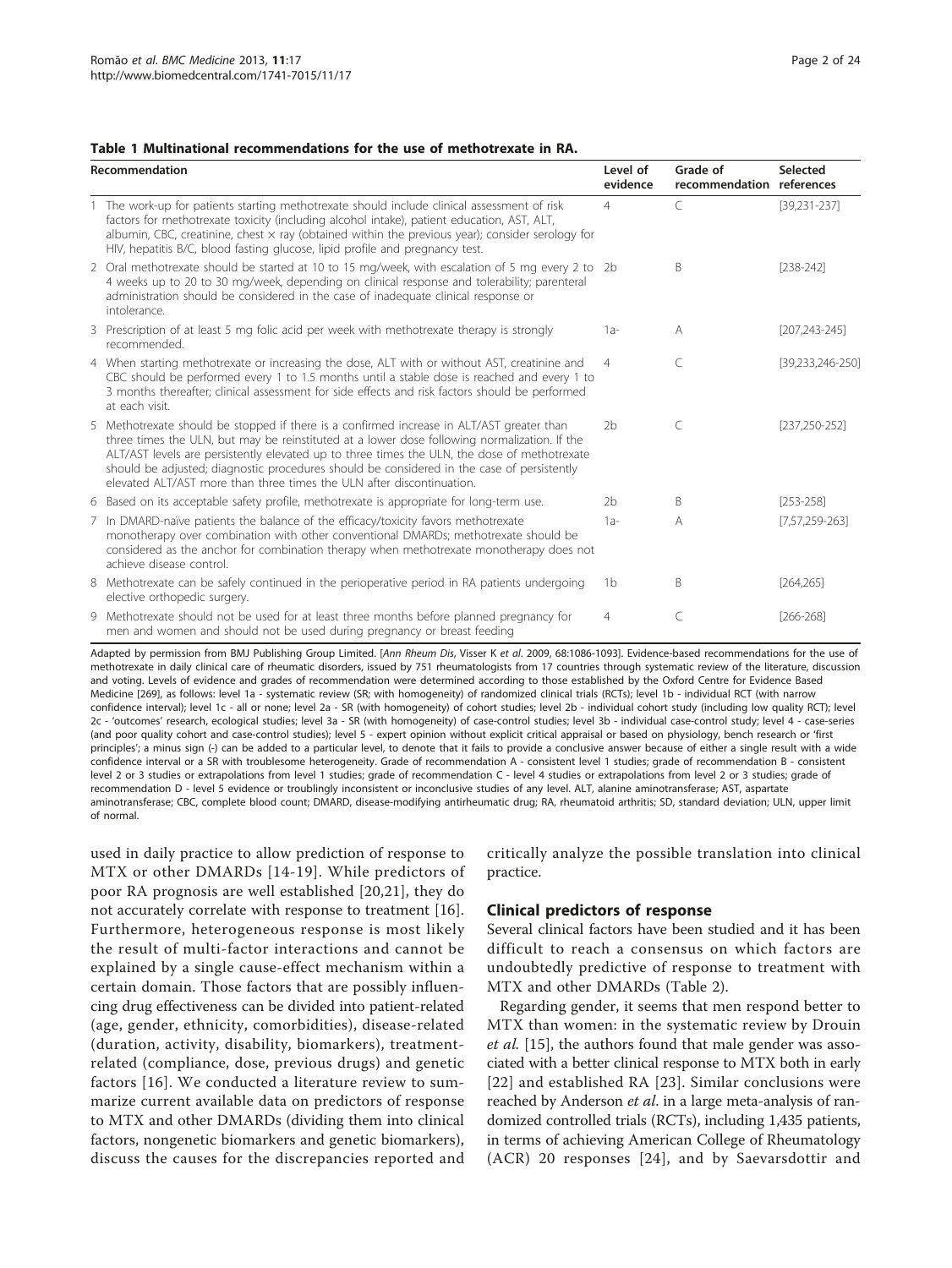| <b>Factors</b>                                     | Predictor of response?                             | Comments                                                                                                                                                                               |
|----------------------------------------------------|----------------------------------------------------|----------------------------------------------------------------------------------------------------------------------------------------------------------------------------------------|
| Gender                                             | <b>MTX</b>                                         | Yes, men respond better to Both in early and established RA; not extendable to other DMARDs                                                                                            |
| Age                                                | No                                                 | Strong evidence showing lack of influence on MTX responsiveness, a few contradicting<br>studies; probably also no influence on other DMARDs                                            |
| Ethnicity                                          | Uncertain                                          | Despite the theoretical rationale, more data is needed                                                                                                                                 |
| Smoking                                            | Likely, active smokers<br>respond worse to MTX     | Most studies do not analyze it; however, available studies point to worse response in<br>active smokers; not certain as to extension to other DMARDs                                   |
| Disease duration                                   | Yes, better response in<br>early RA                | Early RA has better response than established RA, but no influence of duration in<br>longstanding disease; controversial results due to methodological heterogeneity                   |
| Prior DMARD use                                    | Yes, worse response                                | Previous DMARD use associated with worse response to MTX and other DMARDs;<br>however, not confirmed in some studies; results likely to be affected by several clinical<br>confounders |
| Disease activity measured<br>by composite scores   | Yes, worse response if<br>higher baseline activity | However, frequently not replicable with different scores; unclear which scores are better,<br>likely to depend on response measures used                                               |
| Disease activity measured<br>by isolated variables | Uncertain                                          | Contradicting findings; unreliable when variables are used separately                                                                                                                  |
| Disability                                         | Uncertain, not likely                              | No association in most studies; inverse relation between HAQ and response in some<br>early RA studies                                                                                  |
| Pain global assessment                             | No                                                 | Strong evidence showing lack of influence on response to MTX and other DMARDs; a<br>few contradicting studies                                                                          |
| Concomitant NSAIDs                                 | Uncertain                                          | Only two studies suggesting higher response to MTX in NSAIDs users; more data needed                                                                                                   |
| Concomitant corticosteroids                        | Likely, better response                            | Although most studies fail to analyze it, combined therapy with steroids seems to have<br>better results than DMARD monotherapy                                                        |
| Radiographic scores                                | No                                                 | Extensively shown that baseline radiographic scores do not predict clinical response to<br>any DMARD                                                                                   |

<span id="page-2-0"></span>Table 2 Summary of clinical predictors of response to MTX and other DMARDs.

Conclusions and comments are based on the findings reported and discussed in the text. DMARDs, disease modifying anti-rheumatic drugs; HAQ, health assessment questionnaire; MTX, methotrexate; NSAIDs, non-steroidal anti-inflammatory drugs; RA, rheumatoid arthritis.

colleagues [[25](#page-16-0)], in a population of early RA patients (SWE-FOT trial), with a worse European League Against Rheumatism (EULAR) response being observed in women (odds ratio (OR) = 0.50, 95% confidence interval (CI) 0.31 to 0.81). Stranzl et al. also found female sex to be an independent predictor of poor response to MTX (OR = 3.3,  $P =$ 0.009) [[26](#page-16-0)]. In the study by Vázquez et al. [\[27\]](#page-16-0), in early RA patients, male gender was associated with remission after two years of MTX  $\pm$  gold treatment in the univariate analy-sis but not in the multivariate analysis. Hider et al. [\[14](#page-16-0)] found no differences between men and women in response rates to MTX in a prospective study of an early inflammatory polyarthritis cohort and there are also other studies that were not able to identify an influence of gender on MTX response [[28\]](#page-16-0). In spite of some conflicting results, it seems that most of the evidence points in the direction of male gender being a predictor of good response to MTX in both early and established RA. Indeed, in a recently published study [[29\]](#page-16-0), a predictive model for 24-month remission was developed for patients with early RA treated in a RCT with MTX  $\pm$  corticosteroids  $\pm$  cyclosporine [\[30](#page-16-0)]; it was validated in an early RA cohort (ERAN) of patients treated with MTX or other DMARDs [[31\]](#page-16-0). The authors concluded that one of the three variables that predicted remission at 24 months was male gender ( $OR = 3.14$ ,  $P$  <0.001). As in this latter study, most of the analyses of response to other DMARDs have been done together with MTX, so their individual effect is difficult to predict. Two publications from the 1990s, a meta-analysis [[32\]](#page-17-0) and an observational study [\[33\]](#page-17-0), comprising a significant number of patients, demonstrated that gender did not influence the response to treatment with sulphasalazine (SSZ), gold and penicillamine. A more recent open label trial showed no influence of gender on whether patients with early RA started on hydroxychloroquine (HCQ) would have to step up therapy to MTX [\[34](#page-17-0)]. Other studies have also failed to detect a significant effect of gender on treatment response to DMARDs, other than MTX [[28](#page-16-0)[,32,35](#page-17-0)-[37\]](#page-17-0). Overall, it seems that under the light of current evidence it is not possible to generalize the better response to MTX treatment seen in men to other DMARDs. The possible explanation of the influence of gender on MTX responsiveness, as pro-posed by Hider et al. [[16](#page-16-0)], might be that hormonal factors that influence the pharmacokinetics and pharmacodynamics of each drug contribute to a better or worse response, explaining the apparent discrepancy in the influence of this factor on different DMARDs. Another question could be raised based on the fact that female gender is per se predictive of a worse global prognosis in terms of radiographic progression and disability [[21](#page-16-0)[,38\]](#page-17-0): is the female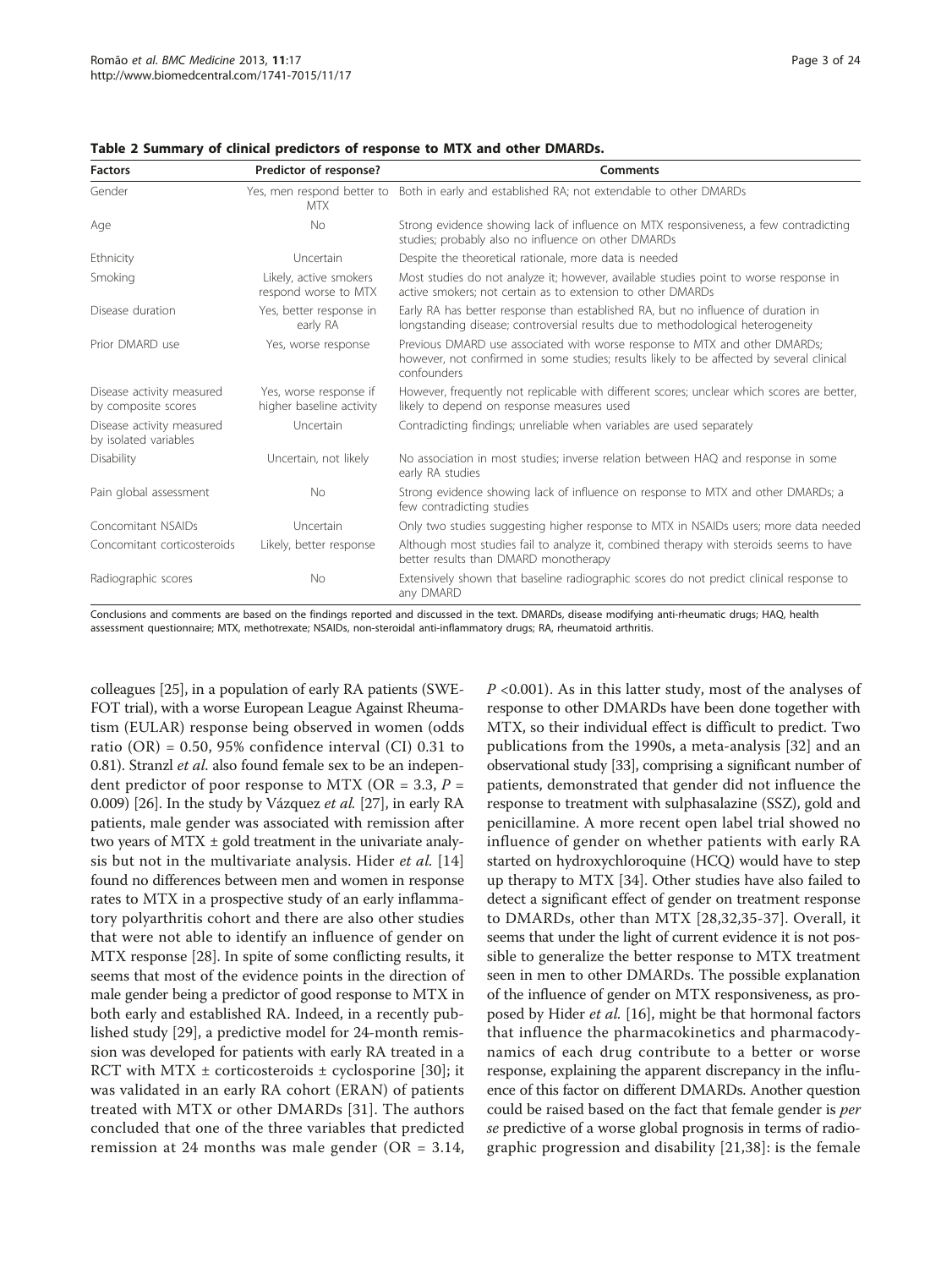worse response to treatment with MTX contributing to this observation? This is a hypothesis that needs further investigation.

Age does not seem to be a predictive factor of response to MTX or to other DMARDs. Most studies showed a lack of effect of baseline age on clinical response to MTX therapy, including two large meta-analyses [[15](#page-16-0)[,39](#page-17-0)], and, therefore, it does not seem to influence responsiveness [[14,23,24,26](#page-16-0)-[28](#page-16-0)[,32,37](#page-17-0),[40-42](#page-17-0)]. Despite this strong body of evidence, some studies have contradicting results, such as the SWEFOT trial [\[25](#page-16-0)] which showed that older age was associated with a higher likelihood of both EULAR and the clinical disease activity index (CDAI) response to MTX treatment at three to four months ( $OR = 1.30, 95\%$ CI 1.11 to 1.51) and the study by Ma *et al.* [[29](#page-16-0)], where older patients (>50 years old), on the contrary, were less likely to be in remission at 24 months after the start of  $MTX \pm cyclosporine (OR = 0.97, P = 0.014)$ . Thus, despite these two early RA studies, where age seemed to influence response to MTX treatment, although in opposite directions, most studies, including large metaanalyses, showed that age is not a predictor of response to MTX. As to other DMARDs, a single study showed that patients responding to SSZ were younger than nonresponders, with no effect of age on the response to penicillamine and gold [\[33](#page-17-0)]. All other publications excluded age as an independent predictive marker of response to DMARDs [[24,28](#page-16-0)[,34,35,42\]](#page-17-0).

Ethnicity may play a role in predicting response to DMARDs. Genetic differences influencing drug-metabolizing enzymes can contribute to a differential response between ethnic groups [[16](#page-16-0)]. This can have a tremendous impact in either limiting the ability to generalize data from clinical trials to different population groups or choosing the best DMARD for a specific patient based on his/her ancestry. This can be particularly relevant in some European and North American geographical areas, where patients' origins can be very heterogeneous. Helliwell and Ibrahim reported differences in DMARD drug survival, with South Asian patients discontinuing therapy sooner than patients from Northern Europe [[43\]](#page-17-0). Although inefficacy was one of the reasons for drug discontinuation, it was only patient-reported and not objectively measured and it seemed that other factors, such as adverse reactions and different expectations concerning the disease and treatment, may have weighed more than efficacy in the decision to stop treatment. Moreover, some authors found no association between ethnicity and likelihood of response [[44,45\]](#page-17-0) and most studies do not analyze its predicting role. Thus, despite the favorable theoretical rationale, ethnicity is currently not a definite predictor of response to MTX and other DMARDs and more data with large populations are needed to clarify its influence on responsiveness.

Smoking has a negative impact on disease outcomes and is associated with higher disease activity [\[46-49](#page-17-0)]. In addition to that, smokers seem to respond worse to MTX. Although most studies on treatment response did not analyze this factor, there seems to be a common conclusion in the ones that did: current smokers do respond worse to MTX treatment, at least in early RA. Wessels et al. showed that early RA patients who smoke and are rheumatoid factor (RF)-positive have a worse response to MTX monotherapy (OR = 0.1, 95% CI 0.0 to 0.4) [[22\]](#page-16-0). In an early RA cohort, where 873 patients started MTX monotherapy at inclusion, current smoking was independently associated with significantly worse early and late EULAR, disease activity score (DAS) 28 and joint count responses, when adjusted for other clinical, serologic and genetic factors (OR =  $0.60, 95\%$  CI 0.39 to 0.94) [\[50\]](#page-17-0). Past smokers' responses did not differ from never-smokers' and number of pack-years smoked was not associated with responsiveness [[50\]](#page-17-0). Data from the SWEFOT trial confirmed these findings on a similar population and current smoking was the strongest predictor of achieving a poor response (OR =  $0.35$ , 95% CI 0.20 to 0.63), according to all response criteria except ACR50 and ACR70 (although a trend for a poor response was observed) [\[25](#page-16-0)]. It has also been shown that smokers tend to consume a higher number of DMARDs over time, suggesting that smoking can reduce therapeutic efficacy and that non-smokers are more likely to achieve an ACR response than smokers [\[51](#page-17-0)]. As proposed by Saevarsdottir et al., smoking may interfere with the pharmacodynamic and pharmacokinetic properties of the drugs, thus altering responsiveness [\[50](#page-17-0)]. Stamp et al. showed that the intracellular levels of some MTX polyglutamates were decreased in smokers [[52\]](#page-17-0), suggesting that MTX metabolism is altered which leads to a poor response. Whatever the mechanism, active smoking is an important modifiable factor that seems to be associated with a poor response to MTX. Tobacco discontinuation should be encouraged and considered an important part of the therapeutic approach.

Longer disease duration has been identified by Anderson and colleagues as the most important factor to predict worse response to MTX in the extensive metaanalysis mentioned before [\[24](#page-16-0)], and similar findings were reported in other publications, regarding both MTX and other DMARDs [[16,25,](#page-16-0)[32,33](#page-17-0),[37,53,54](#page-17-0)]. However, Hoekstra et al. [[23](#page-16-0)] failed to demonstrate such an association in a RCT comprising 411 patients treated with MTX (although the mean disease duration was lower) and several other studies also did not detect that association with MTX and other DMARDs [[14,15,22,27,28](#page-16-0)[,55](#page-17-0)-[57\]](#page-17-0). It has been widely shown that treatment of early RA yields better results than treatment of established disease [[6,](#page-16-0)[58](#page-17-0)-[61\]](#page-17-0) leading to the 'window of opportunity' concept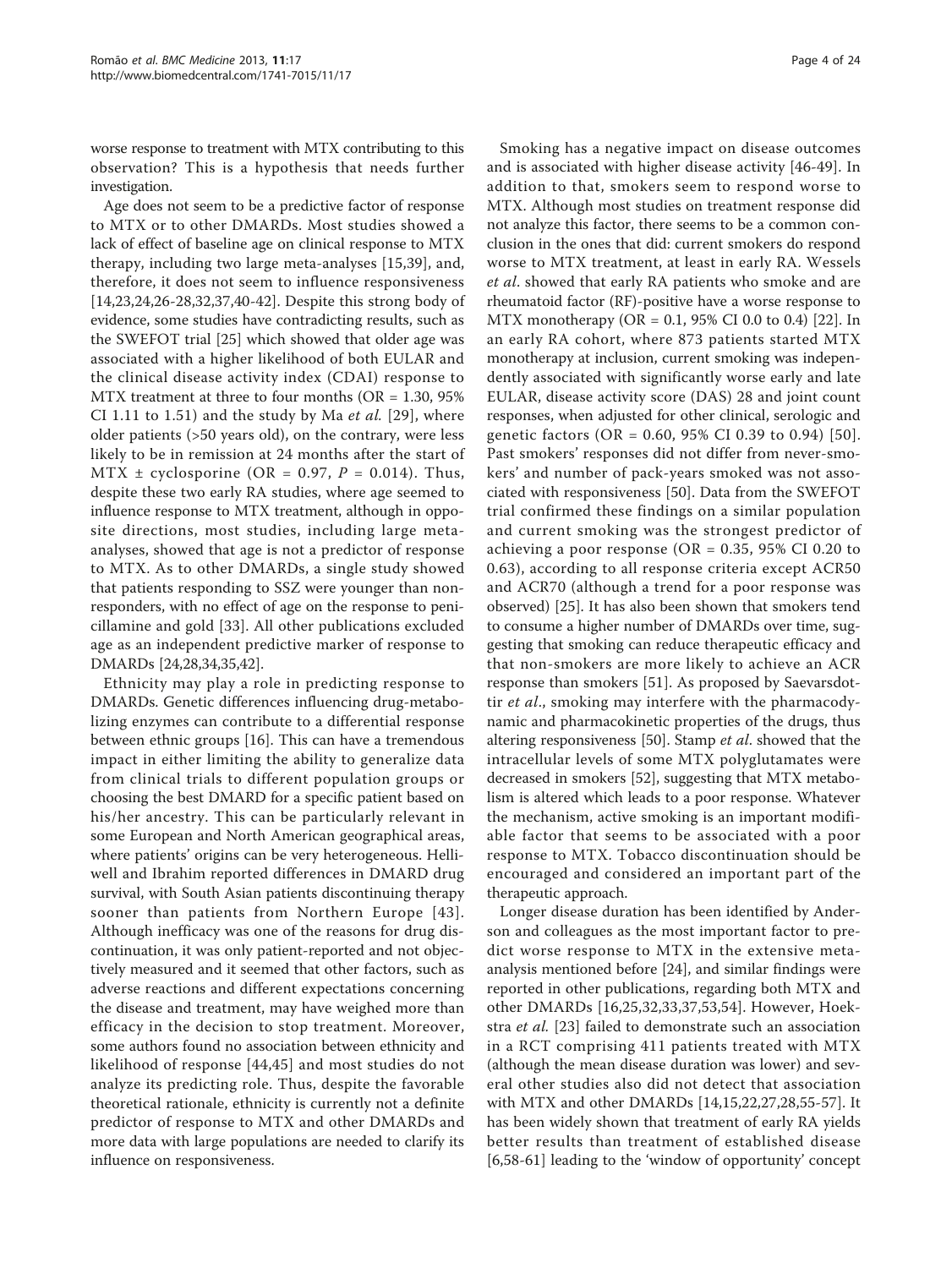[[62](#page-17-0)-[64](#page-17-0)]. Discrepancies in these results might have been induced by evaluations performed mostly in established RA patients, who probably have a more uniform response to MTX, or in early RA populations that have short-term disease and a narrow disease-duration span making it harder to detect differences in response rates. Thus, while it is likely that patients with early disease respond better than those with established RA, disease duration seems to lose its negative influence with long-term progression of disease and this might confound the results of studies addressing this factor.

An additional question is whether the worse response to treatment in established RA patients is a direct consequence of longstanding disease by itself or if it is related to the failure of previous DMARDs, as was previously discussed by Hider et al. in their 2005 review [[16\]](#page-16-0). Despite the existence of a few reports suggesting that previous DMARD use does not affect response to further treatments [[28](#page-16-0)[,55,57](#page-17-0)], most evidence seems to point in the opposite direction. In fact, literature findings include references to a negative effect of previous DMARD use on the response to treatment with MTX and other DMARDs [\[24](#page-16-0)], shorter time to DMARD discontinuation in patients who had previously taken MTX [[53\]](#page-17-0) and lower drug survival for DMARDs started following previous therapy and late in the course of the disease [[65](#page-17-0)]. Likewise, Lie et al. found that patients who had previously taken other DMARDs had significantly lower response rates to MTX monotherapy [[66\]](#page-17-0). Based on this study, the absence of any past DMARD therapy was identified as one of the predictive factors of a favorable response to MTX monotherapy [[15](#page-16-0)]. Similar findings were reported by Aletaha and colleagues in patients taking consecutive DMARD courses, with the first DMARDs obtaining a greater decrease in C reactive protein (CRP) than subsequent ones [[1\]](#page-16-0). Another study found that the effectiveness of a particular DMARD was always higher when started after non-steroidal anti-inflammatory drugs (NSAIDs) than after another DMARD [[67](#page-17-0)]. It may be postulated that patients who do not respond to a certain drug might have a globally more severe and less responsive disease, but other mechanisms might explain these observations. As proposed by Hider et al. [\[16\]](#page-16-0) previous therapies may alter drug kinetics and influence metabolism in such a way that the effectiveness of subsequent drugs can be lowered. However, this hypothesis has not been adequately tested so far.

Disease activity at baseline has been thoroughly investigated as a potential marker of response but globally the results are inconsistent, which can be related to the different clinical instruments and response criteria used in the studies. In fact, disease activity can be assessed by isolated clinical-laboratory variables (CRP, erythrocyte sedimentation rate (ESR)), tender joint count (TJC), swollen joint count (SJC), global assessment of disease activity on a visual analogue scale (VAS) or by composite scores (DAS, DAS28, CDAI, simplified disease activity index (SDAI)) and different criteria are used to define response (EULAR, ACR, DAS/SDAI remission). Thus, it is crucial to consider this information when interpreting literature data. In the meta-analysis by Drouin et al., high disease activity at baseline as measured by DAS or SDAI was identified as a predictor of a weak response to MTX monotherapy [\[15](#page-16-0)]. Wessels et al. showed that in an early RA population, high DAS and high SJC were associated with a poor response to MTX monotherapy, defined as achieving a DAS ≤2.4 at 6 months (OR = 0.1, 95% CI 0.0 to 0.1) [[22](#page-16-0)]. Other factors such as VAS, ESR and CRP did not seem to have an effect on response. In an established RA study, higher disease activity defined by DAS was also related to a decreased likelihood of response to MTX (OR =  $0.53$ ,  $P < 0.001$ ) [[23](#page-16-0)]. These results are in accordance with the findings of Aletaha et al., that early RA patients with higher baseline SDAI (but also CDAI and DAS28) were less likely to achieve remission or low disease activity at one year of MTX monotherapy [[68](#page-17-0)]. In this study, it was observed that the association between disease activity and remission at one year was low but significant at baseline and increased greatly in subsequent visits, with SDAI at three months being highly predictive of one-year remission. Similarly, Saevarsdottir and colleagues found that higher DAS28 at the moment of MTX start predicted a lower likelihood of EULAR response (OR = 0.64, 95% CI 0.52 to 0.80), despite no significant association being shown for ACR, SDAI or CDAI response criteria [\[25\]](#page-16-0). Vázquez et al. demonstrated that in early RA, patients with low to moderate disease activity at baseline (DAS28 <5.1) were four times more likely to be in remission (DAS28 <2.6) after two years of MTX  $\pm$  gold therapy. Two other studies also demonstrated that in patients with recent onset RA treated with MTX, SSZ or both, a lower baseline DAS was predictive of remission at two [\[69](#page-17-0)], three and five years [[70](#page-17-0)]. Thus, the literature seems to show that when disease activity is assessed by composite measures, lower activity at baseline predicts better responses to MTX. Despite this, baseline DAS28 was not different between responders and non-responders to MTX monotherapy in other early [[14](#page-16-0)] and established [\[28,](#page-16-0)[71](#page-18-0)] RA studies.

When disease activity is determined by isolated laboratory and clinical variables, evidence is much weaker and somewhat inconsistent. Anderson et al. found lower patient, but not physician, global assessment at baseline to be predictive of worse response to MTX and other DMARDs, a result that contradicts the data presented above. Most studies, however, did not find isolated patient/physician global disease assessment to influence response to treatment with MTX [[22,27,29,](#page-16-0)[66](#page-17-0)[,71](#page-18-0)] or other DMARDs [\[27,29](#page-16-0)[,34,45\]](#page-17-0). Wessels et al. showed high SJC to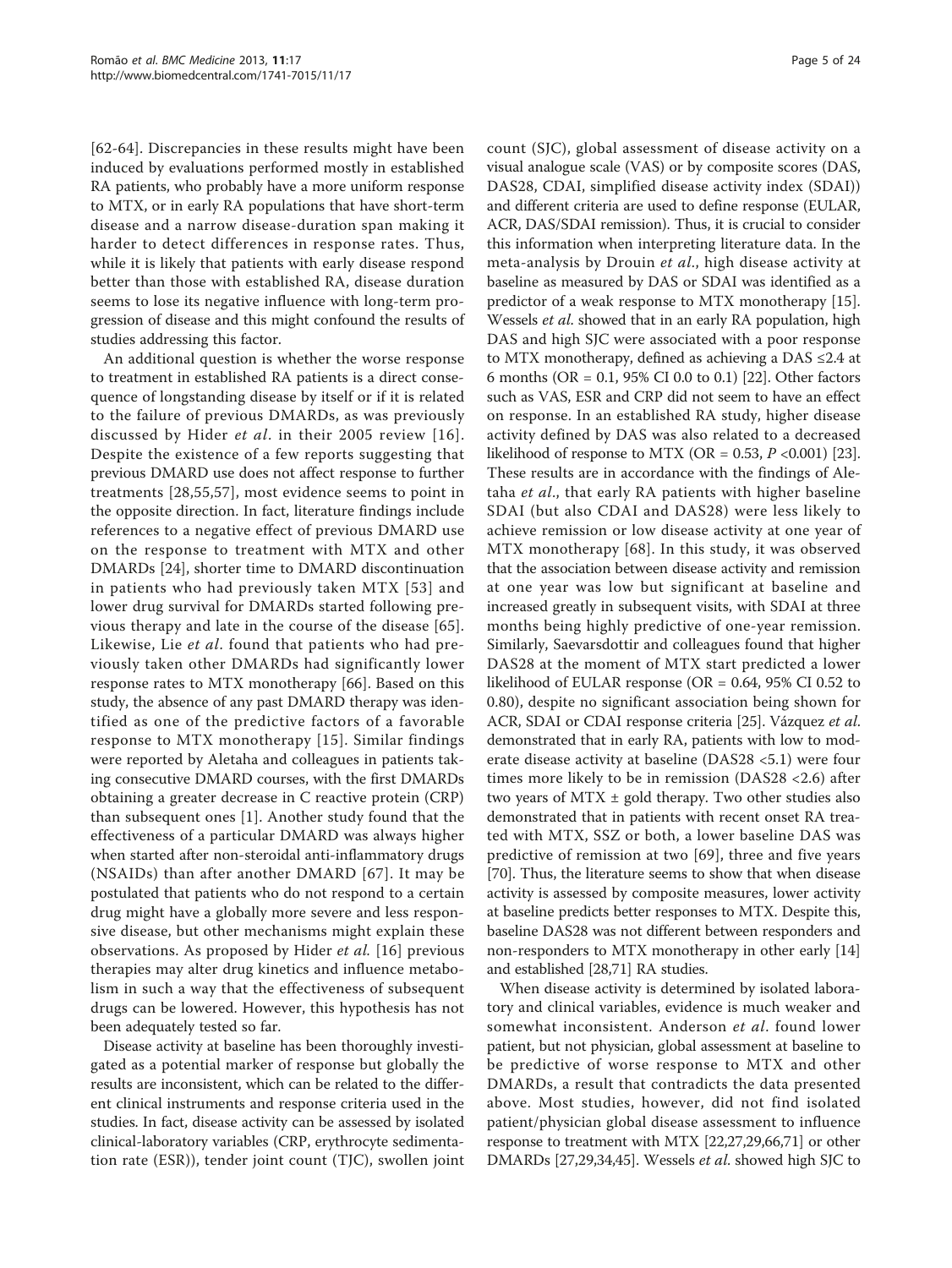predict poor response to MTX in early RA [[22\]](#page-16-0), a finding not confirmed in established RA [[66\]](#page-17-0). Ma et al. determined that a TJC higher than 5 at baseline decreased the likelihood of achieving DAS remission at 24 months, with no effect observed for SJC [[29](#page-16-0)]. Verstappen et al. identified a lower Thompson joint score [\[72](#page-18-0)] at baseline as predictive of remission at 62 months in patients treated with MTX, gold or HCQ [\[73](#page-18-0)]. However, SJC and TJC as isolated variables were also shown not to be predictors of response to treatment with MTX and other DMARDs in several studies [[14,24](#page-16-0),[27,28](#page-16-0),[34,70](#page-17-0)[,71](#page-18-0)]. As a whole, these data suggest that low disease activity defined by isolated clinical variables is probably associated with a better response to treatment, which is in accordance with the above results for composite measures. However, they should not be used as independent response predictors because comprehensive scores, such as DAS or SDAI, are better predictive tools. Similarly, inflammatory markers are sometimes used to assess disease activity but, globally, results are also far from being in consensus. In the metaanalysis by Drouin [\[15\]](#page-16-0), neither CRP nor ESR were predictors of response to MTX monotherapy. These conclusions were based on two studies, one of them identifying high ESR to be associated with a worse response in established RA [\[66\]](#page-17-0) but the other, regarding early RA, only finding this association in the univariate analysis [[22\]](#page-16-0); both showed no effect of CRP. Other studies regarding therapy with MTX  $\pm$  other DMARDs did not show any effect of ESR and/or CRP on response to treatment [\[14](#page-16-0),[24,26-29](#page-16-0), [70](#page-17-0)[,71\]](#page-18-0). On the other hand, the study by Combe et al. identified ESR and CRP as two of the five independent predictive factors of disability at five years in early RA patients treated mainly with MTX and SSZ [[42\]](#page-17-0). As to other DMARDs, Matteson et al. found that ESR did not influence response to HCQ monotherapy [[34\]](#page-17-0) but in another study a low baseline CRP was the only predictor of a favorable response to HCQ monotherapy in early RA patients (OR (CRP ≤10 mg/L) = 3.6, 95% CI 2.2 to 6.0) [[35\]](#page-17-0). van Roon and colleagues identified ESR <35 mm.h<sup>-1</sup> at treatment start to predict higher leflunomide survival (hazard ratio (HR) = 1.38, 95% CI 1.01 to 1.88) [[36](#page-17-0)] and likewise, high ESR at disease onset and at DMARD initiation predicted early discontinuation of treatment in an established RA study (HR =  $1.05$  per 10 mm.h<sup>-1</sup> increase, 95% CI 1.02 to 1.08) [[53\]](#page-17-0). Contrary to these findings, Capell et al. observed that a lower ESR was related to a worse response to gold, penicillamine or SSZ [\[32\]](#page-17-0). As a whole, these results are not sufficient to state whether ESR or CRP alone are predictive factors of response to MTX and other DMARDs. While some studies showed a significant association between inflammatory markers and response, usually with higher baseline values associated with weaker treatment responses, others, including large meta-analyses, do not find these variables to be good

predictive markers, at least when considered independently. In the light of current evidence, for the purpose of predicting DMARD response, it is probably better to integrate ESR and CRP components as part of disease activity scores and not judge them individually.

Disease severity and disability at baseline were also proposed by some authors as being predictive of treatment response. Anderson et al. identified a lower functional status, according to the Steinbrocker criteria, to be associated with a weak response to MTX and other DMARDs [\[24](#page-16-0)]. In two early RA studies, patients treated with MTX, SSZ or both were more likely to be in remission (DAS < 1.6) at two [[69](#page-17-0)] or three years [[70](#page-17-0)], if they had a low baseline health assessment questionnaire (HAQ) score. Similarly, in other early RA studies, a high HAQ at baseline predicted a poorer response to MTX monotherapy [\[22,25,](#page-16-0)[45](#page-17-0)] and to a combination with HCQ [\[45\]](#page-17-0), with HAQ being the only significant predictor of remission, using all remission definitions, in the paper by Saevarsdottir *et al.* ( $OR =$ 0.56, 95% CI 0.40 to 0.80) [\[25](#page-16-0)]. However, several studies showed contradictory results, with baseline HAQ not being an independent predictor of responsiveness to MTX [[14,27-29](#page-16-0),[66](#page-17-0),[71,74\]](#page-18-0) and other DMARDs [[27,28,](#page-16-0)[34,35](#page-17-0)[,74](#page-18-0)]. While some studies seem to suggest that a higher HAQ predicts a weaker response to MTX and other DMARDs, several other studies with similar populations did not confirm this association.

Pain score was not identified as a predictor of clinical response to MTX monotherapy in the review by Drouin et al. [\[15\]](#page-16-0) but, contrarily, Goetz and colleagues concluded that a higher baseline pain score was associated with poor response to therapy [\[75](#page-18-0)]. In fact, while some studies identified high pain scores to be associated with lower four-year remission rates after treatment with MTX, gold or HCQ [\[73\]](#page-18-0) and lower responsiveness to HCQ [[34\]](#page-17-0), most authors were not able to define baseline pain as an independent predictor of clinical response to MTX [[22,24,27](#page-16-0),[29](#page-16-0),[45,66](#page-17-0),[69](#page-17-0)-[71](#page-18-0)] and other DMARDs [[24,27,](#page-16-0)[35,69,70](#page-17-0)], either in early or established RA. Thus, it seems that evidence suggests that baseline pain scores are not independent predictors of response to DMARD treatment.

Other factors have been studied and there are scattered reports proposing them as possible predictors of response. Concomitant NSAIDs use was associated with an increased efficacy of MTX monotherapy in established RA [[23](#page-16-0)] and a similar significant but weak association was seen in early RA (OR = 1.31, 95% CI 0.84 to 2.06) [[25](#page-16-0)]. Most studies did not analyze the effect of NSAIDs and so, given the small amount of evidence, further studies are needed to confirm this association, although a beneficial effect may be expected. Results on concomitant corticosteroid therapy are more difficult to interpret because of different doses and timings for starting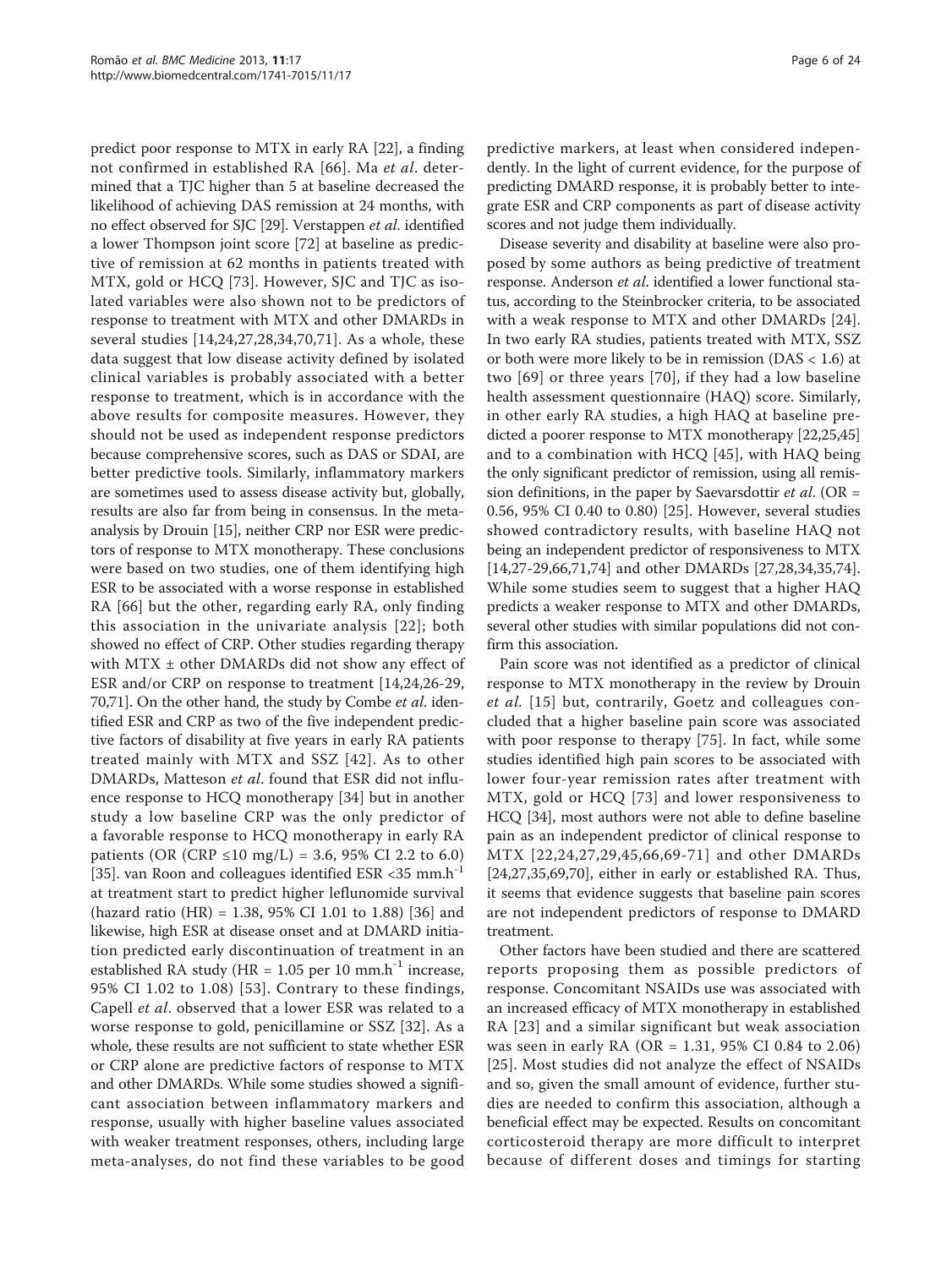<span id="page-6-0"></span>steroids (before DMARD therapy, during, or both). Saevarsdottir and colleagues found that early RA patients who were already on stable low-dose prednisolone at the start of MTX responded better (OR = 2.84, 95% CI 1.43 to 5.63) [\[25](#page-16-0)] and Hider et al. showed that absence of steroid use predicted MTX inefficacy at two years, but not at one year [[14\]](#page-16-0). These results are in accordance with trials that showed that patients treated with combination therapies including steroids have better responses than those on DMARD monotherapy [\[76](#page-18-0)-[79\]](#page-18-0), even though in these studies steroids and DMARDs were started simultaneously. However, other studies found no association between corticosteroid use and DMARD response [[24](#page-16-0)[,34\]](#page-17-0). Despite these latter observations it seems likely that patients on corticosteroid concomitant treatment are more likely to respond to DMARD therapy. Erosion and radiographic scores at baseline do not seem to be reliable predictors of treatment response to DMARDs as was shown in several reports [\[27,29,](#page-16-0)[35,45,53,69](#page-17-0),[73,74](#page-18-0)].

# Nongenetic biomarkers of response

Among nongenetic biomarkers, autoantibodies are probably the most important and most studied (Table 3). In fact, RF and anti-citrullinated protein antibodies (ACPA) are important markers with diagnostic and prognostic roles in RA and were both included in the 2010 RA classification criteria [[80](#page-18-0)]. RF is associated with persistent disease and radiographic progression [[21,](#page-16-0)[81-83](#page-18-0)] but its role in predicting response to treatment is less clear. A large number of studies, comprising a considerable number of patients, showed that RF status does not predict response to MTX and other DMARDs in both early and established RA [\[1,14,23](#page-16-0),[25,27-29,](#page-16-0)[34](#page-17-0),[36,37,42](#page-17-0),[45,53,55,66](#page-17-0)[,84\]](#page-18-0). However, in the study by Wessels et al. [\[22\]](#page-16-0) RF-positivity alone presented a trend towards worse response to MTX

monotherapy in early RA patients; RF-positive smokers were definitely worse responders. Similarly, in a retrospective study with 265 patients, Morgan and colleagues found that resistance to three or more DMARDs was more frequent in RF-positive patients (OR = 2.15, 95% CI 1.00 to 4.62) [[85\]](#page-18-0). Verstappen et al. found RF-negativity to be associated with four-year remission in early RA patients started on HCQ, MTX or gold  $(\beta = 1.63; P = 0.061)$  [\[73](#page-18-0)]. Some authors found RF-positivity to be associated with lower remission rates [[70,](#page-17-0)[81,86-89\]](#page-18-0). However, these studies analyzed remission as an outcome and, thus, these results were more likely to be directly related to the role of RF as a marker of more persistent and severe disease, and not necessarily linked to treatment effectiveness. Overall, most of the available evidence seems to show that baseline RF status does not influence the effectiveness of DMARDs.

The presence and levels of ACPA are currently very important in the diagnosis and prognosis of RA. Diagnostically, they are highly specific (higher than RF) and have a good sensitivity (equal or slightly lower than RF) [[90](#page-18-0)-[92\]](#page-18-0). In terms of prognosis they are associated with worse functional status [[93,94](#page-18-0)], higher disease activity [[95,96\]](#page-18-0), severe radiographic progression [[13](#page-16-0),[97-](#page-18-0)[104\]](#page-19-0) and worse disease course [[104-106\]](#page-19-0). Data are much scarcer than with RF, but two early RA studies ( $n = 205$  and  $n = 405$ , respectively) showed that ACPA did not influence MTX effectiveness [\[22,25\]](#page-16-0). The study by Cao et al. also found no differences in second-line DMARD response between ACPA-positive and ACPA-negative patients from an early RA cohort that had previously failed first-line DMARD therapy [\[107](#page-19-0)]. Likewise, Hodkinson et al. [[45](#page-17-0)], Verschueren et al. [[108](#page-19-0)], Vázquez et al. [[27\]](#page-16-0), Boire et al. [\[109](#page-19-0)], da Mota et al. [[84\]](#page-18-0) and Gossec et al. [[70\]](#page-17-0) found no association between ACPA status and the likelihood of achieving low disease

Table 3 Summary of nongenetic biomarkers of response to MTX and other DMARDs.

| <b>Factors</b>          | Predictors of<br>response?k | Comments                                                                                                                                                                                       |
|-------------------------|-----------------------------|------------------------------------------------------------------------------------------------------------------------------------------------------------------------------------------------|
| <b>RF</b>               | No.                         | Some results confounded by its poor prognostic role; however, most evidence is clear in that it does not<br>influence treatment response                                                       |
| <b>ACPA</b>             | Not likely                  | More data needed but does not seem to predict response; associated with worse outcomes in some studies<br>but may reflect more severe disease; interesting reports in UA, pending confirmation |
| Anti-MCV                | Unknown                     | Suggested to relate to more severe disease; not yet addressed in terms of response to treatment                                                                                                |
| Creatinine<br>clearance | No.                         | Few studies analyzed this factor, no association with MTX response in a meta-analysis                                                                                                          |
| Hb levels               | Uncertain                   | Anecdotal reports of association with better response; needs confirmation and its role should be clarified in<br>future studies                                                                |
| Cytokines               | Uncertain                   | Small/pilot studies suggesting association with response; potential promising role of baseline TNF levels,<br>TNFID <sub>50</sub> and IL-1ra/IL-1 $\beta$ ratio                                |
| Others                  | Uncertain                   | Other interesting factors analyzed in small studies and not further confirmed include MMP-3, urinary 7-OH-<br>MTX and IgG hypogalactosylation                                                  |

Conclusions and comments are based on the findings reported and discussed in the text. ACPA, anti-citrullinated protein antibodies; anti-MCV, anti-modified citrullinated vimentin antibodies; DMARDs, disease modifying anti-rheumatic drugs; Hb, hemoglobin; IgG, immunoglobulin G; IL-1ra, interleukin-1 receptor antagonist; IL-1ß, interleukin-1ß; MMP-3, matrix metalloproteinase-3; MTX, methotrexate; RF, rheumatoid factor; TNF, tumor necrosis factor; TNFID<sub>50</sub>, dose required to suppress by 50% the production of tumor necrosis factor; UA, undifferentiated arthritis; 7-OH-MTX, 7-hydroxy-methotrexate.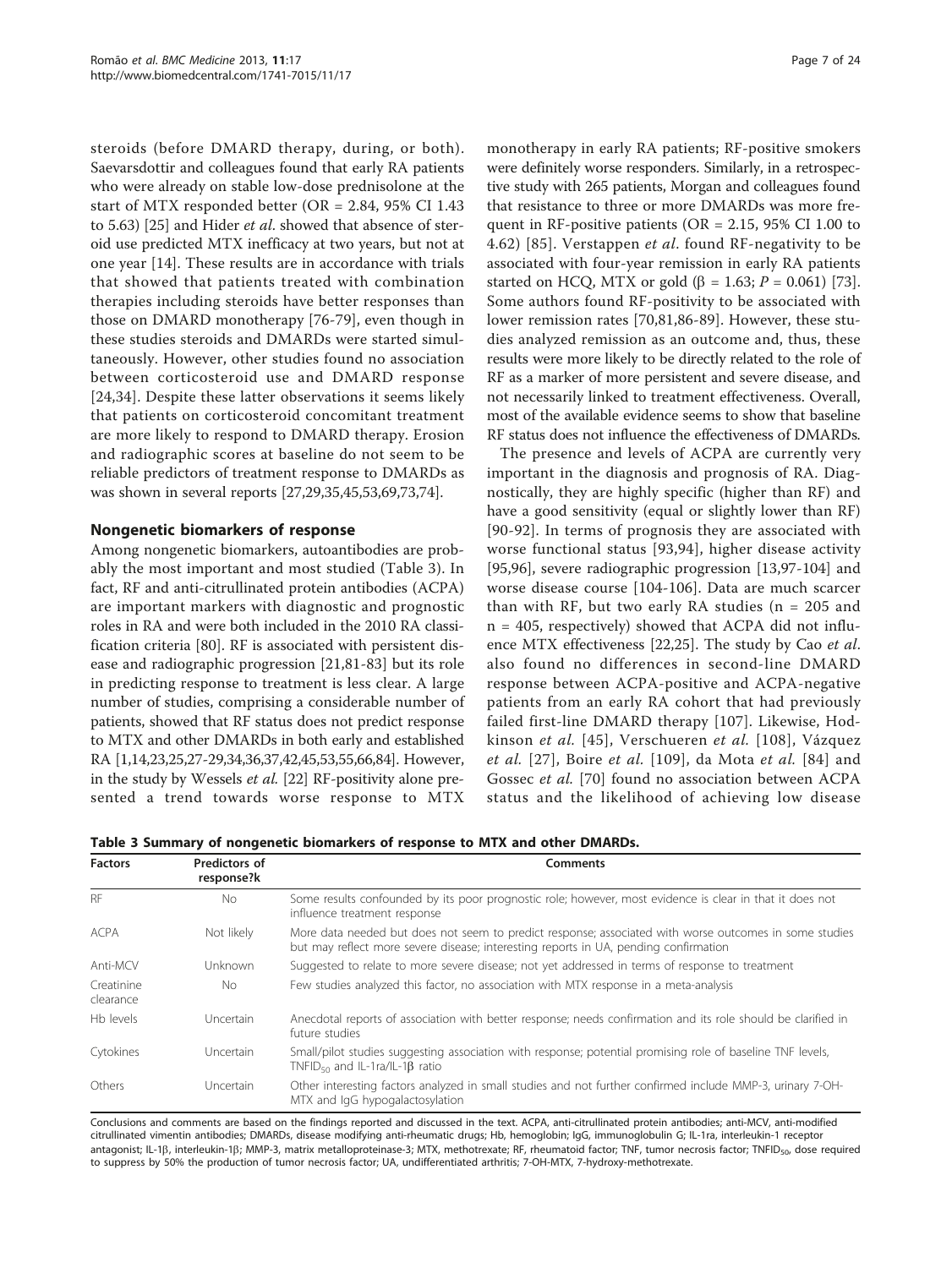activity or remission at 1, 2, 2.5, 3 or 5 years in DMARD-naïve early RA patients treated with MTX and/or other DMARDs. A recent subanalysis at 8-years follow-up of the BeSt study  $(n = 484)$  specifically addressed the association of ACPA with treatment response. The analysis of all treatment groups as a whole, including one arm starting with infliximab [\[110](#page-19-0)], showed that ACPA-positive patients responded as well as those who were ACPA-negative, with similar decreases in disease activity, remission rates and functional ability, although they had worse radiographic progression and were less likely to maintain drug-free remission. This last finding was reproduced by other authors who found ACPA positivity to be associated with inability to maintain drug-free remission for more than one [[111\]](#page-19-0) or five years [[93](#page-18-0)]. However, there are some contradicting results. In a study comprising 124 Japanese patients treated with MTX or SSZ within one year of disease onset, ACPA positivity was strongly associated with resistance to treatment (OR =  $6.31, P = 0.027$ ), but the criteria used to define non-responders (starting antitumor necrosis factor (TNF) agents during two years of follow-up) was different from other studies and this must be taken into account [[112\]](#page-19-0). Verstappen et al. [[113](#page-19-0)] recently found the presence of ACPA to be strongly associated with initiation of biological therapy in an early inflammatory polyarthritis population, although this was not directly linked to failure of initial DMARD therapy and may represent the effect of a more severe disease that will require more aggressive therapy. On the other hand, there are some studies that identified an association of ACPA with decreased likelihood of achieving remission at two [\[87\]](#page-18-0) or eight years [[89\]](#page-18-0) in recent onset RA. Other studies have also found a lower response to treatment in ACPA-positive patients, in terms of the magnitude of decrease in DAS28, ESR, CRP and other clinical variables [[102,105,114\]](#page-19-0). This may be just a reflection of the higher disease activity that characterizes ACPA-positive disease and it is difficult to state with certainty that it represents a worse response to the treatment instituted. Another issue raised by van Dongen et al. [[115\]](#page-19-0) and already reported by others [[19\]](#page-16-0) concerns the beneficial effect of MTX in delaying the progression to RA in ACPA-positive undifferentiated arthritis (UA) but not in ACPA-negative UA. This would suggest a favorable effect of ACPA in terms of response to therapy, but the follow-up analysis showed that in ACPA-positive patients, non-responders had higher pretreatment ACPA levels, a finding confirmed in a similar population of patients from the BeSt study [[116\]](#page-19-0). Although the number of patients was small, these results would suggest that while MTX is more effective in UA patients who are ACPA-positive and, thus, probably at a higher risk of developing RA, the titer of this antibody is inversely related to the response to MTX. Larger studies are needed to confirm this potential effect. Overall, evidence does not support the role of ACPA as predictive markers of response to MTX and other DMARDs. Despite some opposite results in terms of remission and response to treatment, the strong prognostic value of this marker associated with worse disease outcomes must be taken into account when analyzing the results and can sometimes disturb the distinction between poor response to treatment and poor prognosis per se. Interesting findings on UA need further confirmation with larger populations and, as suggested by Visser et al. [[116](#page-19-0)], pretreatment ACPA levels should be obtained in studies analyzing response to treatment.

The evidence presented above for ACPA was based on studies using the most common assay, the second-generation anti-cyclic citrullinated peptide (anti-CCP2). Recently, another test targeting modified citrullinated vimentin (anti-MCV) was developed to identify a particular member of the ACPA family [\[117](#page-19-0)]. While its current role is not clearly defined in RA, it seems to be as good as anti-CCP2 as a diagnostic marker, with sensitivity and specificity of 62% to 84% and 83% to 95%, respectively, being reported in the literature [[118](#page-19-0)-[122](#page-19-0)]. However, in terms of prognosis there are contradicting results. Anti-MCV was associated with more severe and erosive disease in some studies [\[109,120,123,124](#page-19-0)], with a clear correlation with disease activity. In this case, high anti-MCV levels could relate to more active disease and possibly lower response to treatment. However, neither this association [[119,122,125-128\]](#page-19-0) nor this correlation was observed by other authors [[126-128](#page-19-0)] and to our knowledge, the impact of anti-MCV status on response to DMARD treatment was not specifically addressed in the studies published to date. It would be of interest to further analyze the role of this antibody as a potential predictive marker of response in future investigations.

Other biomarkers have been studied as potential predictors of response to treatment. ESR and CRP have been discussed earlier, as markers of disease activity.

Creatinine clearance was inversely related to MTX efficacy in one established RA study [\[23](#page-16-0)] but the association was weak (OR = 0.99, 95% CI 0.98 to 1.0) and no statistically significant difference was observed in other studies [\[22](#page-16-0)], including a meta-analysis evaluating 11 RCT ( $n = 496$ ) that specifically addressed the influence of renal function (and age) on MTX responsiveness [[39\]](#page-17-0). Serum creatinine levels were also demonstrated to be non-predictors of leflunomide treatment survival [[36](#page-17-0)] but data on other DMARDs are even scarcer. High hemoglobin levels were associated with remission (DAS28 <2.6) at two years in the univariate analysis in early RA, DMARD-naïve patients. However, it was not an independent predictor of remission when assessed by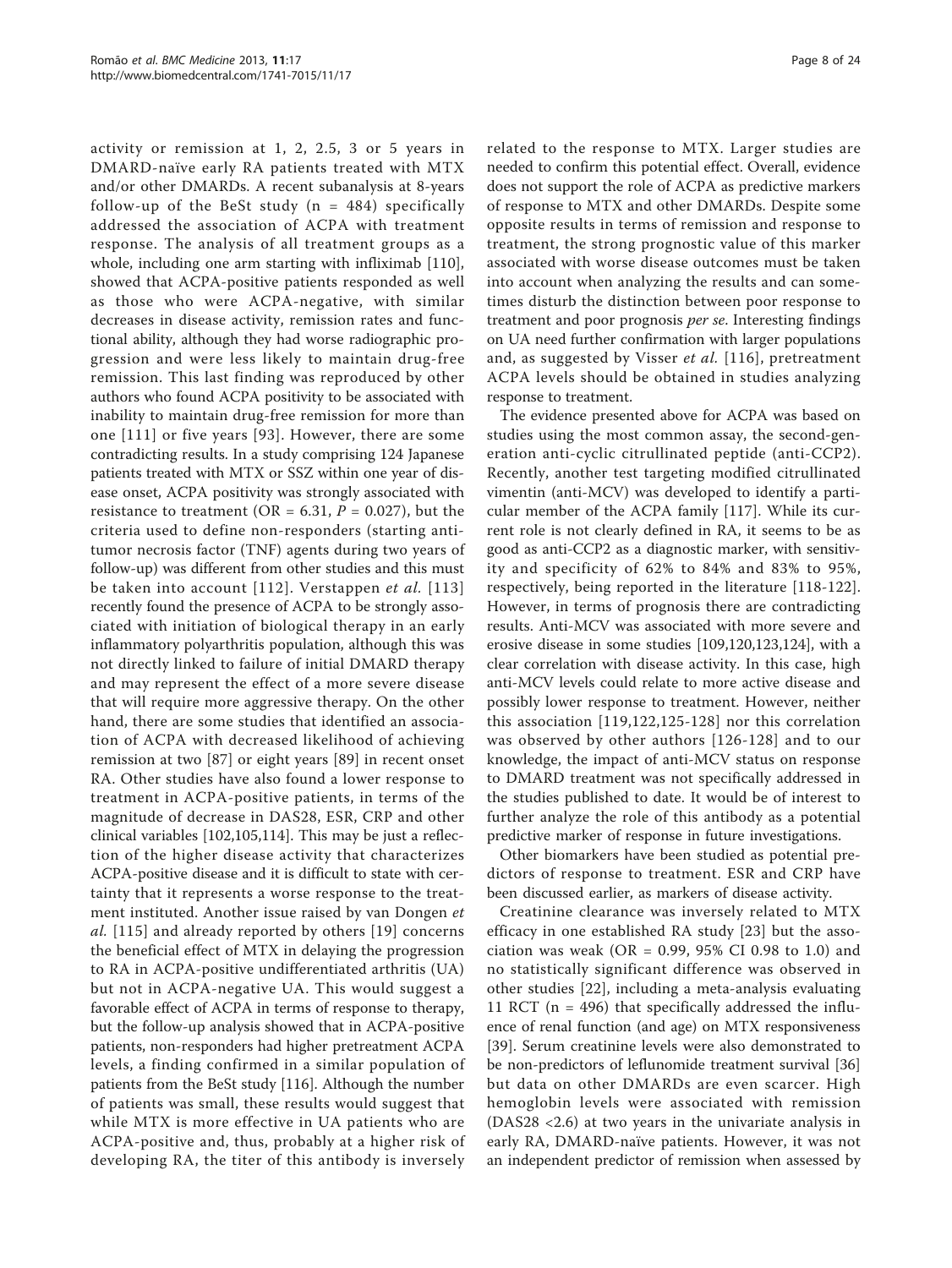multivariate logistic regression analysis [[27\]](#page-16-0). In a recent study with a similar population, high hemoglobin levels independently predicted a low disease activity state (SDAI <12) after two years of therapy with MTX  $\pm$  SSZ ± chloroquine sulfate [[45](#page-17-0)]. Although most studies regarding treatment response do not analyze the role of baseline hemoglobin levels as a potential predictive marker, it is known that persistent inflammation can lead to anemia, particularly through the action of IL-6 [\[129](#page-19-0)], and low hemoglobin levels have been associated with more active and severe RA [[130](#page-19-0)]. Thus, while hemoglobin concentration may constitute an indirect marker of disease activity, caution is required when interpreting response to treatment, because the suggested association of high hemoglobin and a low disease activity at follow up may simply reflect a milder disease, with less inflammation, lower activity scores and not necessarily a true correlation with better DMARD effectiveness. Nevertheless, as a simple, cheap and widely available laboratory variable, it would be interesting if upcoming studies analyzing treatment response include hemoglobin levels and further investigate whether it may play a true role as a predictive marker.

Being involved in the pathogenesis of RA [\[131\]](#page-19-0), cytokines are also influenced by MTX and other DMARDs [[132,133\]](#page-19-0). Therefore, they are an appealing potential biomarker of response to treatment and have been evaluated in some studies. Baseline serum concentration of TNF was inversely associated with six-month response to MTX and other DMARDs, and levels below 20.1 pg/mL could independently predict responders with high specificity and sensitivity, in a small sample of both early and established RA patients ( $n = 38$ ) [\[28](#page-16-0)]. No effect was seen regarding IL-1b, IL-6, IL-8, IL-10 and IL-12. However, in a study of 50 consecutive established RA patients who had already failed one to three DMARDs, pretreatment serum TNF and IL-1 $\beta$  levels were undetectable in the majority of patients and did not predict response to treatment; neither did serum levels of IL-1 receptor antagonist (IL-1ra) or soluble TNF receptor (sTNFR) p55 [\[134](#page-19-0)]. In this study, though, a significant association was seen between a low IL-1ra/IL-1 $\beta$  synthesis ratio of unstimulated pretreatment peripheral blood mononuclear cells (PBMC) and good/excellent responses to MTX: an IL-1Ra/IL-1 $\beta$  ratio lower than 100 strongly predicted an ACR response higher than ACR50 ( $P$  <0.0001), with positive and negative predictive values of 94% and 91%, respectively [\[134](#page-19-0)]. It has also been demonstrated that baseline IL-10 production by PBMC was higher in MTX responders than in non-responders [[135\]](#page-19-0). Another study comprising a reduced number of early RA patients ( $n =$ 8) reported a correlation between a higher baseline percentage of IL-4 positive CD4+ T cells and low disease activity at six to nine months of MTX treatment [[136\]](#page-19-0), a finding in line with other data suggesting a relationship between a low IFN-/IL-4 ratio and better nine-month response to HCQ and SSZ [\[137\]](#page-20-0). Low pretreatment levels of soluble IL-2 receptor (sIL-2R, <442 U/mL), translating reduced T-cell activation, predicted six-month remission in early RA patients treated with SSZ monotherapy [[138](#page-20-0)], an association not confirmed in patients with established disease treated with MTX (mean disease duration >10 years) [[139\]](#page-20-0) or SSZ/gold (mean disease duration >5 years) [[140\]](#page-20-0). A small study reported that in 14 early RA patients treated with HCQ, soluble CD30 (sCD30) basal levels were higher in responders than in non-responders  $(P<0.03)$ , which might be related to a higher activity of Th0/Th2 anti-inflammatory cells [[141\]](#page-20-0). This was not confirmed in a study of 92 RA and UA patients treated with MTX and other DMARDs, where baseline sCD30 levels did not associate with treatment response at one year [\[142](#page-20-0)]. In a pilot experimental study ( $n = 25$ ), the MTX-induced in vitro inhibition of T-cell cytokine production was studied and a strong negative correlation was found between clinical response at four months and the dose required to suppress by 50% the production of TNF (ID<sub>50</sub>, r = -0.62, P <0.01) [[143\]](#page-20-0). Patients with a TNFID $_{50}$  lower than 224 ng/mL had a significantly greater reduction in DAS28 after four months of MTX treatment than those with a value above this cutoff  $(P \le 0.02)$ , which had a sensitivity of 93% and a specificity of 86% for predicting patients with a moderate EULAR response. Since the effect was so pronounced, in vitro suppression of TNF is an interesting assay that may predict response to MTX and guide individual therapeutic decisions; to date and to our knowledge, validation in a larger cohort is pending. As a whole, the data concerning cytokines confirm their potential as predictors of treatment response. Despite the elevated cost associated with most of these assays, they may enable individualized therapy in RA patients if clear associations are confirmed in other, larger, studies.

Reports concerning other biological markers are available but no definite conclusions can be taken regarding their true role as predictive markers, because most studies were pilot studies, based on small samples and their findings were not further validated. These include hypogalactosylation of IgG [[144](#page-20-0)], serum matrix metalloproteinase-3 (MMP-3) levels [[145,146](#page-20-0)], urinary levels of the less effective MTX catabolite, 7-hydroxy-MTX [[147\]](#page-20-0), red blood cell (RBC) levels of MTX polyglutamates (MTX PG), the active anti-inflammatory metabolites of MTX [[148-152](#page-20-0)] and synovial vascularity [\[153\]](#page-20-0).

# Genetic biomarkers of response

Pharmacogenetics may provide an objective explanation for the discrepancies observed in response to DMARDs among patients: the genetic characteristics of each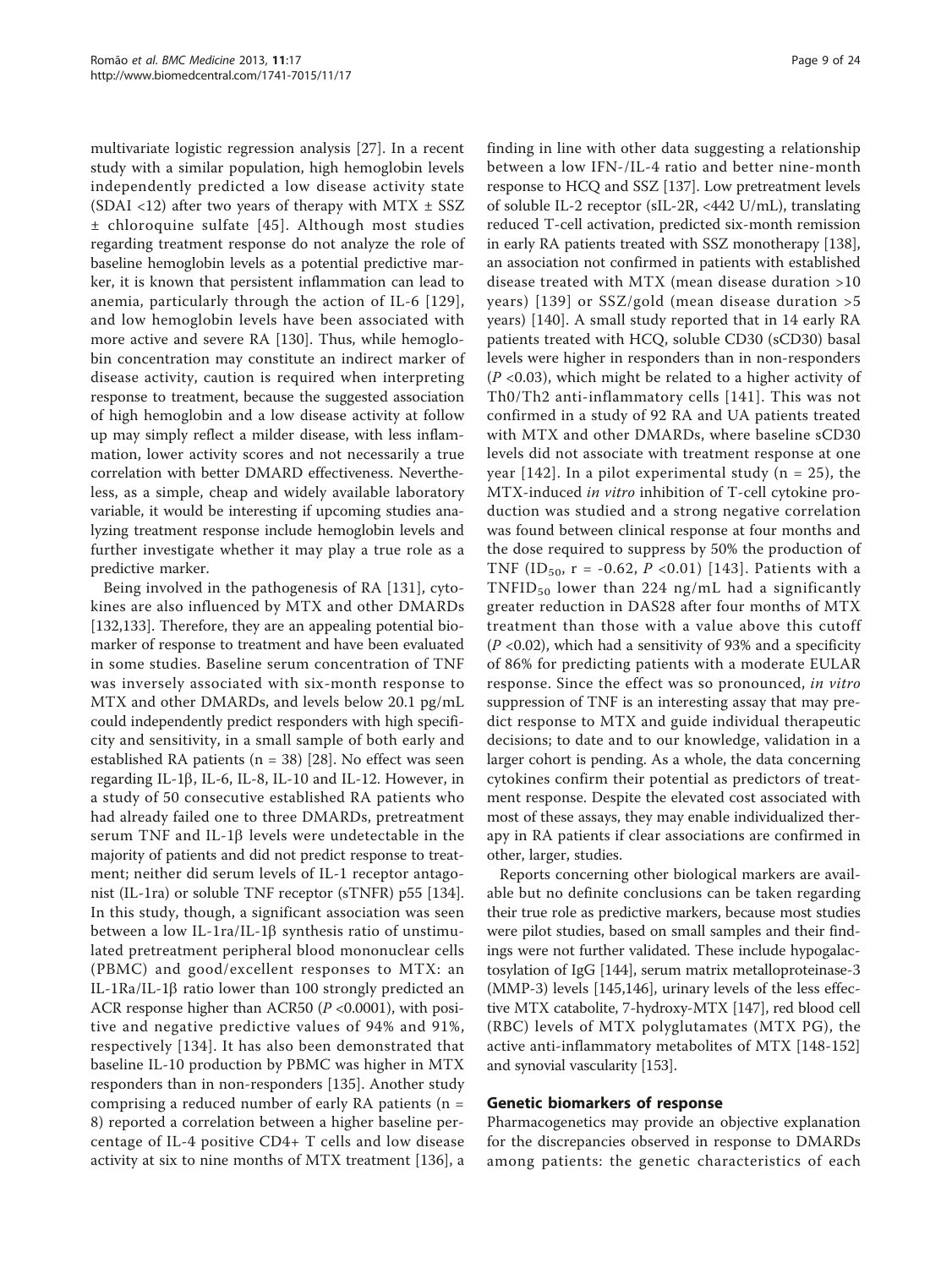<span id="page-9-0"></span>patient might interact with a certain drug, interfere with its pharmacokinetics or target, thus affecting its pharmacological action and ultimately leading to different effects. Intense efforts have been focused on the pursuit of polymorphisms and genetic patterns that associate with increased or decreased drug response and the major findings are summarized in Table 4.

HLA-DRB1 shared epitope (SE) alleles are well-established risk factors for RA [[154](#page-20-0),[155](#page-20-0)] and are associated with more severe and erosive disease [[156](#page-20-0)-[159](#page-20-0)]. However, their influence on DMARD effectiveness is not clear despite several studies that have tried to approach this question. O'Dell et al. showed that SE-positive patients, who had previously failed one DMARD, were much more likely to obtain ACR50 responses if they were on combination treatment (MTX plus SSZ plus HCQ) compared to MTX monotherapy (94% and 32% responders, respectively;  $P \le 0.01$ ), with no difference being seen in patients who were SE-negative ( $n = 84$ ) [[55](#page-17-0)]. Additionally, patients on MTX monotherapy responded better if they were SE-negative (83% and 32%, respectively,  $P < 0.04$ ), an effect that was lost in the combination treatment group. Similarly, Ferraccioli and colleagues demonstrated that, at six months, HLA-DR 0401-positive patients responded worse to MTX monotherapy (29% and 80% responders, respectively) and better to cyclosporine (52% and 5.8%, respectively) than those who were HLA-DR 0401-negative [[160\]](#page-20-0). Hider et al. studied 309 patients from an inception

cohort with inflammatory polyarthritis and found that the possession of the HLA-DRB1 SE was the only factor predicting MTX monotherapy inefficacy at one and two years, with a strong association (adjusted OR = 5.88 and 3.04, respectively, both  $P = 0.02$ ). In the recent Japanese study mentioned above [\[112](#page-19-0)], early RA patients carrying one or two copies of the SE-positive HLA-DRB1\*04 allele (especially \*0405) were more likely to be resistant to DMARD therapy (predominantly MTX) at two years (OR  $= 2.89, P = 0.011$ , an effect not seen with other SE-positive alleles. In line with these findings, González-Gay et al. previously reported that patients positive for SE alleles were significantly more likely to be treated with cyclosporine A, because of insufficient response to MTX or MTX plus chloroquine (OR = 2.9,  $P = 0.006$ ); the strongest risk for requiring cyclosporine A treatment was seen with the HLA-DRB1\*0401/\*0404 genotype [\[161\]](#page-20-0). Yet, in a Pakistani population of 91 RA patients, the only SE allele associated with response to treatment was HLA-DRB1\*03, significantly more common in non-responders, with no effect being observed in other alleles, including DRB1\*04 and DRB1\*01 [\[162](#page-20-0)]. As a whole, these studies indicate that SEpositive patients may respond worse to MTX and that the HLA-DRB1\*04 allele (and maybe also HLA-DRB1\*03) plays an important role in this effect. However, several authors failed to show an association between SE-status and induction [\[27,](#page-16-0)[37,70](#page-17-0)] or persistence [\[163\]](#page-20-0) of remission in patients treated with MTX and other DMARDs, while

|                |                      | Table 4 Summary of genetic biomarkers of response to MTX and other DMARDs. |
|----------------|----------------------|----------------------------------------------------------------------------|
| <b>Factors</b> | <b>Predictors of</b> | Comments                                                                   |

|                           | response?                         |                                                                                                                                                                                                   |
|---------------------------|-----------------------------------|---------------------------------------------------------------------------------------------------------------------------------------------------------------------------------------------------|
| <b>SF</b>                 | Yes, worse response<br>to MTX     | SE-positive patients seem to respond worse to MTX, especially carriers of the HLA-DRB1*04 allele;<br>association with remission controversial; not extendable to other DMARDs                     |
| RFC <sub>1</sub>          | Likely, better<br>response to MTX | 80G>A: evidence suggests favorable response in variant allele carriers, although some studies did not<br>confirm it; other identified SNPs may have a role and explain discrepancies              |
| ABCB1                     | Uncertain                         | 3435C>T: several studies suggesting association with better response, not confirmed in others                                                                                                     |
| ABCC1-4/ABCG2             | <b>Unknown</b>                    | Not thoroughly studied                                                                                                                                                                            |
| GGH                       | Uncertain                         | Conflicting results regarding SNPs 401C>T, 452C>T and 16T>C                                                                                                                                       |
| <b>FPGS</b>               | Uncertain                         | Few studies; contradicting findings with SNP 14G>A, no association of 14G>A with response in two<br>studies                                                                                       |
| <b>TYMS</b>               | Uncertain                         | TSER *R/*R: opposite results suggesting better responses for both 2R/2R and 3R/3R and others showing<br>no effect                                                                                 |
|                           |                                   | 6 bp-del: favorable role suggested, but not found in other studies                                                                                                                                |
| <b>DHFR</b>               | Uncertain                         | Several SNPs described but addressed in single studies; 317A>G was the only one associated with<br>response but only when using rDAS28 and with marginal effect                                   |
| <b>ATIC</b>               | Uncertain                         | 347C>G is the most studied, but conflicting results did not allow a definition of its role; other SNPs have<br>been identified and associated with response in a few studies but lack replication |
| <b>MTHFR</b>              | No.                               | 677C>T and 1298A>C have been extensively studied and two large meta-analysis found no association<br>with MTX effectiveness                                                                       |
| Polygenic<br>combinations | Uncertain, but<br>promising       | Several reports of SNPs combinations associated with response, but lacking replication                                                                                                            |

Conclusions and comments are based on the findings reported and discussed in the text. ABC, ATP-binding cassette (B1, C1-4 and G2); ATIC, 5-aminoimidazole-4 carbox-amide ribonucleotide transformylase; DMARDs, disease modifying anti-rheumatic drugs; DHFR, dihydrofolate reductase; FPGS, folylpolyglutamate synthetase; GGH, y-glutamyl hydrolase; HCQ, hydroxychloroquine; HLA, human leukocyte antigen; MTHFR, 5,10-methylene-tetrahydrofolate reductase; MTX, methotrexate; rDAS28, relative disease activity score - 28 joint; RFC1, reduced folate carrier 1; SE, shared epitope; SNPs, single nucleotide polymorphisms; TYMS, thymidylate synthase.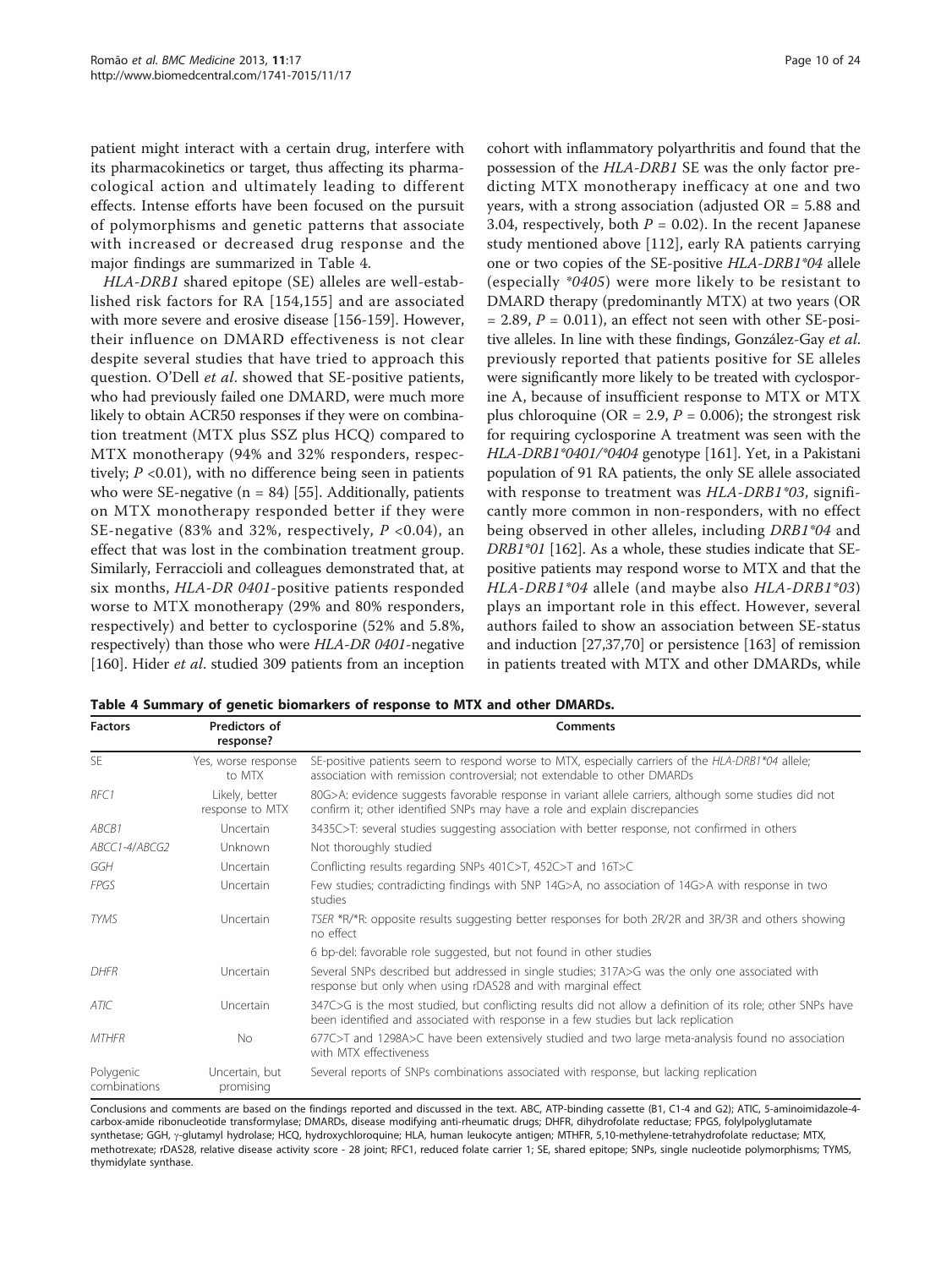others found the absence of SE alleles to be associated with DMARD-free remission [[111](#page-19-0)] or remission to be more likely in patients with ≤1 SE-allele [\[86](#page-18-0)]. Few studies have analyzed other DMARDs in monotherapy regimens [[34,](#page-17-0)[164\]](#page-20-0). Globally, SE seems to influence response to DMARD treatment, with an apparent negative effect on MTX response, and further studies analyzing predictors of response should include this genetic marker in order to clarify its true influence on drug effectiveness.

Figure [1](#page-11-0) illustrates the MTX cellular pathway and mode of action. Single nucleotide polymorphisms (SNPs) in genes codifying proteins involved in this process have been identified and thoroughly studied for their influence on the response to MTX.

Regarding membrane transporters, reduced folate carrier 1 (RFC1) 80G>A may influence influx of MTX into the cell, but its influence on drug responsiveness is not clear. It has been reported that patients with the RFC1 80A/A genotype have a greater response to MTX (based on several disease activity measurements) than wild-type 80G/G patients: lower global VAS [[165\]](#page-20-0), lower SJC and disease activity VAS [[149\]](#page-20-0), better EULAR responses [[166\]](#page-20-0) and a 3.32-fold higher probability of achieving remission ( $P =$  $0.021$ ,  $n = 174$ ), with statistically significant differences in the A allele prevalence between good and poor responders (62.1% and 47.8%, respectively,  $P = 0.013$ ) [[167\]](#page-20-0). Other relevant findings include higher RBC MTX PG levels in AA homozygous RA patients compared to other genotypes ( $P = 0.007$ ) [[168\]](#page-20-0), higher MTX plasma levels in AA children with acute lymphoblastic leukemia ( $P = 0.004$ ) [[169](#page-20-0)] and lower uptake of MTX in CD4+ T cells and B cells in healthy individuals expressing the GG genotype, compared to those having the A allele [[170](#page-20-0)]. These arguments seem to support a favorable role for the RFC1 80G>A SNP as a predictor of good response to MTX, but other authors have failed to confirm its association with MTX efficacy [\[150,152](#page-20-0),[171-](#page-20-0)[173](#page-21-0)]. Caution must be taken regarding interpretation of RBC MTX PG levels, because currently it is not absolutely certain that they represent the actual concentration of these metabolites inside other important cells in RA such as leucocytes or synovial cells [[174\]](#page-21-0). Furthermore, a recent study identified six other SNPs in the RFC1 gene associated with poor response to MTX, which contributes to the hypothesis that other polymorphisms in this gene may also affect the response to MTX, thus providing an explanation for the contradictory results in some of the studies [\[173\]](#page-21-0).

ATP-binding cassette (ABC) B1 (ABCB1) codifies Pglycoprotein, a cell membrane-associated transporter of several drugs. Its influence on MTX efflux is unclear [[175](#page-21-0),[176\]](#page-21-0). Nevertheless, the effect of ABCB1 SNPs has been studied, particularly that of 3435C>T. Pawlik et al. showed that patients with the 3435TT genotype were 2.89 times more likely to respond to MTX than those carrying one or two C alleles  $(n = 92)$  [[177](#page-21-0)] and, likewise, Drozdzik and colleagues found a 4.65-fold higher probability of symptom remission in TT-positive patients, compared to those with the CC genotype  $(n =$ 174,  $P = 0.003$ ) [[178](#page-21-0)]. A recent study also reported lower mean DAS28 in 3435TT patients compared to the 3435CC genotype  $(P = 0.02)$  [\[152](#page-20-0)]. On the other hand, an Asian study found that patients with the 3435TT SNP were nonresponders more frequently than patients with the 3435CC genotype (adjusted OR = 8.78,  $P =$ 0.038) [[172\]](#page-20-0). However, these differences may be related to the response criteria applied, which in this study were based on MTX maintenance dose (responders if dose was below 6 mg/week, nonresponders if MTX dose was above 6 mg/week) and not directly on the evolution of symptoms or disease activity. Additionally, other authors found no association between ABCB1 3435C>T and MTX efficacy [\[179,180\]](#page-21-0). Despite the description of frequent SNPs in other transport proteins involved in the efflux of MTX from the cell, such as ABCC1-4 and ABCG2 [[181\]](#page-21-0), they have not been thoroughly addressed regarding MTX effectiveness in RA; there are some reports of better response to MTX in psoriasis patients carrying SNPs for ABCC1 and ABCG2 [[182\]](#page-21-0) but recently three SNPs in ABCC2 and ABCG2 genes were not related to MTX response [[152](#page-20-0)] and further studies are needed to clarify their true influence.

As to the enzymes involved in the glutamation cycle of MTX inside the cell,  $\gamma$ -glutamyl hydrolase (GGH) is the most studied one. The SNP 401C>T of the promoter region of GGH was shown to influence MTX PG levels, which were lower in patients carrying the TT genotype compared to those with one or two C alleles ( $OR = 4.8$ ,  $P = 0.002$ ) [\[168](#page-20-0)]. However, the same group of researchers did not find any effect of this SNP on response rates to MTX in a prospective longitudinal study ( $n = 48$ ) [\[150](#page-20-0)]. Other SNPs in GGH include 452C>T, that has been associated with decreased enzyme activity and accumulation of intracellular MTX PG [\[183](#page-21-0)], but was found not to influ-ence MTX efficacy [\[152](#page-20-0)[,173,184](#page-21-0)]. The role of *folylpolyglu*tamate synthetase (FPGS) has been less studied. Although its expression in PBMC has been associated with poor response to MTX [\[26\]](#page-16-0), an unexpected result given the role it is thought to have in converting MTX to its active form, the SNPs of the FPGS gene identified so far are of unclear functional and clinical significance [[176](#page-21-0)]. Two studies failed to demonstrate an association between the SNPs 14G>A and 1994A>G and MTX response [\[173](#page-21-0),[184](#page-21-0)], but Sharma et al. showed that carriers of the A allele of the 14G>A SNP responded worse (OR = 3.47, 95% CI 1.19 to 10.12) [\[185\]](#page-21-0). Thus, more data is needed to evaluate its influence on drug responsiveness.

MTX PG inhibit several enzymes, including thymidylate synthase (TYMS), dihydrofolate reductase (DHFR),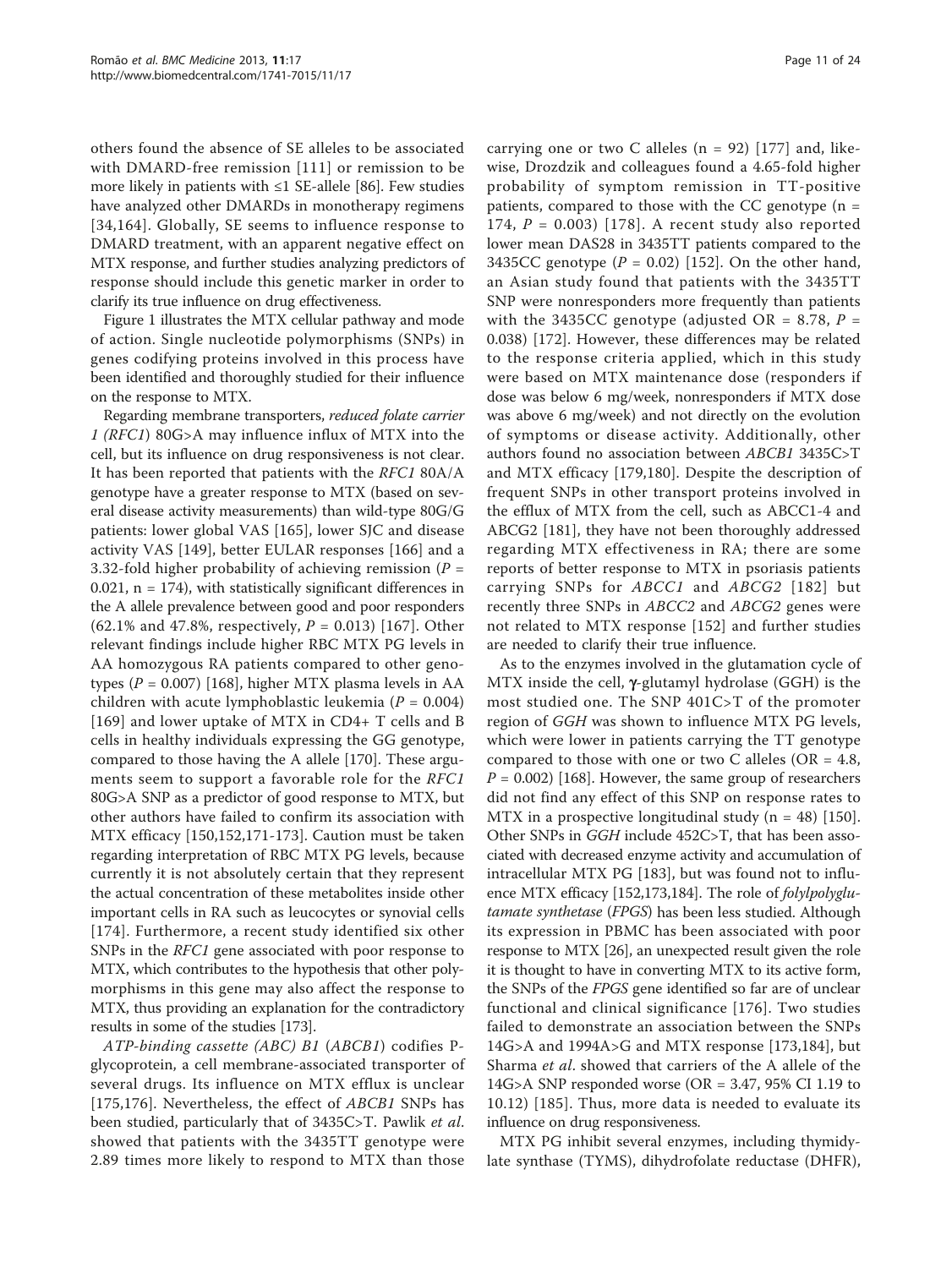<span id="page-11-0"></span>

5-aminoimidazole-4-carbox-amide ribonucleotide transformylase (ATIC) and, indirectly, 5,10-methylene-tetrahydrofolate reductase (MTHFR) (Figure 1). TYMS is involved in the de novo synthesis of thymidylate, required for cell proliferation. A polymorphic tandem repeat sequence in the promoter region of the TYMS

gene has been described, with a variable number of 28 bp repeats (TSER  $R/KR$ ) [\[186\]](#page-21-0). Dervieux et al. found TSER 2R/2R patients responded better to MTX than patients with other genotypes, based on physician VAS [[187\]](#page-21-0). Similarly, a Japanese study reported that patients with the TSER 3R/3R genotype required higher MTX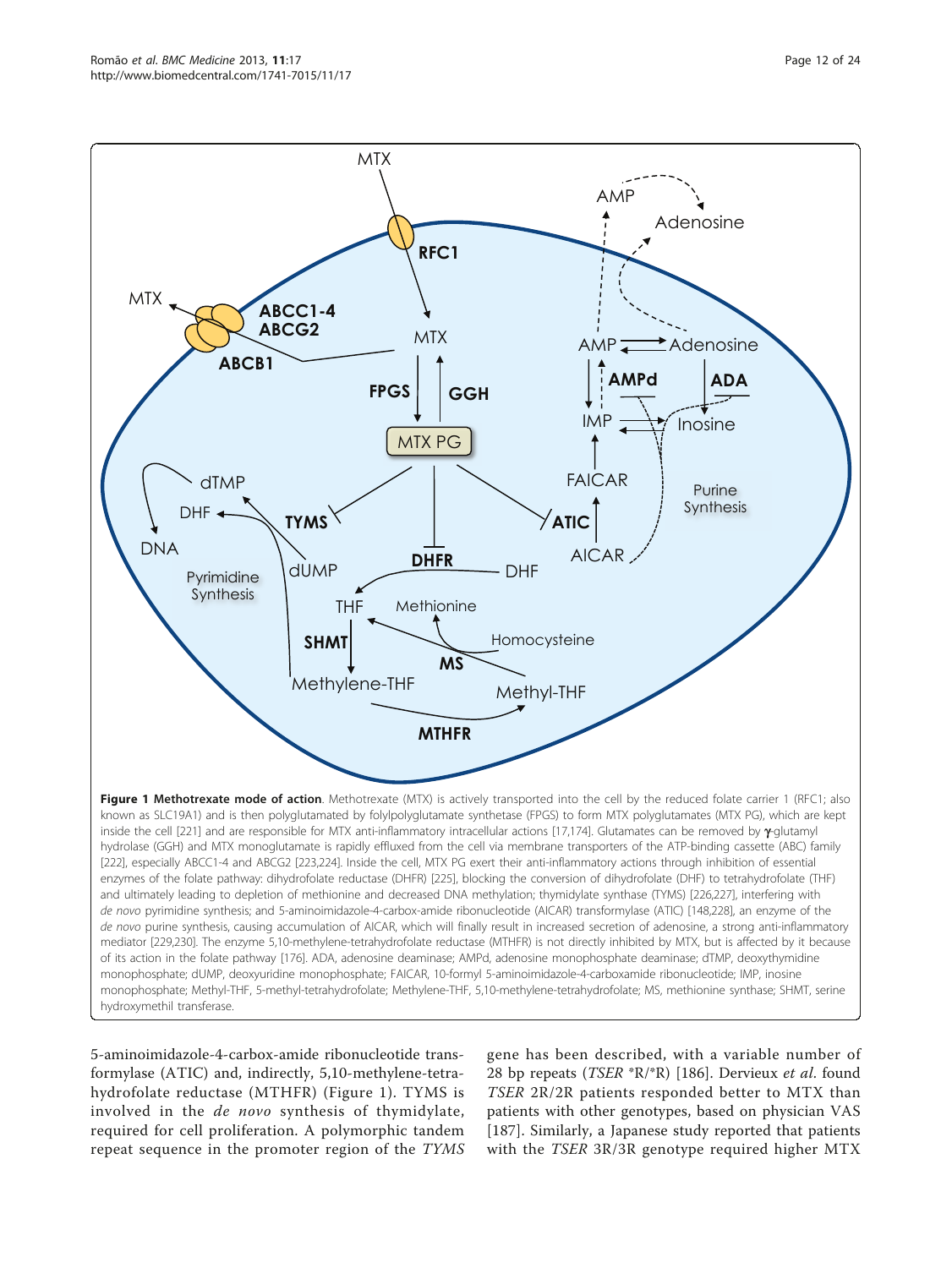doses than those carrying at least one allele with two repetitions ( $P = 0.033$ ) [[188\]](#page-21-0). Another study also found that the 3R/3R genotype was associated with worse response to treatment, as part of a pharmacogenetic index comprising SNPs of other genes (RFC1 and ATIC) [[149\]](#page-20-0). However, the same group found that after adjustment for MTX dose and RBC MTX PG levels, 2R/2R patients were less likely to respond, with no association being observed in unadjusted data [\[150](#page-20-0)]. Furthermore, James et al. reported better 12-month EULAR responses to MTX in patients carrying one or two 3R alleles treated with MTX, SSZ and HCQ [[166\]](#page-20-0); other authors found no association between MTX response and TSER status [[22,](#page-16-0)[173,189](#page-21-0)]. Another polymorphism has been identified which consists of a 6-bp deletion at the 3'- UTR region of the TYMS gene [\[190\]](#page-21-0) and is associated with decreased mRNA stability and expression [[190](#page-21-0),[191\]](#page-21-0). Japanese patients homozygous for this deletion have been shown to have greater reductions in CRP  $(P = 0.0383)$  [[188](#page-21-0)] and a lower MTX dosage required for a 50% decrease in CRP ( $\beta$  = -0.268, P = 0.039) [[189](#page-21-0)] compared to other genotypes, although other studies did not find an association between this polymorphism and MTX response [[172](#page-20-0),[173\]](#page-21-0). James et al. reported that Australian patients homozygous for the 6-bp deletion were all classified as responders (10 versus 0) and a similar non-statistically significant trend was seen for the 6-bp deletion allele as a whole [[166](#page-20-0)]. These authors also found the 3R-del6 haplotype to be clearly associated with a better clinical response to MTX plus SSZ and HCQ (OR = 2.9, 95% CI 1.0 to 9.2) and defended the concept that while currently it is not known which polymorphism of the TYMS gene is better in assessing MTX efficacy, haplotype analysis should be used in future studies analyzing response to treatment [[166](#page-20-0)].

DHFR is a major direct target of MTX PG and, as such, polymorphisms affecting its expression, function, or binding to MTX may interfere with response to treatment [\[192](#page-21-0)]. A Japanese study identified a SNP in the 3'- UTR of the DHFR gene (829C>T), with homozygous 829TT patients having significantly higher expression of the enzyme  $(P \le 0.001)$  [[193](#page-21-0)]. However, the effect of this SNP on response to treatment is unknown and one study of a European population found patients to be 100% CC wild-type and thus no 829TT patients were detected [[180](#page-21-0)]. Wessels et al. found no association between SNPs 473G>A or 35289G>A and MTX efficacy [[171](#page-20-0)] as was the case in the study from James *et al.* on the 19 bp deletion in intron 1 of DHFR gene [[166](#page-20-0)]. A recently published study analyzed the role of SNPs 216T>C and 317A>G and reported no difference in these genotypes between responders and non-responders, using the EULAR response criteria; the authors did find a significant difference, though, when using relative DAS28 (rDAS28, improvement related to baseline value) as a measure of MTX efficacy, with the 317AA genotype being associated with worse response ( $P = 0.05$ ) [[194](#page-21-0)]. Additional, larger studies are needed to confirm this association.

ATIC is the third enzyme directly inhibited by MTX and it is involved in the *de novo* purine synthesis and adenosine cycle (Figure [1\)](#page-11-0). The most studied SNP has been the 347C>G and, as with other markers, results have been contradictory. Dervieux et al. identified the GG genotype to be associated with lower physician VAS, SJC [[149](#page-20-0),[187](#page-21-0)] and TJC, as part of a pharmacogenetic index [[149](#page-20-0)]; similar findings were found by Lee et al. using a proxy SNP in linkage disequilibrium with 347C>G (OR = 3.89,  $P = 0.01$ ) [[195\]](#page-21-0). However, these were cross-sectional studies analyzing disease activity at a single visit in patients treated with MTX and did not consider baseline scores. This might explain the differences with the findings reported by Wessels et al. in two analyses of the BeSt study population, in which patients with the wild-type homozygous 347CC allele were more likely to respond to MTX, after adjustment for baseline DAS28 [[22,](#page-16-0)[196](#page-21-0)]. Additionally, several authors found no association between 347C>G SNP and response to MTX [[150,166](#page-20-0),[172](#page-20-0),[173](#page-21-0),[197](#page-21-0)]. Although differences might be related to different populations, stages of disease and study designs, it is currently unclear which is the true effect of this SNP on the effectiveness of MTX. Other SNPs have recently been identified with different associations to drug response [\[173](#page-21-0),[194](#page-21-0)]. Overall, ATIC polymorphisms seem to play a significant role in determining MTX effectiveness, which strengthens the great importance that adenosine is thought to have on the MTX mode of action.

Among all genes potentially influencing MTX efficacy, MTHFR is the best studied. This enzyme is responsible for the conversion of 5,10-methylene-tetrahydrofolate to 5-methyl-tetrahydrofolate, which is essential to the conversion of homocysteine to methionine [\[198](#page-21-0)]. Albeit not a direct target, it is influenced by MTX because of its effects on the intracellular folate pool [\[176\]](#page-21-0). Two SNPs have been thoroughly investigated in the last decade, with conflicting results. The 677C>T SNP leads to a thermolabile form of MTHFR with reduced activity [[199](#page-21-0)] and among Caucasians around 50% carry at least one T allele [\[200\]](#page-21-0), up to 40% are CT-heterozygous (60% enzyme activity) and approximately 10% are TT-homozygous (30% enzyme activity) [\[176](#page-21-0)]. The 1298A>C SNP also leads to reduced MTHFR activity, although less severely than the previously mentioned SNP [[201\]](#page-21-0), with the variant allele being present in 32% of the Caucasian population [[202](#page-21-0)]. These polymorphisms seem to interact, as individuals heterozygous for both 677C>T and 1298A>C have greater decreases in enzyme activity,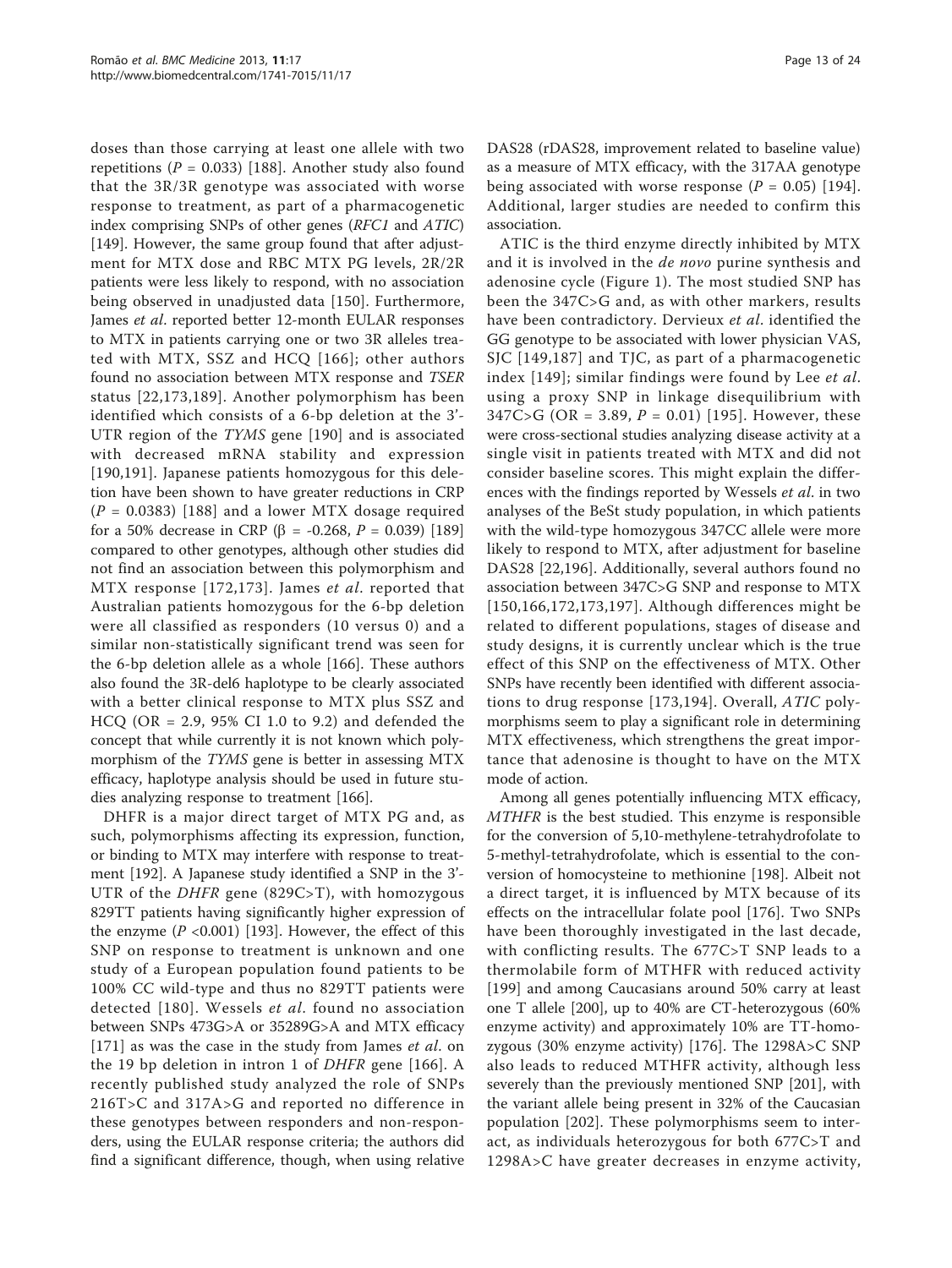comparable to those homozygous for the 677C>T SNP [[203](#page-21-0)]. Regarding the 677C>T SNP, although some authors reported better or worse six-month responses in patients with CC [[171](#page-20-0),[204\]](#page-21-0) or TT [[150](#page-20-0)] genotypes, respectively, and higher rates of remission in carriers of the T allele [[205\]](#page-21-0), a striking number of studies showed no association between 677C>T and MTX efficacy [[152,166](#page-20-0),[188,189,195, 206](#page-21-0)-[215](#page-22-0)]. In a similar way, data for the 1298A>C SNP is also controversial: while some authors found better responses in 1298AA-positive patients compared to other genotypes [[152](#page-20-0),[171,](#page-20-0)[204\]](#page-21-0), others, on the contrary, reported that C-allele carriers had lower MTX maintenance doses [[208](#page-22-0),[209\]](#page-22-0) and a non-significant tendency for higher remission rates [[205](#page-21-0)]. Most studies failed to identify an association between this SNP and response to MTX [[150](#page-20-0),[166,](#page-20-0)[188](#page-21-0),[189,](#page-21-0)[210](#page-22-0)-[215](#page-22-0)]. Moreover, to overcome the discrepancies observed for these polymorphisms two meta-analyses have recently been performed, which included a large number of studies and patients ( $n =$ 2,614 and 1,514, respectively), and in both the authors concluded there was no association between 677C>T/ 1298A>C and treatment response to MTX [\[213,216\]](#page-22-0). Thus, currently it is not possible to use MTHFR SNPs as reliable predictors of response to treatment.

Overall, studies evaluating the role of individual SNPs on response to MTX have been inconsistent. This may be related to different study designs, insufficient statistical power and several clinical and pharmacological confounders, such as ethnicity, outcome measures used, folate supplementation, MTX dose, duration and route of administration and concurrent therapies [[174\]](#page-21-0). While large prospective studies are missing, meta-analysis may overcome this problem, but because there are numerous pathways and a considerable number of targets that can be affected by MTX, an individual genetic variant within a single gene is unlikely to result in a significantly altered response, enough to be detected and replicated in different studies. As such, it is probably more advantageous to address more than one gene and polymorphism simultaneously through polygenic analyses, haplotype analyses or gene-gene interactions. Other approaches include interaction of genetic and nongenetic factors and even, as proposed by Stamp et al., genome-wide association studies, which would obviate selection biases and might identify other potential predictors of response not included in current studies [[174\]](#page-21-0). Examples of polygenic analysis include the studies by Dervieux *et al.*, analyzing SNPs of different genes (ATIC 347C>G, TSER 2R/3R, RFC1 80G>A) as part of a pharmacogenetic index, a sum of the homozygous variant genotypes [\[149,](#page-20-0)[187](#page-21-0)]. Higher indexes (that is, more variant SNPs) were associated with lower SJC, TJC and disease activity VAS [[149,](#page-20-0)[187](#page-21-0)], as well as with an increased probability of good response, with patients with at least one homozygous variant being 3.7 times more likely to have a good response to MTX than those with none (OR = 3.7,  $P = 0.01$ ) [[187\]](#page-21-0). Comparably, Wessels and colleagues investigated polymorphisms in genes involved in the adenosine pathway, such as adenosine monophosphate deaminase (AMPD1) 34C>T, ATIC 347C>G and inosine triphosphate pyrophosphatase (ITPA) 94C>A, and found that patients carrying the AMPD1 34T allele, ATIC 347CC or ITPA 94CC had a greater likelihood of having a good response, which was significantly increased if all three favorable genotypes were present (OR = 27.8, 95% CI 3.2 to 250.0) [[196\]](#page-21-0). These SNPs, alongside methylene-tetrahydrofolate dehydrogenase (MTHFD1) 1958G>A, were further included in a clinical pharmacogenetic model that proved to be effective in predicting response to MTX [\[22](#page-16-0)]. Haplotype analyses have been conducted in some studies. Urano et al. found the MTHFR 677C-1298C haplotype to be associated with lower MTX dose ( $RR = 2.14, P < 0.05$ ), while no effect was seen in single locus analysis of the 677C>T SNP [\[209](#page-22-0)]. van der Straaten and colleagues found no association between individual SNPs and MTX efficacy, but identified patients with the GGH 16C-allele and one or no copies of the GGH 452C-16T haplotype as having good clinical improvement at three months, although they concluded that globally the SNPs tested were not likely to be predictive of treatment response [\[184](#page-21-0)]. Similarly, as mentioned above, James et al. found the 3R-del6 haplotype of the TYMS gene to significantly correlate with response to treatment [[166\]](#page-20-0). These authors also demonstrated interaction between different SNPs, with patients having the 5-methyltetrahydrofolate-homocysteine methyltransferase (MTR, which codifies for methionine synthase) 2756A allele in combination with either the RFC1 80A allele or the TYMS 3R-del6 haplotype being 35 times more likely to respond to MTX plus SSZ and HCQ  $(P < 0.0001)$  and 3.4 times more likely to achieve remission ( $P = 0.04$ ) [[166](#page-20-0)]. Hayashi et al. found patients with the RFC1 80AA genotype to respond better if they had no GGH 401T alleles, suggesting an interaction between these two SNPs [[215](#page-22-0)]. In the study by Sharma and colleagues a modest interaction, associated with MTX efficacy, was seen between ABCB1 3435C>T and GGH 16T>C ( $P = 0.05$ ) [[217](#page-22-0)]. Dervieux et al. recently published two studies addressing this issue and found high-order interactions among SNPs in RFC1, ITPA and ATIC genes, which were associated with efficacy (3.89-fold lower likelihood of response in the absence of favorable combinations,  $P < 0.001$  [[218](#page-22-0)]; on the other study, the authors reported an association among three interacting SNPs (RFC1 80G>A, ITPA 94C>A and  $ATIC$  347C>G) and MTX efficacy (OR = 2.9,  $P$  <0.01), although it was not replicated in a different cohort [[219](#page-22-0)]. While more studies are needed to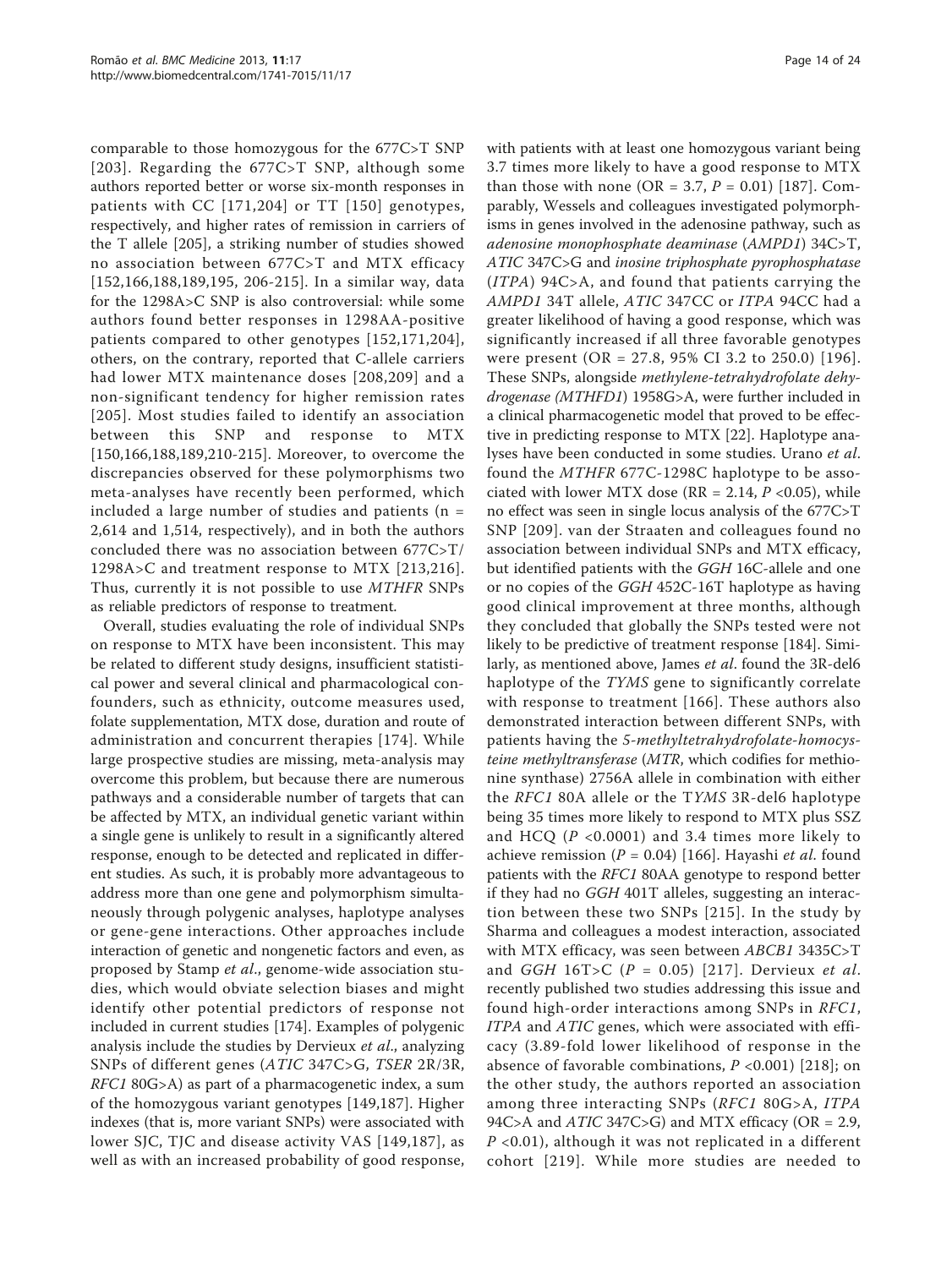reproduce these findings, as a whole, the analysis of different SNPs in various genes involved in the response to MTX and the interactions between them seems to be a promising approach that may bring more consistency to the body of data on MTX pharmacogenetics.

# **Discussion**

We found a high discrepancy between studies' results, making it difficult to obtain clear-cut predictors of response to MTX and other synthetic DMARDs (Tables [2](#page-2-0), [3](#page-6-0) and [4\)](#page-9-0). This might be related to the heterogeneity in study types, population size and ethnicity, disease characteristics and outcome measures applied. While some factors (female gender, established disease, previous DMARD use, smoking, high disease activity determined by composite scores, absence of concomitant corticosteroids, SEpositivity) seem to be individually associated with a weaker response to MTX, drug effectiveness is ultimately the result of multiple clinical and biological (genetic and nongenetic) variables that interact to determine whether a patient responds or not to a particular drug. This explains why in most studies baseline factors merely associate weakly with better or worse response but individually fail to distinguish responders and nonresponders [[15](#page-16-0)].

In line with this hypothesis, recent studies addressing different types of factors and the interaction between them have been shown to constitute a very promising approach to define, at drug start, which patients will respond and which will not [\[22,](#page-16-0)[173](#page-21-0)]. In the study by Wessels *et al.*, the authors applied a clinical pharmacogenetic score including clinical, genetic and nongenetic variables found to be associated with treatment response (gender, RF, DAS, smoking status, AMPD1 34C>T, ITPA 94C>A, ATIC 347C>G and MTHFD1 1958G>A) and correctly classified around 54% of the patients as responders or nonresponders (42% for responders and 63% for nonresponders); furthermore, scores of ≤3.5 had a positive predictive value of 95% and scores ≥6 had a negative predictive value of 86% [[22\]](#page-16-0). When the genetic variables were removed from the model, the set of clinical and biological nongenetic factors correctly predicted response in only 29% of the cases (36% for responders and 23% for nonresponders), although positive and negative predictive values were still very high (89% and 92%, respectively) [\[22](#page-16-0)]. These findings clearly reinforce the notion that considering groups of potential predictive factors will be more efficient than simply analyzing them individually. Thus, including clinical, genetic and nongenetic biological factors is more effective than a parallel approach. Yet, this model has not been applied routinely in other populations or studies and to date few authors have replicated this type of approach, with most studies still focusing on searching for associations between individual markers and treatment outcome.

In this review, we were able to identify factors that seem to be associated with response to treatment, especially regarding clinical markers where the amount of evidence is greater (Table [2\)](#page-2-0). Female gender, smoking, established disease, previous DMARD use, high disease activity measured by composite scores and the absence of concomitant corticosteroids are associated with a lower response to MTX. This is consistent with the results of the meta-analysis by Drouin et al. [\[15\]](#page-16-0), with the difference that smoking was considered together with RF-positivity for early RA only and that corticosteroids were not shown to be predictive of clinical response to MTX.

A few comments should be made on these results. First, analyzing a significant number of studies for each factor may help overcome heterogeneity by giving a global view of the data and determining the direction evidence is pointing at; second, caution is required when interpreting results of individual negative studies; third, several studies consider MTX in association with other DMARDs, making it difficult to ascertain whether the observed effect in those cases is the result of MTX itself, the associated DMARD or the combination of both; and finally, given the paucity of studies specifically analyzing other DMARDs, it seems inappropriate to extend these conclusions to drugs other than MTX.

Biological markers, both genetic and nongenetic, have also been extensively studied. Despite some exceptions, most of the results lack confirmation and replication in larger studies (Table [3](#page-6-0) and Table [4\)](#page-9-0). The exceptions are RF, ACPA and SE, all thoroughly analyzed, given their role as predictors of poor prognosis. While most evidence points towards an absence of effect of RF on DMARD effectiveness (except for some early RA studies), SE-positivity (and especially the HLA-DRB1\*04 allele) seems to be associated with a worse response to MTX (non-extendable to persistent remission). The presence of ACPA has a less well-defined effect, with solid data suggesting it does not influence response to DMARDs in early RA, although it may play a role in UA patients' response to MTX. Other nongenetic biomarkers have been identified in smaller studies and some may deserve further clarification as potential predictive markers through larger studies.

Pharmacogenetics remains a promising field but to date, and regardless of intense research, no SNPs have been clearly identified as predictors of response to MTX [\[17](#page-16-0)]. This is probably related to the influence of several genes and polymorphisms on the determination of the final drug effectiveness; recent studies continue to identify new SNPs in crucial pathways, underlining the complexity of this area. Valid approaches to overcome this issue include analysis of haplotypes, multiple-gene models, and interactions of different genes with nongenetic factors.

As previously mentioned, combining different factors might be useful in determining whether a patient will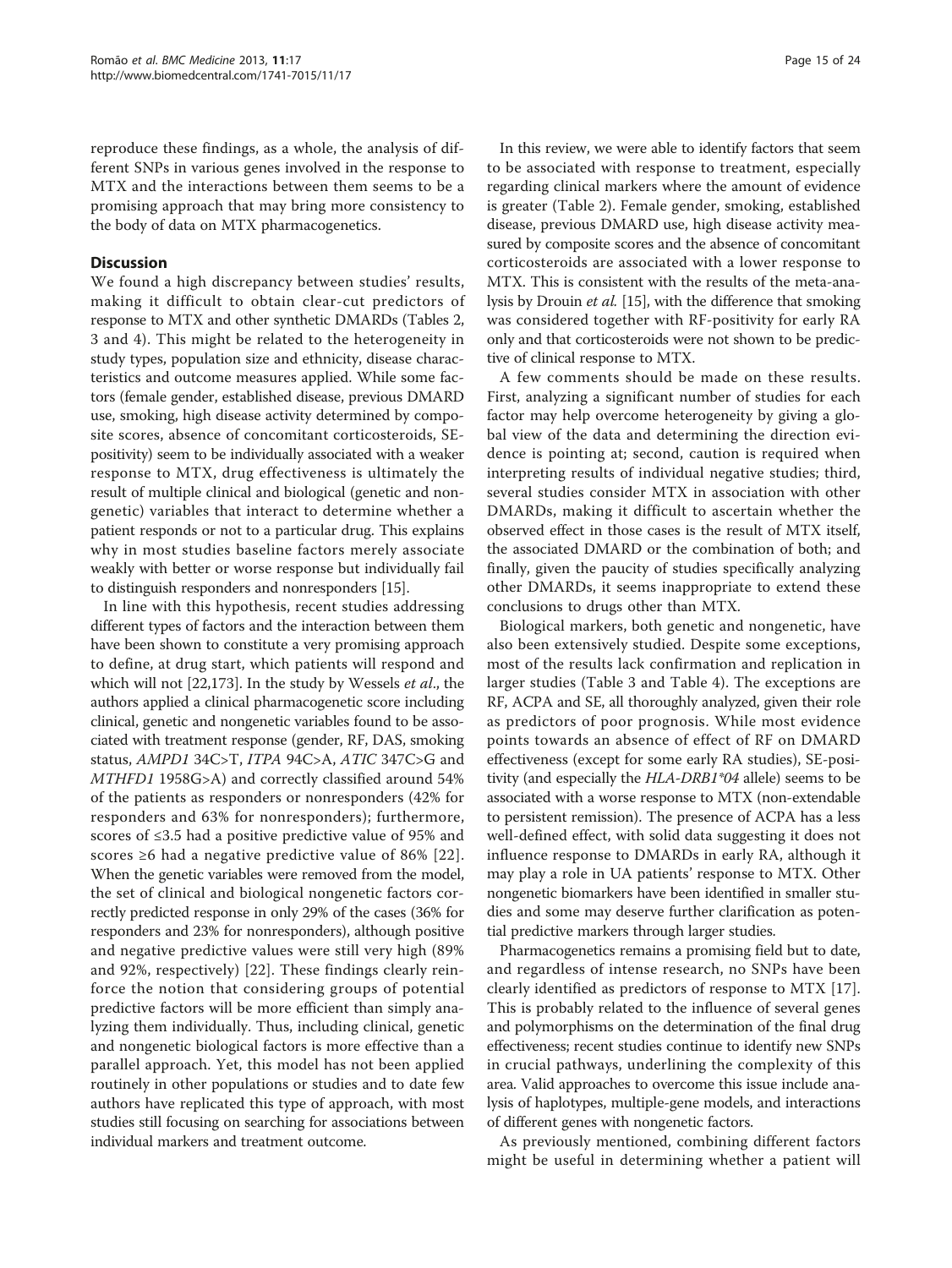respond to MTX. Although models such as the one developed by Wessels et al. [[22](#page-16-0)] might be more reliable for achieving this purpose, we can assume that starting and maintaining treatment with MTX will probably be more effective in male, non-smoking, DMARD-naïve, SE-negative patients with early, mild disease and that corticosteroids should be added as adjuvants. Other variables, such as genetic determinants, will be valuable in increasing the accuracy of the prediction model, but at the moment it is not possible to define them with certainty.

Standardization of studies addressing predictors of response is needed. On the one hand, the inconsistencies in results may reflect differences in study-design, population size and features (ethnicity, age, socioeconomic context), disease characteristics (early/established, activity, disability), pharmacological variables (dose, previous or concomitant DMARD, corticosteroids, NSAIDs) and, most importantly, outcome definitions used. On the other hand, this heterogeneity makes it harder to compare studies and, generally, systematic literature reviews and meta-analysis are forced to exclude a great number of studies, with few being left to analyze. In this review we included a wide variety of studies and while this is certainly a limitation it also allowed us to gather more data and have a broader picture of current evidence. Of major importance is definition of response, a question already raised by other authors [[15](#page-16-0),[16,](#page-16-0)[220\]](#page-22-0). Response to treatment may be defined as adequate symptom and activity control and this can be assessed by isolated clinical variables (VAS, SJC, TJC, pain VAS) or composite scores (SDAI, CDAI, EULAR response), but it must be taken into account that this is not the same as disease progression slowdown or halt. However, given the direct relationship between higher disease activity and progression, assessing response to treatment as improvement in activity or symptoms seems an adequate approach to use in studies. In this sense, we think the best way to evaluate response is through changes in composite scores such as DAS, DAS28, SDAI and CDAI and especially using EULAR response criteria, because these are the only measurements to encompass both change in time and endpoint values, assuring that patients with good response have a significant decrease in disease activity and also have reached low disease activity. By using these standard measures of response to treatment, comparison between studies would be facilitated and prediction capacities would be easier to detect.

# Conclusions

In summary, predicting response to MTX and other DMARDs is a stimulating challenge in RA research, not yet fully accomplished. Although it is still not possible to determine whether or not a patient will respond to MTX, we identified clinical and biological factors associated with increased effectiveness: male gender, nonsmoking, early disease stage, absence of previous DMARD use, lower baseline disease activity measured by composite scores, concomitant corticosteroids and SE-negativity. Combining distinct factors, adopting new approaches in emerging fields and applying them in larger standardized studies will help define prediction models and reach the longed-for goal of tailor-made therapy.

# Abbreviations

3'-UTR: 3'-untranslated region; 7-OH-MTX: 7-hydroxy-methotrexate; ABC: ATPbinding cassette; ACPA: anti-citrullinated protein antibodies; ACR: American College of Rheumatology; ADA: adenosine deaminase; AICAR: 5 aminoimidazole-4-carbox-amide ribonucleotide; ALT: alanine aminotransferase; AMPd: adenosine monophosphate deaminase; anti-CCP2: second-generation anti-cyclic citrullinated peptide; anti-MCV: anti-modified citrullinated vimentin antibodies; AST: aspartate aminotransferase; ATIC: 5 aminoimidazole-4-carbox-amide ribonucleotide transformylase; bp: base pair; CBC: complete blood count; CDAI: clinical disease activity index; CI: confidence interval; CRP: C reactive protein; DAS: disease activity score; DAS28: disease activity score - 28 joint; DHF: dihydrofolate; DHFR: dihydrofolate reductase; DMARDs: disease-modifying antirheumatic drugs; dTMP: deoxythymidine monophosphate; dUMP: deoxyuridine monophosphate; ESR: erythrocyte sedimentation rate; EULAR: European League Against Rheumatism; FAICAR: 10-formyl 5-aminoimidazole-4 carboxamide ribonucleotide; FPGS: folylpolyglutamate synthetase; GGH: γglutamyl hydrolase; HAQ: health assessment questionnaire; Hb: hemoglobin; HCQ: hydroxychloroquine; HLA: human leukocyte antigen; HR: hazard ratio; IFN: interferon; IgG: immunoglobulin G; IL: interleukin; IL-1ra: interleukin-1 receptor antagonist; IMP: inosine monophosphate; ITPA: inosine triphosphate pyrophosphatase; Methyl-THF: 5-methyl-tetrahydrofolate; Methylene-THF: 5:10-methylene-tetrahydrofolate; MMP-3: matrix metalloproteinase-3; MS: methionine synthase; MTHFD1: methylene-tetrahydrofolate dehydrogenase; MTHFR: 5:10-methylene-tetrahydrofolate reductase; MTR: 5 methyltetrahydrofolate-homocysteine methyltransferase; MTX: methotrexate; MTX PG: methotrexate polyglutamates; NSAIDs: non-steroidal antiinflammatory drugs; OR: odds ratio; PBMC: peripheral blood mononuclear cells; RA: rheumatoid arthritis; RBC: red blood cells; RCT: randomized clinical trial; rDAS28: relative disease activity score - 28 joint; RF: rheumatoid factor; RFC1: reduced folate carrier 1; sCD30: soluble CD30; SD: standard deviation; SDAI: simplified disease activity index; SE: shared epitope; SHMT: serine hydroxymethil transferase; sIL-2R: soluble interleukin-2 receptor; SJC: swollen joint count; SNPs: single nucleotide polymorphisms; SR: systematic review; SSZ: sulphasalazine; sTNFR: soluble tumor necrosis factor receptor; THF: tetrahydrofolate; TJC: tender joint count; TNF: tumor necrosis factor; TNFID<sub>50</sub>: dose required to suppress by 50% the production of tumor necrosis factor; TSER: thymidylate synthase enhancer region; TYMS: thymidylate synthase; UA: undifferentiated arthritis; ULN: upper limit of normal; VAS: visual analogue scale.

#### Authors' contributions

All authors participated in the protocol design. VCR performed the literature search, drafted and edited the manuscript, including figures and tables. HC and JEF reviewed, commented and complemented the manuscript. All authors have read and approved the final manuscript.

#### Authors' information

VCR, MD is a research trainee at the Rheumatology Research Unit, Instituto de Medicina Molecular, Faculdade de Medicina da Universidade de Lisboa, Lisbon, Portugal. He is also a Rheumatology fellow at the Lisbon Academic Medical Centre, Portugal.

HC, MD, MMSc, PhD is Principal Investigator at the Rheumatology Research Unit, Instituto de Medicina Molecular, Faculdade de Medicina da Universidade de Lisboa. She is Assistant Professor of Rheumatology and a Rheumatology Consultant at the Lisbon Academic Medical Centre. She is also the National Coordinator of Reuma.pt (Rheumatic Diseases Portuguese Register, Portuguese Society of Rheumatology).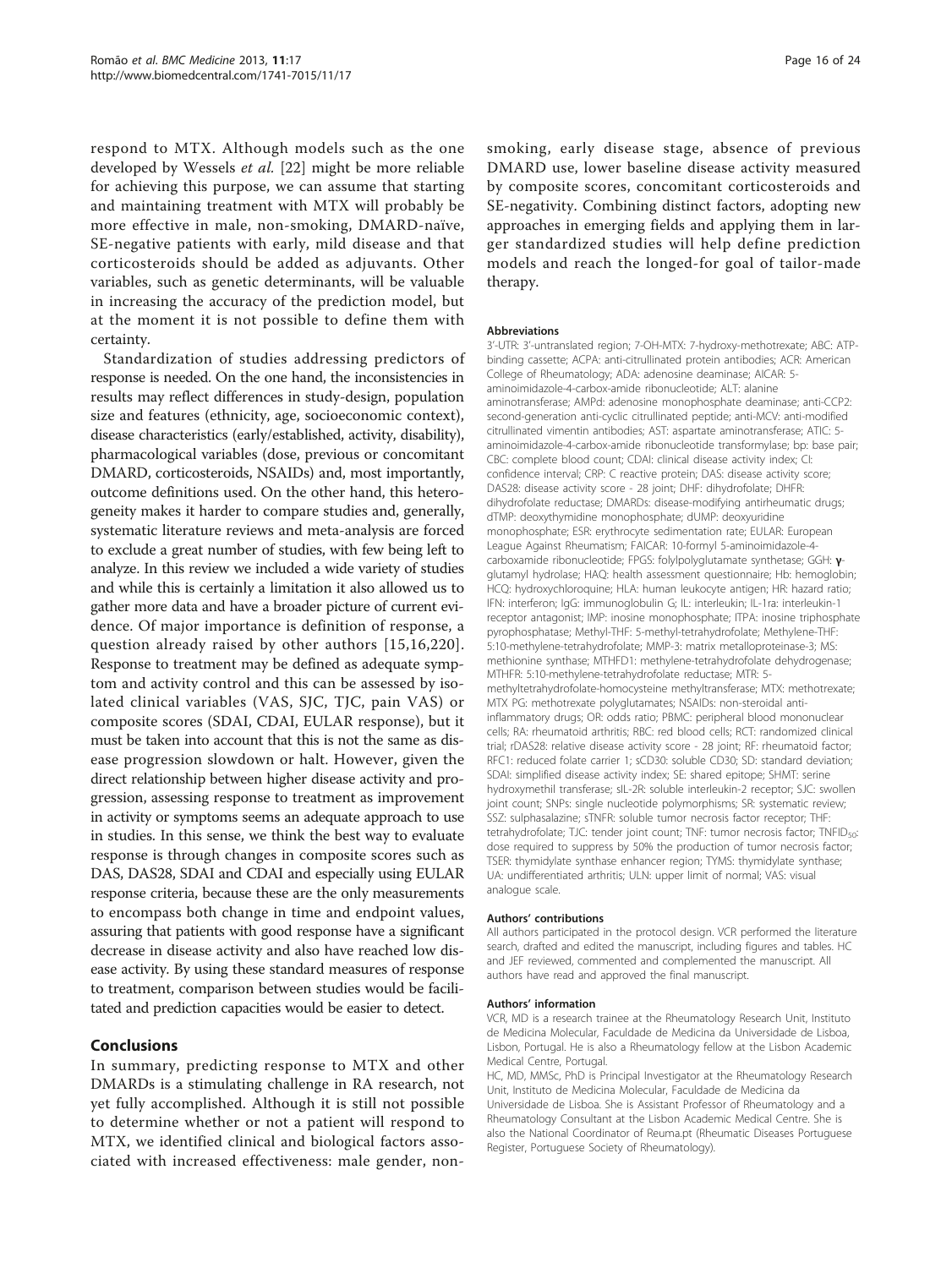<span id="page-16-0"></span>JEF, MD, PhD is the Head of the Rheumatology Research Unit and of the Biobank at Instituto de Medicina Molecular, Faculdade de Medicina da Universidade de Lisboa. He is Assistant Professor of Rheumatology and a Rheumatology Consultant at the Lisbon Academic Medical Centre. He is also the President-Elect of the Portuguese Society of Rheumatology.

#### Competing interests

The authors declare that they have no competing interests.

#### Author details

<sup>1</sup>Rheumatology Research Unit, Instituto de Medicina Molecular - Faculdade de Medicina da Universidade de Lisboa, Edifício Egas Moniz - Av. Prof. Egas Moniz, Lisboa 1649-028, Portugal. <sup>2</sup>Rheumatology Department, Lisbon Academic Medical Centre, Av. Prof. Egas Moniz, Lisboa 1649-028, Portugal.

#### Received: 5 September 2012 Accepted: 23 January 2013 Published: 23 January 2013

#### References

- 1. Aletaha D, Smolen JS: The rheumatoid arthritis patient in the clinic: comparing more than 1,300 consecutive DMARD courses. Rheumatology (Oxford) 2002, 41:1367-1374.
- 2. Sokka T, Pincus T: [Contemporary disease modifying antirheumatic drugs](http://www.ncbi.nlm.nih.gov/pubmed/12465145?dopt=Abstract) [\(DMARD\) in patients with recent onset rheumatoid arthritis in a US](http://www.ncbi.nlm.nih.gov/pubmed/12465145?dopt=Abstract) [private practice: methotrexate as the anchor drug in 90% and new](http://www.ncbi.nlm.nih.gov/pubmed/12465145?dopt=Abstract) [DMARD in 30% of patients.](http://www.ncbi.nlm.nih.gov/pubmed/12465145?dopt=Abstract) J Rheumatol 2002, 29:2521-2524.
- 3. Kinder AJ, Hassell AB, Brand J, Brownfield A, Grove M, Shadforth MF: The treatment of inflammatory arthritis with methotrexate in clinical practice: treatment duration and incidence of adverse drug reactions. Rheumatology (Oxford) 2005, 44:61-66.
- 4. Aletaha D, Smolen JS: [Effectiveness profiles and dose dependent](http://www.ncbi.nlm.nih.gov/pubmed/12180721?dopt=Abstract) [retention of traditional disease modifying antirheumatic drugs for](http://www.ncbi.nlm.nih.gov/pubmed/12180721?dopt=Abstract) [rheumatoid arthritis. An observational study.](http://www.ncbi.nlm.nih.gov/pubmed/12180721?dopt=Abstract) J Rheumatol 2002, 29:1631-1638.
- Maetzel A, Wong A, Strand V, Tugwell P, Wells G, Bombardier C: Metaanalysis of treatment termination rates among rheumatoid arthritis patients receiving disease-modifying anti-rheumatic drugs. Rheumatology (Oxford) 2000, 39:975-981.
- 6. Fonseca JE, Viana Queiroz M: Estudo da eficácia, tolerância e aceitabilidade da terapêutica da artrite reumatóide com metotrexato experiência dos últimos 10 anos. Boletim CIAR 1997, , VII: 83-88.
- Kremer JM, Genovese MC, Cannon GW, Caldwell JR, Cush JJ, Furst DE, Luggen ME, Keystone E, Weisman MH, Bensen WM, Kaine JL, Ruderman EM, Coleman P, Curtis DL, Kopp EJ, Kantor SM, Waltuck J, Lindsley HB, Markenson JA, Strand V, Crawford B, Fernando I, Simpson K, Bathon JM: [Concomitant leflunomide therapy in patients with active rheumatoid](http://www.ncbi.nlm.nih.gov/pubmed/12416946?dopt=Abstract) [arthritis despite stable doses of methotrexate. A randomized, double](http://www.ncbi.nlm.nih.gov/pubmed/12416946?dopt=Abstract)[blind, placebo-controlled trial.](http://www.ncbi.nlm.nih.gov/pubmed/12416946?dopt=Abstract) Ann Intern Med 2002, 137:726-733.
- 8. Mourao AF, Fonseca JE, Canhao H, Santos MJ, Bernardo A, Cordeiro A, Cravo AR, Ribeiro A, Teixeira A, Barcelos A, Malcata A, Faustino A, Duarte C, Ribeiro C, Nour D, Araujo D, Sousa E, Mariz E, Ramos F, Vinagre F, Ventura FS, Sequeira G, Santos H, Branco JC, Gomes JA, Silva JA, Ramos J, Santo JE, Costa JA, Silva JA, et al: [Practical quide for the use of biological [agents in rheumatoid arthritis - December 2011 update\].](http://www.ncbi.nlm.nih.gov/pubmed/22472930?dopt=Abstract) Acta Reumatol Port 2011, 36:389-395.
- 9. Mourao AF, Canhao H, Moura RA, Cascao R, Weinmann P, Rodrigues A, Polido-Pereira J, Resende C, Capela S, Silva JA, Fonseca JE: [Markers of](http://www.ncbi.nlm.nih.gov/pubmed/22472927?dopt=Abstract) [progression to rheumatoid arthritis: discriminative value of the new](http://www.ncbi.nlm.nih.gov/pubmed/22472927?dopt=Abstract) [ACR/EULAR rheumatoid arthritis criteria in a Portuguese population with](http://www.ncbi.nlm.nih.gov/pubmed/22472927?dopt=Abstract) [early polyarthritis.](http://www.ncbi.nlm.nih.gov/pubmed/22472927?dopt=Abstract) Acta Reumatol Port 2011, 36:370-376.
- 10. Visser K, Katchamart W, Loza E, Martinez-Lopez JA, Salliot C, Trudeau J, Bombardier C, Carmona L, van der Heijde D, Bijlsma JW, Boumpas DT, Canhao H, Edwards CJ, Hamuryudan V, Kvien TK, Leeb BF, Martin-Mola EM, Mielants H, Muller-Ladner U, Murphy G, Ostergaard M, Pereira IA, Ramos-Remus C, Valentini G, Zochling J, Dougados M: [Multinational evidence](http://www.ncbi.nlm.nih.gov/pubmed/19033291?dopt=Abstract)[based recommendations for the use of methotrexate in rheumatic](http://www.ncbi.nlm.nih.gov/pubmed/19033291?dopt=Abstract) [disorders with a focus on rheumatoid arthritis: integrating systematic](http://www.ncbi.nlm.nih.gov/pubmed/19033291?dopt=Abstract) [literature research and expert opinion of a broad international panel of](http://www.ncbi.nlm.nih.gov/pubmed/19033291?dopt=Abstract) [rheumatologists in the 3E Initiative.](http://www.ncbi.nlm.nih.gov/pubmed/19033291?dopt=Abstract) Ann Rheum Dis 2009, 68:1086-1093.
- 11. Weinblatt ME, Kaplan H, Germain BF, Block S, Solomon SD, Merriman RC, Wolfe F, Wall B, Anderson L, Gall E, Torretti D, Weissman B: [Methotrexate in](http://www.ncbi.nlm.nih.gov/pubmed/7945475?dopt=Abstract)

[rheumatoid arthritis. A five-year prospective multicenter study.](http://www.ncbi.nlm.nih.gov/pubmed/7945475?dopt=Abstract) Arthritis Rheum 1994, 37:1492-1498.

- 12. O'Dell JR: [Therapeutic strategies for rheumatoid arthritis.](http://www.ncbi.nlm.nih.gov/pubmed/15201416?dopt=Abstract) N Engl J Med 2004, 350:2591-2602.
- 13. Machold KP, Stamm TA, Nell VP, Pflugbeil S, Aletaha D, Steiner G, Uffmann M, Smolen JS: Very recent onset rheumatoid arthritis: clinical and serological patient characteristics associated with radiographic progression over the first years of disease. Rheumatology (Oxford) 2007, 46:342-349.
- 14. Hider SL, Silman AJ, Thomson W, Lunt M, Bunn D, Symmons DP: [Can](http://www.ncbi.nlm.nih.gov/pubmed/18292102?dopt=Abstract) [clinical factors at presentation be used to predict outcome of treatment](http://www.ncbi.nlm.nih.gov/pubmed/18292102?dopt=Abstract) [with methotrexate in patients with early inflammatory polyarthritis?](http://www.ncbi.nlm.nih.gov/pubmed/18292102?dopt=Abstract) Ann Rheum Dis 2009, 68:57-62.
- 15. Drouin J, Haraoui B: [Predictors of clinical response and radiographic](http://www.ncbi.nlm.nih.gov/pubmed/20436076?dopt=Abstract) [progression in patients with rheumatoid arthritis treated with](http://www.ncbi.nlm.nih.gov/pubmed/20436076?dopt=Abstract) [methotrexate monotherapy.](http://www.ncbi.nlm.nih.gov/pubmed/20436076?dopt=Abstract) J Rheumatol 2010, 37:1405-1410.
- 16. Hider SL, Buckley C, Silman AJ, Symmons DP, Bruce IN: [Factors influencing](http://www.ncbi.nlm.nih.gov/pubmed/15700388?dopt=Abstract) [response to disease modifying antirheumatic drugs in patients with](http://www.ncbi.nlm.nih.gov/pubmed/15700388?dopt=Abstract) [rheumatoid arthritis.](http://www.ncbi.nlm.nih.gov/pubmed/15700388?dopt=Abstract) J Rheumatol 2005, 32:11-16.
- 17. Ranganathan P: [The challenges of methotrexate pharmacogenetics in](http://www.ncbi.nlm.nih.gov/pubmed/22379994?dopt=Abstract) [rheumatoid arthritis.](http://www.ncbi.nlm.nih.gov/pubmed/22379994?dopt=Abstract) Pharmacogenomics 2012, 13:377.
- 18. Bansard C, Lequerre T, Daveau M, Boyer O, Tron F, Salier JP, Vittecoq O, Le-Loet X: Can rheumatoid arthritis responsiveness to methotrexate and biologics be predicted? Rheumatology (Oxford) 2009, 48:1021-1028.
- Scherer HU, Dorner T, Burmester GR: [Patient-tailored therapy in](http://www.ncbi.nlm.nih.gov/pubmed/20177384?dopt=Abstract) [rheumatoid arthritis: an editorial review.](http://www.ncbi.nlm.nih.gov/pubmed/20177384?dopt=Abstract) Curr Opin Rheumatol 2010, 22:237-245.
- 20. Polido-Pereira J, Vieira-Sousa E, Fonseca JE: [Rheumatoid arthritis: what is](http://www.ncbi.nlm.nih.gov/pubmed/21570496?dopt=Abstract) [refractory disease and how to manage it?](http://www.ncbi.nlm.nih.gov/pubmed/21570496?dopt=Abstract) Autoimmun Rev 2011, 10:707-713.
- 21. Guidelines for the management of rheumatoid arthritis: 2002 Update. Arthritis Rheum 2002, 46:328-346.
- 22. Wessels JA, van der Kooij SM, le Cessie S, Kievit W, Barerra P, Allaart CF, Huizinga TW, Guchelaar HJ: [A clinical pharmacogenetic model to predict](http://www.ncbi.nlm.nih.gov/pubmed/17530705?dopt=Abstract) [the efficacy of methotrexate monotherapy in recent-onset rheumatoid](http://www.ncbi.nlm.nih.gov/pubmed/17530705?dopt=Abstract) [arthritis.](http://www.ncbi.nlm.nih.gov/pubmed/17530705?dopt=Abstract) Arthritis Rheum 2007, 56:1765-1775.
- 23. Hoekstra M, van Ede AE, Haagsma CJ, van de Laar MA, Huizinga TW, Kruijsen MW, Laan RF: [Factors associated with toxicity, final dose, and](http://www.ncbi.nlm.nih.gov/pubmed/12695153?dopt=Abstract) [efficacy of methotrexate in patients with rheumatoid arthritis.](http://www.ncbi.nlm.nih.gov/pubmed/12695153?dopt=Abstract) Ann Rheum Dis 2003, 62:423-426.
- 24. Anderson JJ, Wells G, Verhoeven AC, Felson DT: [Factors predicting](http://www.ncbi.nlm.nih.gov/pubmed/10643696?dopt=Abstract) [response to treatment in rheumatoid arthritis: the importance of disease](http://www.ncbi.nlm.nih.gov/pubmed/10643696?dopt=Abstract) [duration.](http://www.ncbi.nlm.nih.gov/pubmed/10643696?dopt=Abstract) Arthritis Rheum 2000, 43:22-29.
- 25. Saevarsdottir S, Wallin H, Seddighzadeh M, Ernestam S, Geborek P, Petersson IF, Bratt J, van Vollenhoven RF: [Predictors of response to](http://www.ncbi.nlm.nih.gov/pubmed/21149498?dopt=Abstract) [methotrexate in early DMARD naive rheumatoid arthritis: results from](http://www.ncbi.nlm.nih.gov/pubmed/21149498?dopt=Abstract) [the initial open-label phase of the SWEFOT trial.](http://www.ncbi.nlm.nih.gov/pubmed/21149498?dopt=Abstract) Ann Rheum Dis 2011, 70:469-475.
- 26. Stranzl T, Wolf J, Leeb BF, Smolen JS, Pirker R, Filipits M: [Expression of](http://www.ncbi.nlm.nih.gov/pubmed/12673886?dopt=Abstract) [folylpolyglutamyl synthetase predicts poor response to methotrexate](http://www.ncbi.nlm.nih.gov/pubmed/12673886?dopt=Abstract) [therapy in patients with rheumatoid arthritis.](http://www.ncbi.nlm.nih.gov/pubmed/12673886?dopt=Abstract) Clin Exp Rheumatol 2003, 21:27-32.
- 27. Vazquez I, Graell E, Gratacos J, Canete JD, Vinas O, Ercilla MG, Gomez A, Hernandez MV, Rodriguez-Cros JR, Larrosa M, Sanmarti R: [Prognostic](http://www.ncbi.nlm.nih.gov/pubmed/17543147?dopt=Abstract) [markers of clinical remission in early rheumatoid arthritis after two years](http://www.ncbi.nlm.nih.gov/pubmed/17543147?dopt=Abstract) [of DMARDs in a clinical setting.](http://www.ncbi.nlm.nih.gov/pubmed/17543147?dopt=Abstract) Clin Exp Rheumatol 2007, 25:231-238.
- 28. Maillefert JF, Puechal X, Falgarone G, Lizard G, Ornetti P, Solau E, Legre V, Liote F, Sibilia J, Morel J, Maynadie M: [Prediction of response to disease](http://www.ncbi.nlm.nih.gov/pubmed/20478729?dopt=Abstract) [modifying antirheumatic drugs in rheumatoid arthritis.](http://www.ncbi.nlm.nih.gov/pubmed/20478729?dopt=Abstract) Joint Bone Spine 2010, 77:558-563.
- 29. Ma MH, Ibrahim F, Walker D, Hassell A, Choy EH, Kiely PD, Williams R, Walsh DA, Young A, Scott DL: [Remission in early rheumatoid arthritis:](http://www.ncbi.nlm.nih.gov/pubmed/22247360?dopt=Abstract) [predicting treatment response.](http://www.ncbi.nlm.nih.gov/pubmed/22247360?dopt=Abstract) J Rheumatol 2012, 39:470-475.
- 30. Choy EH, Smith CM, Farewell V, Walker D, Hassell A, Chau L, Scott DL: [Factorial randomised controlled trial of glucocorticoids and combination](http://www.ncbi.nlm.nih.gov/pubmed/17768173?dopt=Abstract) [disease modifying drugs in early rheumatoid arthritis.](http://www.ncbi.nlm.nih.gov/pubmed/17768173?dopt=Abstract) Ann Rheum Dis 2008, 67:656-663.
- 31. Kiely P, Williams R, Walsh D, Young A: Contemporary patterns of care and disease activity outcome in early rheumatoid arthritis: the ERAN cohort. Rheumatology (Oxford) 2009, 48:57-60.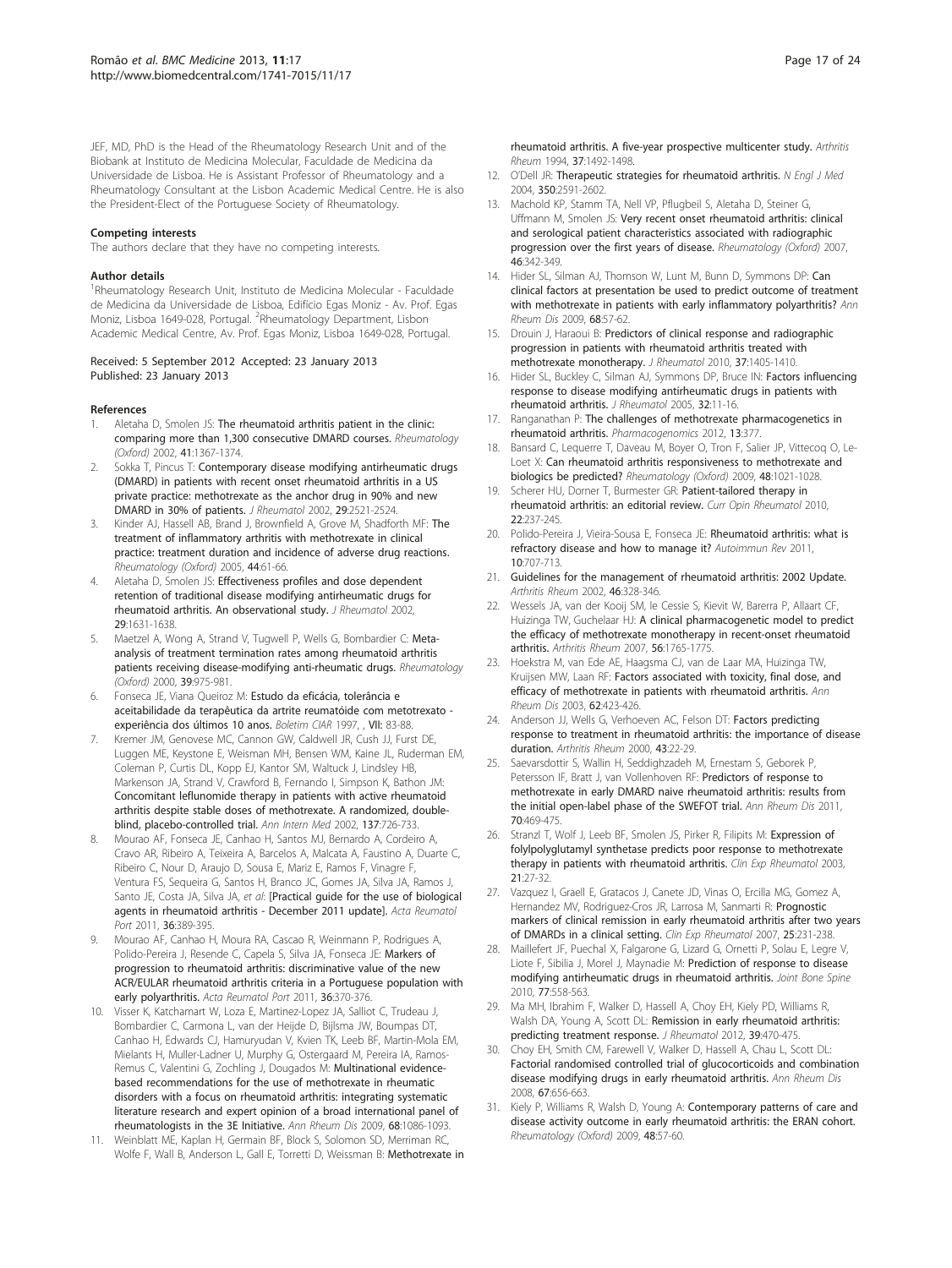- <span id="page-17-0"></span>32. Capell HA, Porter DR, Madhok R, Hunter JA: [Second line \(disease](http://www.ncbi.nlm.nih.gov/pubmed/8100702?dopt=Abstract) [modifying\) treatment in rheumatoid arthritis: which drug for which](http://www.ncbi.nlm.nih.gov/pubmed/8100702?dopt=Abstract) [patient?](http://www.ncbi.nlm.nih.gov/pubmed/8100702?dopt=Abstract) Ann Rheum Dis 1993, 52:423-428.
- 33. Situnayake RD, McConkey B: [Clinical and laboratory effects of prolonged](http://www.ncbi.nlm.nih.gov/pubmed/1979349?dopt=Abstract) [therapy with sulfasalazine, gold or penicillamine: the effects of disease](http://www.ncbi.nlm.nih.gov/pubmed/1979349?dopt=Abstract) [duration on treatment response.](http://www.ncbi.nlm.nih.gov/pubmed/1979349?dopt=Abstract) J Rheumatol 1990, 17:1268-1273.
- 34. Matteson EL, Weyand CM, Fulbright JW, Christianson TJ, McClelland RL, Goronzy JJ: How aggressive should initial therapy for rheumatoid arthritis be? Factors associated with response to 'non-aggressive' DMARD treatment and perspective from a 2-yr open label trial. Rheumatology (Oxford) 2004, 43:619-625.
- 35. van den Borne BE, Landewe RB, Rietveld JH, Goei The HS, Griep EN, Breedveld FC, Dijkmans BA: [Chloroquine therapy in patients with recent](http://www.ncbi.nlm.nih.gov/pubmed/10524550?dopt=Abstract)[onset rheumatoid arthritis: the clinical response can be predicted by the](http://www.ncbi.nlm.nih.gov/pubmed/10524550?dopt=Abstract) [low level of acute-phase reaction at baseline.](http://www.ncbi.nlm.nih.gov/pubmed/10524550?dopt=Abstract) Clin Rheumatol 1999, 18:369-372.
- 36. van Roon EN, Hoekstra M, Tobi H, Jansen TL, Bernelot Moens HJ, Brouwers JR, van de Laar MA: [Leflunomide in the treatment of](http://www.ncbi.nlm.nih.gov/pubmed/16120072?dopt=Abstract) [rheumatoid arthritis. An analysis of predictors for treatment](http://www.ncbi.nlm.nih.gov/pubmed/16120072?dopt=Abstract) [continuation.](http://www.ncbi.nlm.nih.gov/pubmed/16120072?dopt=Abstract) Br J Clin Pharmacol 2005, 60:319-325.
- 37. Mottonen T, Hannonen P, Korpela M, Nissila M, Kautiainen H, Ilonen J, Laasonen L, Kaipiainen-Seppanen O, Franzen P, Helve T, Koski J, Gripenberg-Gahmberg M, Myllykangas-Luosujarvi R, Leirisalo-Repo M: [Delay](http://www.ncbi.nlm.nih.gov/pubmed/11953964?dopt=Abstract) [to institution of therapy and induction of remission using single-drug or](http://www.ncbi.nlm.nih.gov/pubmed/11953964?dopt=Abstract) [combination-disease-modifying antirheumatic drug therapy in early](http://www.ncbi.nlm.nih.gov/pubmed/11953964?dopt=Abstract) [rheumatoid arthritis.](http://www.ncbi.nlm.nih.gov/pubmed/11953964?dopt=Abstract) Arthritis Rheum 2002, 46:894-898.
- 38. Scott DL: [The diagnosis and prognosis of early arthritis: rationale for new](http://www.ncbi.nlm.nih.gov/pubmed/11840430?dopt=Abstract) [prognostic criteria.](http://www.ncbi.nlm.nih.gov/pubmed/11840430?dopt=Abstract) Arthritis Rheum 2002, 46:286-290.
- 39. The effect of age and renal function on the efficacy and toxicity of methotrexate in rheumatoid arthritis. Rheumatoid Arthritis Clinical Trial Archive Group. J Rheumatol 1995, 22:218-223.
- 40. Bologna C, Viu P, Jorgensen C, Sany J: [Effect of age on the efficacy and](http://www.ncbi.nlm.nih.gov/pubmed/8646436?dopt=Abstract) [tolerance of methotrexate in rheumatoid arthritis.](http://www.ncbi.nlm.nih.gov/pubmed/8646436?dopt=Abstract) Br J Rheumatol 1996, 35:453-457.
- 41. Wolfe F, Cathey MA: [The effect of age on methotrexate efficacy and](http://www.ncbi.nlm.nih.gov/pubmed/1920331?dopt=Abstract) [toxicity.](http://www.ncbi.nlm.nih.gov/pubmed/1920331?dopt=Abstract) J Rheumatol 1991, 18:973-977.
- 42. Combe B, Cantagrel A, Goupille P, Bozonnat MC, Sibilia J, Eliaou JF, Meyer O, Sany J, Dubois A, Daures JP, Dougados M: [Predictive factors of 5](http://www.ncbi.nlm.nih.gov/pubmed/14677175?dopt=Abstract) [year health assessment questionnaire disability in early rheumatoid](http://www.ncbi.nlm.nih.gov/pubmed/14677175?dopt=Abstract) [arthritis.](http://www.ncbi.nlm.nih.gov/pubmed/14677175?dopt=Abstract) J Rheumatol 2003, 30:2344-2349.
- 43. Helliwell PS, Ibrahim G: Ethnic differences in responses to disease modifying drugs. Rheumatology (Oxford) 2003, 42:1197-1201.
- 44. Criswell LA, Lum RF, Turner KN, Woehl B, Zhu Y, Wang J, Tiwari HK, Edberg JC, Kimberly RP, Moreland LW, Seldin MF, Bridges SL: [The influence](http://www.ncbi.nlm.nih.gov/pubmed/15457442?dopt=Abstract) [of genetic variation in the HLA-DRB1 and LTA-TNF regions on the](http://www.ncbi.nlm.nih.gov/pubmed/15457442?dopt=Abstract) [response to treatment of early rheumatoid arthritis with methotrexate](http://www.ncbi.nlm.nih.gov/pubmed/15457442?dopt=Abstract) [or etanercept.](http://www.ncbi.nlm.nih.gov/pubmed/15457442?dopt=Abstract) Arthritis Rheum 2004, 50:2750-2756.
- 45. Hodkinson B, Musenge E, Ally M, Meyer PW, Anderson R, Tikly M: [Response](http://www.ncbi.nlm.nih.gov/pubmed/22134750?dopt=Abstract) [to traditional disease-modifying anti-rheumatic drugs in indigent South](http://www.ncbi.nlm.nih.gov/pubmed/22134750?dopt=Abstract) [Africans with early rheumatoid arthritis.](http://www.ncbi.nlm.nih.gov/pubmed/22134750?dopt=Abstract) Clin Rheumatol 2011, 31:613-619.
- 46. Papadopoulos NG, Alamanos Y, Voulgari PV, Epagelis EK, Tsifetaki N, Drosos AA: [Does cigarette smoking influence disease expression, activity](http://www.ncbi.nlm.nih.gov/pubmed/16396705?dopt=Abstract) [and severity in early rheumatoid arthritis patients?](http://www.ncbi.nlm.nih.gov/pubmed/16396705?dopt=Abstract) Clin Exp Rheumatol 2005, 23:861-866.
- 47. Manfredsdottir VF, Vikingsdottir T, Jonsson T, Geirsson AJ, Kjartansson O, Heimisdottir M, Sigurdardottir SL, Valdimarsson H, Vikingsson A: The effects of tobacco smoking and rheumatoid factor seropositivity on disease activity and joint damage in early rheumatoid arthritis. Rheumatology (Oxford) 2006, 45:734-740.
- 48. Saag KG, Cerhan JR, Kolluri S, Ohashi K, Hunninghake GW, Schwartz DA: [Cigarette smoking and rheumatoid arthritis severity.](http://www.ncbi.nlm.nih.gov/pubmed/9306868?dopt=Abstract) Ann Rheum Dis 1997, 56:463-469.
- 49. Wolfe F: [The effect of smoking on clinical, laboratory, and radiographic](http://www.ncbi.nlm.nih.gov/pubmed/10743800?dopt=Abstract) [status in rheumatoid arthritis.](http://www.ncbi.nlm.nih.gov/pubmed/10743800?dopt=Abstract) J Rheumatol 2000, 27:630-637.
- 50. Saevarsdottir S, Wedren S, Seddighzadeh M, Bengtsson C, Wesley A, Lindblad S, Askling J, Alfredsson L, Klareskog L: [Patients with early](http://www.ncbi.nlm.nih.gov/pubmed/20862678?dopt=Abstract) [rheumatoid arthritis who smoke are less likely to respond to treatment](http://www.ncbi.nlm.nih.gov/pubmed/20862678?dopt=Abstract) [with methotrexate and tumor necrosis factor inhibitors: observations](http://www.ncbi.nlm.nih.gov/pubmed/20862678?dopt=Abstract) [from the Epidemiological Investigation of Rheumatoid Arthritis and the](http://www.ncbi.nlm.nih.gov/pubmed/20862678?dopt=Abstract) [Swedish Rheumatology Register cohorts.](http://www.ncbi.nlm.nih.gov/pubmed/20862678?dopt=Abstract) Arthritis Rheum 2011, 63:26-36.
- 51. Westhoff G, Rau R, Zink A: Rheumatoid arthritis patients who smoke have a higher need for DMARDs and feel worse, but they do not have more joint damage than non-smokers of the same serological group. Rheumatology (Oxford) 2008, 47:849-854.
- 52. Stamp LK, O'Donnell JL, Chapman PT, Zhang M, Frampton C, James J, Barclay ML: [Determinants of red blood cell methotrexate polyglutamate](http://www.ncbi.nlm.nih.gov/pubmed/19644853?dopt=Abstract) [concentrations in rheumatoid arthritis patients receiving long-term](http://www.ncbi.nlm.nih.gov/pubmed/19644853?dopt=Abstract) [methotrexate treatment.](http://www.ncbi.nlm.nih.gov/pubmed/19644853?dopt=Abstract) Arthritis Rheum 2009, 60:2248-2256.
- Maradit-Kremers H, Nicola PJ, Crowson CS, O'Fallon WM, Gabriel SE: [Patient,](http://www.ncbi.nlm.nih.gov/pubmed/16358365?dopt=Abstract) [disease, and therapy-related factors that influence discontinuation of](http://www.ncbi.nlm.nih.gov/pubmed/16358365?dopt=Abstract) [disease-modifying antirheumatic drugs: a population-based incidence](http://www.ncbi.nlm.nih.gov/pubmed/16358365?dopt=Abstract) [cohort of patients with rheumatoid arthritis.](http://www.ncbi.nlm.nih.gov/pubmed/16358365?dopt=Abstract) J Rheumatol 2006, 33:248-255.
- 54. Fonseca JE, Canhao H, Teixeira da CJ, Pereira da SJ, Queiroz MV: [Global](http://www.ncbi.nlm.nih.gov/pubmed/11954881?dopt=Abstract) [functional status in rheumatoid arthritis: disease duration and patient](http://www.ncbi.nlm.nih.gov/pubmed/11954881?dopt=Abstract) [age.](http://www.ncbi.nlm.nih.gov/pubmed/11954881?dopt=Abstract) Clin Rheumatol 2002, 21:32-34.
- 55. O'Dell JR, Nepom BS, Haire C, Gersuk VH, Gaur L, Moore GF, Drymalski W, Palmer W, Eckhoff PJ, Klassen LW, Wees S, Thiele G, Nepom GT: [HLA-DRB1](http://www.ncbi.nlm.nih.gov/pubmed/9709176?dopt=Abstract) [typing in rheumatoid arthritis: predicting response to specific](http://www.ncbi.nlm.nih.gov/pubmed/9709176?dopt=Abstract) [treatments.](http://www.ncbi.nlm.nih.gov/pubmed/9709176?dopt=Abstract) Ann Rheum Dis 1998, 57:209-213.
- 56. Wolfe F, Hawley DJ, Cathey MA: [Termination of slow acting antirheumatic](http://www.ncbi.nlm.nih.gov/pubmed/1976811?dopt=Abstract) [therapy in rheumatoid arthritis: a 14-year prospective evaluation of 1017](http://www.ncbi.nlm.nih.gov/pubmed/1976811?dopt=Abstract) [consecutive starts.](http://www.ncbi.nlm.nih.gov/pubmed/1976811?dopt=Abstract) J Rheumatol 1990, 17:994-1002.
- 57. O'Dell JR, Haire CE, Erikson N, Drymalski W, Palmer W, Eckhoff PJ, Garwood V, Maloley P, Klassen LW, Wees S, Klein H, Moore GF: [Treatment](http://www.ncbi.nlm.nih.gov/pubmed/8609945?dopt=Abstract) [of rheumatoid arthritis with methotrexate alone, sulfasalazine and](http://www.ncbi.nlm.nih.gov/pubmed/8609945?dopt=Abstract) [hydroxychloroquine, or a combination of all three medications.](http://www.ncbi.nlm.nih.gov/pubmed/8609945?dopt=Abstract) N Engl J Med 1996, 334:1287-1291.
- 58. Egsmose C, Lund B, Borg G, Pettersson H, Berg E, Brodin U, Trang L: [Patients with rheumatoid arthritis benefit from early 2nd line therapy: 5](http://www.ncbi.nlm.nih.gov/pubmed/8835550?dopt=Abstract) [year followup of a prospective double blind placebo controlled study.](http://www.ncbi.nlm.nih.gov/pubmed/8835550?dopt=Abstract) J Rheumatol 1995, 22:2208-2213.
- 59. Munro R, Hampson R, McEntegart A, Thomson EA, Madhok R, Capell H: [Improved functional outcome in patients with early rheumatoid arthritis](http://www.ncbi.nlm.nih.gov/pubmed/9613337?dopt=Abstract) [treated with intramuscular gold: results of a five year prospective study.](http://www.ncbi.nlm.nih.gov/pubmed/9613337?dopt=Abstract) Ann Rheum Dis 1998, 57:88-93.
- 60. van der Heide A, Jacobs JW, Bijlsma JW, Heurkens AH, van Booma-Frankfort C, van der Veen MJ, Haanen HC, Hofman DM, van Albada-Kuipers GA, ter Borg EJ, Brus HL, Dinant HJ, Kruize AA, Schenk Y: [The](http://www.ncbi.nlm.nih.gov/pubmed/8633829?dopt=Abstract) [effectiveness of early treatment with](http://www.ncbi.nlm.nih.gov/pubmed/8633829?dopt=Abstract) "second-line" antirheumatic drugs. [A randomized, controlled trial.](http://www.ncbi.nlm.nih.gov/pubmed/8633829?dopt=Abstract) Ann Intern Med 1996, 124:699-707.
- 61. Tsakonas E, Fitzgerald AA, Fitzcharles MA, Cividino A, Thorne JC, M'Seffar A, Joseph L, Bombardier C, Esdaile JM: [Consequences of delayed therapy](http://www.ncbi.nlm.nih.gov/pubmed/10743799?dopt=Abstract) [with second-line agents in rheumatoid arthritis: a 3 year followup on](http://www.ncbi.nlm.nih.gov/pubmed/10743799?dopt=Abstract) [the hydroxychloroquine in early rheumatoid arthritis \(HERA\) study.](http://www.ncbi.nlm.nih.gov/pubmed/10743799?dopt=Abstract) J Rheumatol 2000, 27:623-629.
- 62. Cush JJ: Early rheumatoid arthritis [is there a window of opportunity?](http://www.ncbi.nlm.nih.gov/pubmed/17985417?dopt=Abstract) J Rheumatol Suppl 2007, 80:1-7.
- Emery P: [Early rheumatoid arthritis: therapeutic strategies.](http://www.ncbi.nlm.nih.gov/pubmed/7863270?dopt=Abstract) Scand J Rheumatol Suppl 1994, 100:3-7.
- 64. Emery P: [Evidence supporting the benefit of early intervention in](http://www.ncbi.nlm.nih.gov/pubmed/12435162?dopt=Abstract) [rheumatoid arthritis.](http://www.ncbi.nlm.nih.gov/pubmed/12435162?dopt=Abstract) J Rheumatol Suppl 2002, 66:3-8.
- 65. Wijnands MJ, van't Hof MA, van Leeuwen MA, van Rijswijk MH, van de Putte LB, van Riel PL: [Long-term second-line treatment: a prospective](http://www.ncbi.nlm.nih.gov/pubmed/1348198?dopt=Abstract) [drug survival study.](http://www.ncbi.nlm.nih.gov/pubmed/1348198?dopt=Abstract) Br J Rheumatol 1992, 31:253-258.
- 66. Lie E, Heiberg M, Nordvag B, Rodevand E, Kaufmann C, Mikkelsen K, Kvien TK: [Predictors of response to methotrexate treatment: results from](http://www.ncbi.nlm.nih.gov/pubmed/16096333?dopt=Abstract) [a longitudinal observational study of 876 patients with RA.](http://www.ncbi.nlm.nih.gov/pubmed/16096333?dopt=Abstract) Ann Rheum Dis 2006, 65(Suppl II):342.
- 67. Fries JF, Williams CA, Singh G, Ramey DR: [Response to therapy in](http://www.ncbi.nlm.nih.gov/pubmed/9150069?dopt=Abstract) [rheumatoid arthritis is influenced by immediately prior therapy.](http://www.ncbi.nlm.nih.gov/pubmed/9150069?dopt=Abstract) J Rheumatol 1997, 24:838-844.
- 68. Aletaha D, Funovits J, Keystone EC, Smolen JS: [Disease activity early in the](http://www.ncbi.nlm.nih.gov/pubmed/17907167?dopt=Abstract) [course of treatment predicts response to therapy after one year in](http://www.ncbi.nlm.nih.gov/pubmed/17907167?dopt=Abstract) [rheumatoid](http://www.ncbi.nlm.nih.gov/pubmed/17907167?dopt=Abstract) arthritis patients. Arthritis Rheum 2007, 56:3226-3235.
- 69. Svensson B, Schaufelberger C, Teleman A, Theander J: Remission and response to early treatment of RA assessed by the Disease Activity Score. BARFOT study group. Better Anti-rheumatic Farmacotherapy. Rheumatology (Oxford) 2000, 39:1031-1036.
- 70. Gossec L, Dougados M, Goupille P, Cantagrel A, Sibilia J, Meyer O, Sany J, Daures JP, Combe B: [Prognostic factors for remission in early rheumatoid](http://www.ncbi.nlm.nih.gov/pubmed/15140774?dopt=Abstract)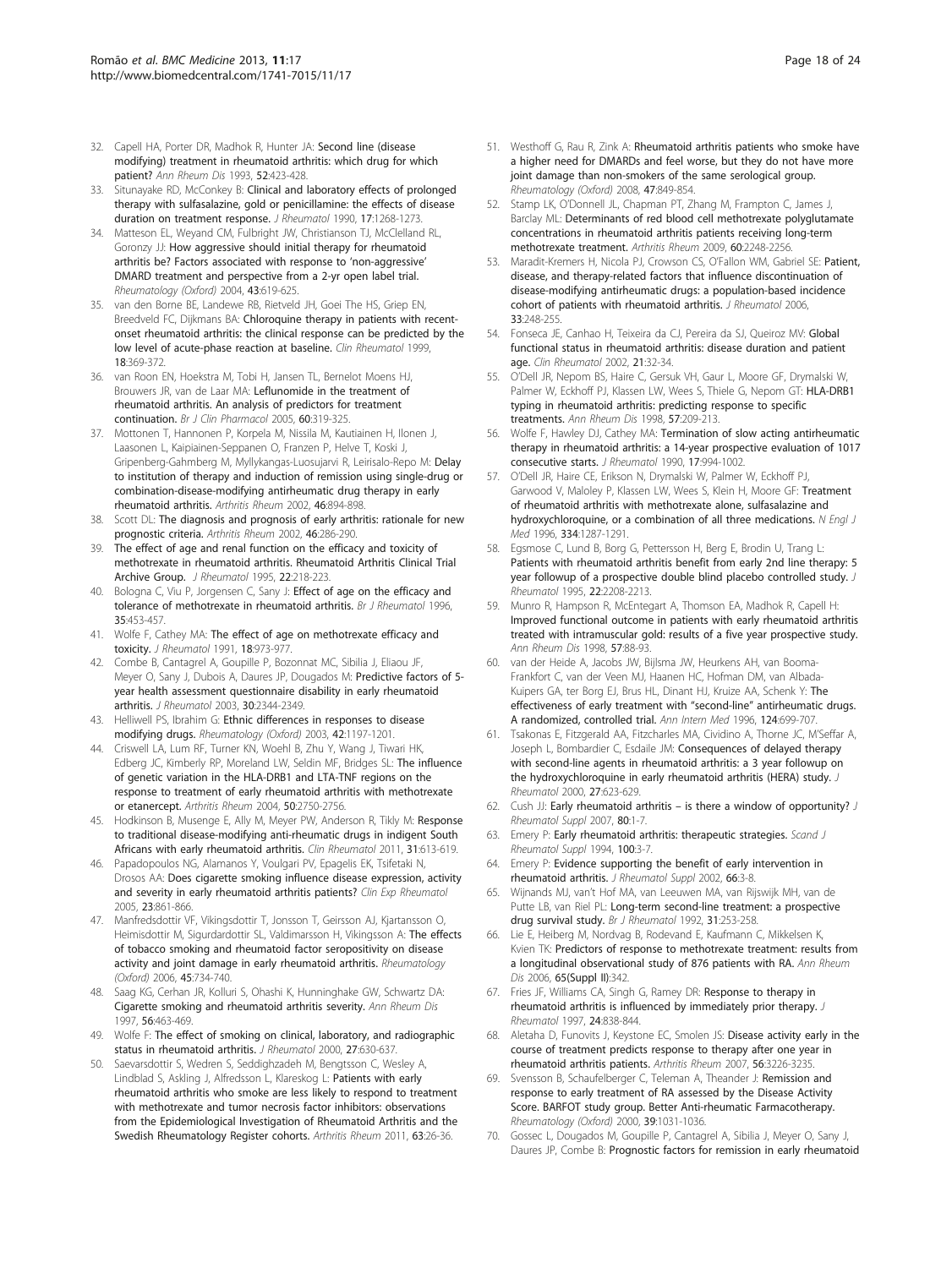<span id="page-18-0"></span>[arthritis: a multiparameter prospective study.](http://www.ncbi.nlm.nih.gov/pubmed/15140774?dopt=Abstract) Ann Rheum Dis 2004, 63:675-680.

- 71. Kavanaugh A, Klareskog L, van der Heijde D, Li J, Freundlich B, Hooper M: [Improvements in clinical response between 12 and 24 weeks in patients](http://www.ncbi.nlm.nih.gov/pubmed/18535115?dopt=Abstract) [with rheumatoid arthritis on etanercept therapy with or without](http://www.ncbi.nlm.nih.gov/pubmed/18535115?dopt=Abstract) [methotrexate.](http://www.ncbi.nlm.nih.gov/pubmed/18535115?dopt=Abstract) Ann Rheum Dis 2008, 67:1444-1447.
- 72. Thompson PW, Silman AJ, Kirwan JR, Currey HL: [Articular indices of joint](http://www.ncbi.nlm.nih.gov/pubmed/3111490?dopt=Abstract) [inflammation in rheumatoid arthritis. Correlation with the acute-phase](http://www.ncbi.nlm.nih.gov/pubmed/3111490?dopt=Abstract) [response.](http://www.ncbi.nlm.nih.gov/pubmed/3111490?dopt=Abstract) Arthritis Rheum 1987, 30:618-623.
- 73. Verstappen SM, van Albada-Kuipers GA, Bijlsma JW, Blaauw AA, Schenk Y, Haanen HC, Jacobs JW: [A good response to early DMARD treatment of](http://www.ncbi.nlm.nih.gov/pubmed/15130899?dopt=Abstract) [patients with rheumatoid arthritis in the first year predicts remission](http://www.ncbi.nlm.nih.gov/pubmed/15130899?dopt=Abstract) [during follow up.](http://www.ncbi.nlm.nih.gov/pubmed/15130899?dopt=Abstract) Ann Rheum Dis 2005, 64:38-43.
- 74. Mottonen T, Hannonen P, Leirisalo-Repo M, Nissila M, Kautiainen H, Korpela M, Laasonen L, Julkunen H, Luukkainen R, Vuori K, Paimela L, Blafield H, Hakala M, Ilva K, Yli-Kerttula U, Puolakka K, Jarvinen P, Hakola M, Piirainen H, Ahonen J, Palvimaki I, Forsberg S, Koota K, Friman C: [Comparison of combination therapy with single-drug therapy in early](http://www.ncbi.nlm.nih.gov/pubmed/10334255?dopt=Abstract) [rheumatoid arthritis: a randomised trial. FIN-RACo trial group.](http://www.ncbi.nlm.nih.gov/pubmed/10334255?dopt=Abstract) Lancet 1999, 353:1568-1573.
- 75. Goetz I, Carter GC, Lucero M, Zarotsky V, Alatorre CI, Cantrell RA, Paczkowski R, Sterling KL: [Review of treatment response in rheumatoid](http://www.ncbi.nlm.nih.gov/pubmed/21271796?dopt=Abstract) [arthritis: assessment of heterogeneity.](http://www.ncbi.nlm.nih.gov/pubmed/21271796?dopt=Abstract) Curr Med Res Opin 2011, 27:697-711.
- 76. Boers M, Verhoeven AC, Markusse HM, van de Laar MA, Westhovens R, van Denderen JC, van Zeben D, Dijkmans BA, Peeters AJ, Jacobs P, van den Brink HR, Schouten HJ, van der Heijde DM, Boonen A, van der Linden S: [Randomised comparison of combined step-down prednisolone,](http://www.ncbi.nlm.nih.gov/pubmed/9251634?dopt=Abstract) [methotrexate and sulphasalazine with sulphasalazine alone in early](http://www.ncbi.nlm.nih.gov/pubmed/9251634?dopt=Abstract) [rheumatoid arthritis.](http://www.ncbi.nlm.nih.gov/pubmed/9251634?dopt=Abstract) Lancet 1997, 350:309-318.
- 77. Bakker MF, Jacobs JW, Welsing PM, Verstappen SM, Tekstra J, Ton E, Geurts MA, van der Werf JH, van Albada-Kuipers GA, Jahangier-de Veen ZN, van der Veen MJ, Verhoef CM, Lafeber FP, Bijlsma JW: [Low-dose](http://www.ncbi.nlm.nih.gov/pubmed/22393128?dopt=Abstract) [prednisone inclusion in a methotrexate-based, tight control strategy for](http://www.ncbi.nlm.nih.gov/pubmed/22393128?dopt=Abstract) [early rheumatoid arthritis: a randomized trial.](http://www.ncbi.nlm.nih.gov/pubmed/22393128?dopt=Abstract) Ann Intern Med 2012, 156:329-339.
- 78. Svensson B, Boonen A, Albertsson K, van der Heijde D, Keller C, Hafstrom I: [Low-dose prednisolone in addition to the initial disease-modifying](http://www.ncbi.nlm.nih.gov/pubmed/16255010?dopt=Abstract) [antirheumatic drug in patients with early active rheumatoid arthritis](http://www.ncbi.nlm.nih.gov/pubmed/16255010?dopt=Abstract) [reduces joint destruction and increases the remission rate: a two-year](http://www.ncbi.nlm.nih.gov/pubmed/16255010?dopt=Abstract) [randomized trial.](http://www.ncbi.nlm.nih.gov/pubmed/16255010?dopt=Abstract) Arthritis Rheum 2005, 52:3360-3370.
- 79. Hafstrom I, Albertsson K, Boonen A, van der Heijde D, Landewe R, Svensson B: [Remission achieved after 2 years treatment with low-dose](http://www.ncbi.nlm.nih.gov/pubmed/18420939?dopt=Abstract) [prednisolone in addition to disease-modifying anti-rheumatic drugs in](http://www.ncbi.nlm.nih.gov/pubmed/18420939?dopt=Abstract) [early rheumatoid arthritis is associated with reduced joint destruction](http://www.ncbi.nlm.nih.gov/pubmed/18420939?dopt=Abstract) [still present after 4 years: an open 2-year continuation study.](http://www.ncbi.nlm.nih.gov/pubmed/18420939?dopt=Abstract) Ann Rheum Dis 2009, 68:508-513.
- 80. Aletaha D, Neogi T, Silman AJ, Funovits J, Felson DT, Bingham CO 3rd, Birnbaum NS, Burmester GR, Bykerk VP, Cohen MD, Cohen MD, Combe B, Costenbader KH, Dougados M, Emery P, Ferraccioli G, Hazes JM, Hobbs K, Huizinga TW, Kavanaugh A, Kay J, Kvien TK, Laing T, Mease P, Menard HA, Moreland LW, Naden RL, Pincus T, Smolen JS, Stanislawska-Biernat E, Symmons D, et al: [2010 rheumatoid arthritis classification criteria: an](http://www.ncbi.nlm.nih.gov/pubmed/20699241?dopt=Abstract) [American College of Rheumatology/European League Against](http://www.ncbi.nlm.nih.gov/pubmed/20699241?dopt=Abstract) [Rheumatism collaborative initiative.](http://www.ncbi.nlm.nih.gov/pubmed/20699241?dopt=Abstract) Ann Rheum Dis 2010, 69:1580-1588.
- 81. Mottonen T, Paimela L, Leirisalo-Repo M, Kautiainen H, Ilonen J, Hannonen P: [Only high disease activity and positive rheumatoid factor](http://www.ncbi.nlm.nih.gov/pubmed/9849312?dopt=Abstract) [indicate poor prognosis in patients with early rheumatoid arthritis](http://www.ncbi.nlm.nih.gov/pubmed/9849312?dopt=Abstract) [treated with](http://www.ncbi.nlm.nih.gov/pubmed/9849312?dopt=Abstract) "sawtooth" strategy. Ann Rheum Dis 1998, 57:533-539.
- 82. Vittecoq O, Pouplin S, Krzanowska K, Jouen-Beades F, Menard JF, Gayet A, Daragon A, Tron F, Le Loet X: Rheumatoid factor is the strongest predictor of radiological progression of rheumatoid arthritis in a threeyear prospective study in community-recruited patients. Rheumatology (Oxford) 2003, 42:939-946.
- 83. Bukhari M, Lunt M, Harrison BJ, Scott DG, Symmons DP, Silman AJ: [Rheumatoid factor is the major predictor of increasing severity of](http://www.ncbi.nlm.nih.gov/pubmed/11953966?dopt=Abstract) [radiographic erosions in rheumatoid arthritis: results from the Norfolk](http://www.ncbi.nlm.nih.gov/pubmed/11953966?dopt=Abstract) [Arthritis Register Study, a large inception cohort.](http://www.ncbi.nlm.nih.gov/pubmed/11953966?dopt=Abstract) Arthritis Rheum 2002, 46:906-912.
- 84. da Mota LM, Dos Santos Neto LL, de Carvalho JF, Pereira IA, Burlingame R, Menard HA, Laurindo IM: [The presence of anti-citrullinated protein](http://www.ncbi.nlm.nih.gov/pubmed/22187055?dopt=Abstract)

[antibodies \(ACPA\) and rheumatoid factor on patients with rheumatoid](http://www.ncbi.nlm.nih.gov/pubmed/22187055?dopt=Abstract) [arthritis \(RA\) does not interfere with the chance of clinical remission in a](http://www.ncbi.nlm.nih.gov/pubmed/22187055?dopt=Abstract) [follow-up of 3 years.](http://www.ncbi.nlm.nih.gov/pubmed/22187055?dopt=Abstract) Rheumatol Int 2012, 32:3807-3812.

- 85. Morgan C, Lunt M, Brightwell H, Bradburn P, Fallow W, Lay M, Silman A, Bruce IN: [Contribution of patient related differences to multidrug](http://www.ncbi.nlm.nih.gov/pubmed/12480663?dopt=Abstract) [resistance in rheumatoid arthritis.](http://www.ncbi.nlm.nih.gov/pubmed/12480663?dopt=Abstract) Ann Rheum Dis 2003, 62:15-19.
- 86. Eberhardt K, Fex E: [Clinical course and remission rate in patients with](http://www.ncbi.nlm.nih.gov/pubmed/9973158?dopt=Abstract) [early rheumatoid arthritis: relationship to outcome after 5 years.](http://www.ncbi.nlm.nih.gov/pubmed/9973158?dopt=Abstract) Br J Rheumatol 1998, 37:1324-1329.
- 87. Forslind K, Hafstrom I, Ahlmen M, Svensson B: [Sex: a major predictor of](http://www.ncbi.nlm.nih.gov/pubmed/17158139?dopt=Abstract) [remission in early rheumatoid arthritis?](http://www.ncbi.nlm.nih.gov/pubmed/17158139?dopt=Abstract) Ann Rheum Dis 2007, 66:46-52.
- 88. Pease CT, Bhakta BB, Devlin J, Emery P: Does the age of onset of rheumatoid arthritis influence phenotype?: a prospective study of outcome and prognostic factors. Rheumatology (Oxford) 1999, 38:228-234.
- 89. Bas S, Genevay S, Meyer O, Gabay C: Anti-cyclic citrullinated peptide antibodies, IgM and IgA rheumatoid factors in the diagnosis and prognosis of rheumatoid arthritis. Rheumatology (Oxford) 2003, 42:677-680.
- 90. van Venrooij WJ, van Beers JJ, Pruijn GJ: [Anti-CCP antibody, a marker for](http://www.ncbi.nlm.nih.gov/pubmed/19076355?dopt=Abstract) [the early detection of rheumatoid arthritis.](http://www.ncbi.nlm.nih.gov/pubmed/19076355?dopt=Abstract) Ann N Y Acad Sci 2008, 1143:268-285.
- 91. Mutlu N, Bicakcigil M, Tasan DA, Kaya A, Yavuz S, Ozden Al: [Comparative](http://www.ncbi.nlm.nih.gov/pubmed/19228660?dopt=Abstract) [performance analysis of 4 different anti-citrullinated protein assays in](http://www.ncbi.nlm.nih.gov/pubmed/19228660?dopt=Abstract) [the diagnosis of rheumatoid arthritis.](http://www.ncbi.nlm.nih.gov/pubmed/19228660?dopt=Abstract) J Rheumatol 2009, 36:491-500.
- 92. Schellekens GA, Visser H, de Jong BA, van den Hoogen FH, Hazes JM, Breedveld FC, van Venrooij WJ: [The diagnostic properties of rheumatoid](http://www.ncbi.nlm.nih.gov/pubmed/10643712?dopt=Abstract) [arthritis antibodies recognizing a cyclic citrullinated peptide.](http://www.ncbi.nlm.nih.gov/pubmed/10643712?dopt=Abstract) Arthritis Rheum 2000, 43:155-163.
- 93. Balsa A, Del Amo J, Blanco F, Caliz R, Silva L, Sanmarti R, Martinez FG, Tejedor D, Artieda M, Pascual-Salcedo D, Oreiro N, Collado MD, Andreu JL, Graell E, Simon L, Martinez A, Mulero J: Prediction of functional impairment and remission in rheumatoid arthritis patients by biochemical variables and genetic polymorphisms. Rheumatology (Oxford) 2010, 49:458-466.
- 94. Shidara K, Inoue E, Hoshi D, Sato E, Nakajima A, Momohara S, Taniguchi A, Yamanaka H: [Anti-cyclic citrullinated peptide antibody predicts functional](http://www.ncbi.nlm.nih.gov/pubmed/21113712?dopt=Abstract) [disability in patients with rheumatoid arthritis in a large prospective](http://www.ncbi.nlm.nih.gov/pubmed/21113712?dopt=Abstract) [observational cohort in Japan.](http://www.ncbi.nlm.nih.gov/pubmed/21113712?dopt=Abstract) Rheumatol Int 2012, 32:361-366.
- 95. Ronnelid J, Wick MC, Lampa J, Lindblad S, Nordmark B, Klareskog L, van Vollenhoven RF: [Longitudinal analysis of citrullinated protein/peptide](http://www.ncbi.nlm.nih.gov/pubmed/15843452?dopt=Abstract) antibodies (anti-CP) [during 5 year follow up in early rheumatoid](http://www.ncbi.nlm.nih.gov/pubmed/15843452?dopt=Abstract) [arthritis: anti-CP status predicts worse disease activity and greater](http://www.ncbi.nlm.nih.gov/pubmed/15843452?dopt=Abstract) [radiological progression.](http://www.ncbi.nlm.nih.gov/pubmed/15843452?dopt=Abstract) Ann Rheum Dis 2005, 64:1744-1749.
- 96. del Val del Amo N, Ibanez Bosch R, Fito Manteca C, Gutierrez Polo R, Loza Cortina E: [Anti-cyclic citrullinated peptide antibody in rheumatoid](http://www.ncbi.nlm.nih.gov/pubmed/16870095?dopt=Abstract) [arthritis: relation with disease aggressiveness.](http://www.ncbi.nlm.nih.gov/pubmed/16870095?dopt=Abstract) Clin Exp Rheumatol 2006, 24:281-286.
- 97. Hetland ML, Stengaard-Pedersen K, Junker P, Ostergaard M, Ejbjerg BJ, Jacobsen S, Lottenburger T, Hansen I, Tarp U, Andersen LS, Svendsen A, Pedersen JK, Lauridsen UB, Ellingsen T, Lindegaard H, Podenphant J, Vestergaard A, Jurik AG, Horslev-Petersen K: [Radiographic progression and](http://www.ncbi.nlm.nih.gov/pubmed/20444751?dopt=Abstract) [remission rates in early rheumatoid arthritis - MRI bone oedema and](http://www.ncbi.nlm.nih.gov/pubmed/20444751?dopt=Abstract) [anti-CCP predicted radiographic progression in the 5-year extension of](http://www.ncbi.nlm.nih.gov/pubmed/20444751?dopt=Abstract) [the double-blind randomised CIMESTRA trial.](http://www.ncbi.nlm.nih.gov/pubmed/20444751?dopt=Abstract) Ann Rheum Dis 2010, 69:1789-1795.
- 98. Syversen SW, Goll GL, van der Heijde D, Landewe R, Lie BA, Odegard S, Uhlig T, Gaarder PI, Kvien TK: [Prediction of radiographic progression in](http://www.ncbi.nlm.nih.gov/pubmed/19648126?dopt=Abstract) [rheumatoid arthritis and the role of antibodies against mutated](http://www.ncbi.nlm.nih.gov/pubmed/19648126?dopt=Abstract) [citrullinated vimentin: results from a 10-year prospective study.](http://www.ncbi.nlm.nih.gov/pubmed/19648126?dopt=Abstract) Ann Rheum Dis 2010, 69:345-351.
- 99. Nishimura K, Sugiyama D, Kogata Y, Tsuji G, Nakazawa T, Kawano S, Saigo K, Morinobu A, Koshiba M, Kuntz KM, Kamae I, Kumagai S: [Meta-analysis:](http://www.ncbi.nlm.nih.gov/pubmed/17548411?dopt=Abstract) [diagnostic accuracy of anti-cyclic citrullinated peptide antibody and](http://www.ncbi.nlm.nih.gov/pubmed/17548411?dopt=Abstract) [rheumatoid factor for rheumatoid arthritis.](http://www.ncbi.nlm.nih.gov/pubmed/17548411?dopt=Abstract) Ann Intern Med 2007, 146:797-808.
- 100. Kroot EJ, de Jong BA, van Leeuwen MA, Swinkels H, van den Hoogen FH, van't Hof M, van de Putte LB, van Rijswijk MH, van Venrooij WJ, van Riel PL: [The prognostic value of anti-cyclic citrullinated peptide antibody in](http://www.ncbi.nlm.nih.gov/pubmed/10943873?dopt=Abstract) [patients with recent-onset rheumatoid arthritis.](http://www.ncbi.nlm.nih.gov/pubmed/10943873?dopt=Abstract) Arthritis Rheum 2000, 43:1831-1835.
- 101. Meyer O, Labarre C, Dougados M, Goupille P, Cantagrel A, Dubois A, Nicaise-Roland P, Sibilia J, Combe B: [Anticitrullinated protein/peptide](http://www.ncbi.nlm.nih.gov/pubmed/12525380?dopt=Abstract)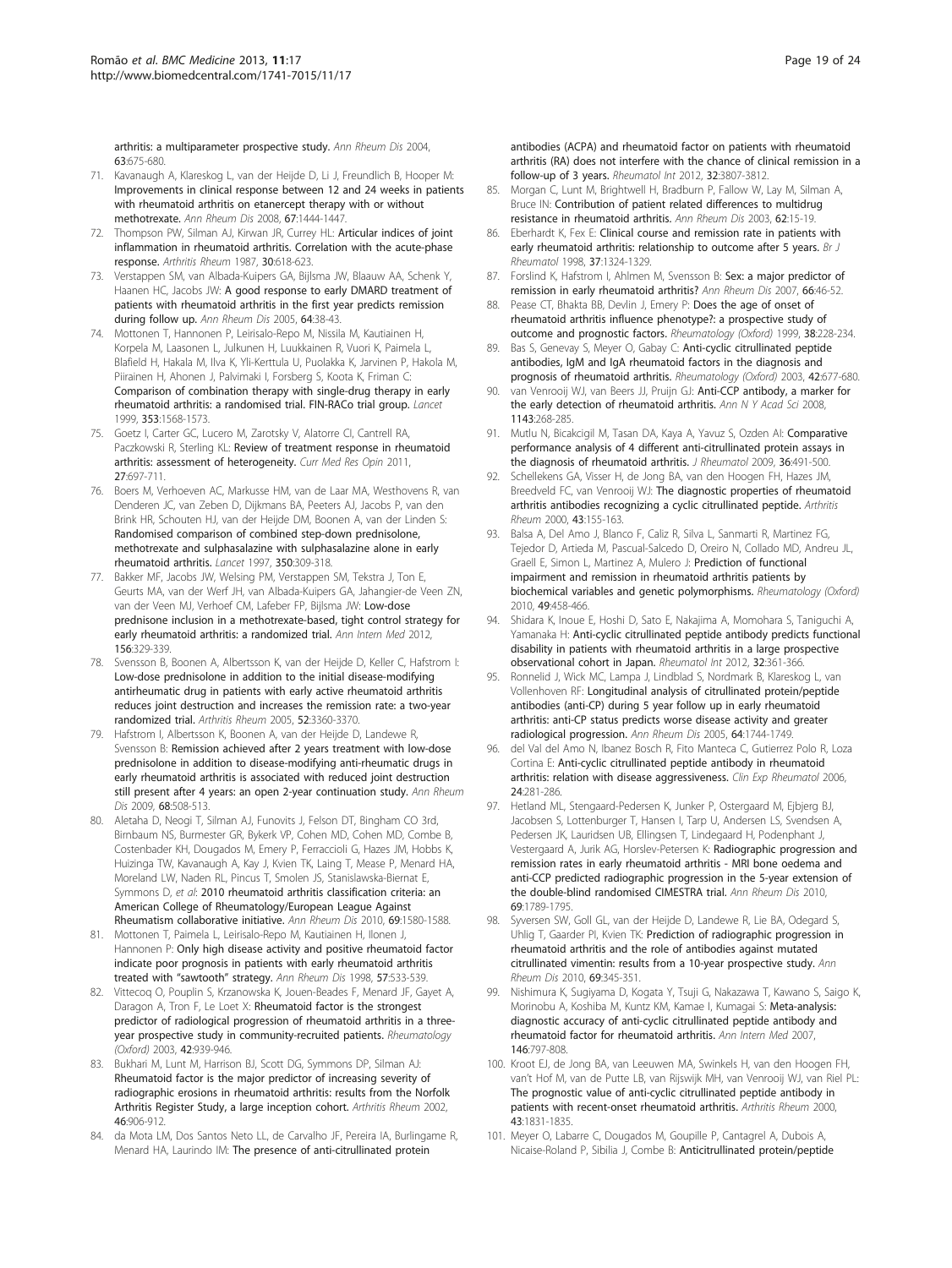<span id="page-19-0"></span>[antibody assays in early rheumatoid arthritis for predicting five year](http://www.ncbi.nlm.nih.gov/pubmed/12525380?dopt=Abstract) [radiographic damage.](http://www.ncbi.nlm.nih.gov/pubmed/12525380?dopt=Abstract) Ann Rheum Dis 2003, 62:120-126.

- 102. Forslind K, Ahlmen M, Eberhardt K, Hafstrom I, Svensson B: [Prediction of](http://www.ncbi.nlm.nih.gov/pubmed/15308518?dopt=Abstract) [radiological outcome in early rheumatoid arthritis in clinical practice:](http://www.ncbi.nlm.nih.gov/pubmed/15308518?dopt=Abstract) [role of antibodies to citrullinated peptides \(anti-CCP\).](http://www.ncbi.nlm.nih.gov/pubmed/15308518?dopt=Abstract) Ann Rheum Dis 2004, 63:1090-1095.
- 103. Sanmarti R, Gomez-Centeno A, Ercilla G, Larrosa M, Vinas O, Vazquez I, Gomez-Puerta JA, Gratacos J, Salvador G, Canete JD: [Prognostic factors of](http://www.ncbi.nlm.nih.gov/pubmed/17109060?dopt=Abstract) [radiographic progression in early rheumatoid arthritis: a two year](http://www.ncbi.nlm.nih.gov/pubmed/17109060?dopt=Abstract) [prospective study after a structured therapeutic strategy using DMARDs](http://www.ncbi.nlm.nih.gov/pubmed/17109060?dopt=Abstract) [and very low doses of glucocorticoids.](http://www.ncbi.nlm.nih.gov/pubmed/17109060?dopt=Abstract) Clin Rheumatol 2007, 26:1111-1118.
- 104. van der Helm-van Mil AH, Verpoort KN, Breedveld FC, Toes RE, Huizinga TW: [Antibodies to citrullinated proteins and differences in clinical](http://www.ncbi.nlm.nih.gov/pubmed/16207336?dopt=Abstract) [progression of rheumatoid arthritis.](http://www.ncbi.nlm.nih.gov/pubmed/16207336?dopt=Abstract) Arthritis Res Ther 2005, 7:R949-958.
- 105. Berglin E, Johansson T, Sundin U, Jidell E, Wadell G, Hallmans G, Rantapaa-Dahlqvist S: [Radiological outcome in rheumatoid arthritis is predicted by](http://www.ncbi.nlm.nih.gov/pubmed/16176994?dopt=Abstract) [presence of antibodies against cyclic citrullinated peptide before and at](http://www.ncbi.nlm.nih.gov/pubmed/16176994?dopt=Abstract) [disease onset, and by IgA-RF at disease onset.](http://www.ncbi.nlm.nih.gov/pubmed/16176994?dopt=Abstract) Ann Rheum Dis 2006, 65:453-458.
- 106. van der Helm-van Mil AH, le Cessie S, van Dongen H, Breedveld FC, Toes RE, Huizinga TW: [A prediction rule for disease outcome in patients](http://www.ncbi.nlm.nih.gov/pubmed/17265478?dopt=Abstract) [with recent-onset undifferentiated arthritis: how to guide individual](http://www.ncbi.nlm.nih.gov/pubmed/17265478?dopt=Abstract) [treatment decisions.](http://www.ncbi.nlm.nih.gov/pubmed/17265478?dopt=Abstract) Arthritis Rheum 2007, 56:433-440.
- 107. Cao Y, Bonner A, Barra LJ, Thorne JC, Haraoui B, Boire B, Hitchon CA, Le Riche NGH, Thompson AE, Keystone E, Bykerk V, Pope JE, CATCH Investigators: Response to second-line DMARDs and TNFi in seropositive and seronegative patients in early and late rheumatoid arthritis are not the same: results from the CATCH cohort and a large, established rheumatoid arthritis database [abstract]. Arthritis Rheum 2011, 63(Suppl 10):2202.
- 108. Verschueren P, Esselens G, Westhovens R: [Predictors of remission,](http://www.ncbi.nlm.nih.gov/pubmed/19169906?dopt=Abstract) [normalized physical function, and changes in the working situation](http://www.ncbi.nlm.nih.gov/pubmed/19169906?dopt=Abstract) [during follow-up of patients with early rheumatoid arthritis: an](http://www.ncbi.nlm.nih.gov/pubmed/19169906?dopt=Abstract) [observational study.](http://www.ncbi.nlm.nih.gov/pubmed/19169906?dopt=Abstract) Scand J Rheumatol 2009, 38:166-172.
- 109. Boire G, Cossette P, de Brum-Fernandes AJ, Liang P, Niyonsenga T, Zhou ZJ, Carrier N, Daniel C, Menard HA: [Anti-Sa antibodies and antibodies against](http://www.ncbi.nlm.nih.gov/pubmed/15899046?dopt=Abstract) [cyclic citrullinated peptide are not equivalent as predictors of severe](http://www.ncbi.nlm.nih.gov/pubmed/15899046?dopt=Abstract) [outcomes in patients with recent-onset polyarthritis.](http://www.ncbi.nlm.nih.gov/pubmed/15899046?dopt=Abstract) Arthritis Res Ther 2005, 7:R592-603.
- 110. van den Broek M, Dirven L, Klarenbeek NB, Molenaar TH, Han KH, Kerstens PJ, Huizinga TW, Dijkmans BA, Allaart CF: [The association of](http://www.ncbi.nlm.nih.gov/pubmed/22110122?dopt=Abstract) [treatment response and joint damage with ACPA-status in recent-onset](http://www.ncbi.nlm.nih.gov/pubmed/22110122?dopt=Abstract) [RA: a subanalysis of the 8-year follow-up of the BeSt study.](http://www.ncbi.nlm.nih.gov/pubmed/22110122?dopt=Abstract) Ann Rheum Dis 2012, 71:245-248.
- 111. van der Woude D, Young A, Jayakumar K, Mertens BJ, Toes RE, van der Heijde D, Huizinga TW, van der Helm-van Mil AH: [Prevalence of and](http://www.ncbi.nlm.nih.gov/pubmed/19644846?dopt=Abstract) [predictive factors for sustained disease-modifying antirheumatic drug](http://www.ncbi.nlm.nih.gov/pubmed/19644846?dopt=Abstract)[free remission in rheumatoid arthritis: results from two large early](http://www.ncbi.nlm.nih.gov/pubmed/19644846?dopt=Abstract) [arthritis cohorts.](http://www.ncbi.nlm.nih.gov/pubmed/19644846?dopt=Abstract) Arthritis Rheum 2009, 60:2262-2271.
- 112. Mori S, Hirose J, Yonemura K: [Contribution of HLA-DRB1\\*04 alleles and](http://www.ncbi.nlm.nih.gov/pubmed/20383728?dopt=Abstract) [anti-cyclic citrullinated antibodies to development of resistance to](http://www.ncbi.nlm.nih.gov/pubmed/20383728?dopt=Abstract) [disease-modifying antirheumatic drugs in early rheumatoid arthritis.](http://www.ncbi.nlm.nih.gov/pubmed/20383728?dopt=Abstract) Clin Rheumatol 2010, 29:1357-1366.
- 113. Verstappen SM, Lunt M, Bunn DK, Scott DG, Symmons DP: [In patients with](http://www.ncbi.nlm.nih.gov/pubmed/21551505?dopt=Abstract) [early inflammatory polyarthritis, ACPA positivity, younger age and](http://www.ncbi.nlm.nih.gov/pubmed/21551505?dopt=Abstract) [inefficacy of the first non-biological DMARD are predictors for receiving](http://www.ncbi.nlm.nih.gov/pubmed/21551505?dopt=Abstract) [biological therapy: results from the Norfolk Arthritis Register.](http://www.ncbi.nlm.nih.gov/pubmed/21551505?dopt=Abstract) Ann Rheum Dis 2011, 70:1428-1432.
- 114. Kastbom A, Strandberg G, Lindroos A, Skogh T: [Anti-CCP antibody test](http://www.ncbi.nlm.nih.gov/pubmed/15308517?dopt=Abstract) [predicts the disease course during 3 years in early rheumatoid arthritis](http://www.ncbi.nlm.nih.gov/pubmed/15308517?dopt=Abstract) [\(the Swedish TIRA project\).](http://www.ncbi.nlm.nih.gov/pubmed/15308517?dopt=Abstract) Ann Rheum Dis 2004, 63:1085-1089.
- 115. van Dongen H, van Aken J, Lard LR, Visser K, Ronday HK, Hulsmans HM, Speyer I, Westedt ML, Peeters AJ, Allaart CF, Toes RE, Breedveld FC, Huizinga TW: [Efficacy of methotrexate treatment in patients with](http://www.ncbi.nlm.nih.gov/pubmed/17469099?dopt=Abstract) [probable rheumatoid arthritis: a double-blind, randomized, placebo](http://www.ncbi.nlm.nih.gov/pubmed/17469099?dopt=Abstract)[controlled trial.](http://www.ncbi.nlm.nih.gov/pubmed/17469099?dopt=Abstract) Arthritis Rheum 2007, 56:1424-1432.
- 116. Visser K, Verpoort KN, van Dongen H, van der Kooij SM, Allaart CF, Toes RE, Huizinga TW, van der Helm-van Mil AH: [Pretreatment serum levels of anti](http://www.ncbi.nlm.nih.gov/pubmed/18621971?dopt=Abstract)[cyclic citrullinated peptide antibodies are associated with the response](http://www.ncbi.nlm.nih.gov/pubmed/18621971?dopt=Abstract) [to methotrexate in recent-onset arthritis.](http://www.ncbi.nlm.nih.gov/pubmed/18621971?dopt=Abstract) Ann Rheum Dis 2008, 67:1194-1195.
- 117. Bang H, Egerer K, Gauliard A, Luthke K, Rudolph PE, Fredenhagen G, Berg W, Feist E, Burmester GR: [Mutation and citrullination modifies](http://www.ncbi.nlm.nih.gov/pubmed/17665451?dopt=Abstract) [vimentin to a novel autoantigen for rheumatoid arthritis.](http://www.ncbi.nlm.nih.gov/pubmed/17665451?dopt=Abstract) Arthritis Rheum 2007, 56:2503-2511.
- 118. Puszczewicz M, Iwaszkiewicz C: [Role of anti-citrullinated protein](http://www.ncbi.nlm.nih.gov/pubmed/22291756?dopt=Abstract) [antibodies in diagnosis and prognosis of rheumatoid arthritis.](http://www.ncbi.nlm.nih.gov/pubmed/22291756?dopt=Abstract) Arch Med Sci 2011, 7:189-194.
- 119. Dejaco C, Klotz W, Larcher H, Duftner C, Schirmer M, Herold M: [Diagnostic](http://www.ncbi.nlm.nih.gov/pubmed/16859519?dopt=Abstract) [value of antibodies against a modified citrullinated vimentin in](http://www.ncbi.nlm.nih.gov/pubmed/16859519?dopt=Abstract) [rheumatoid arthritis.](http://www.ncbi.nlm.nih.gov/pubmed/16859519?dopt=Abstract) Arthritis Res Ther 2006, 8:R119.
- 120. Mathsson L, Mullazehi M, Wick MC, Sjoberg O, van Vollenhoven R, Klareskog L, Ronnelid J: [Antibodies against citrullinated vimentin in](http://www.ncbi.nlm.nih.gov/pubmed/18163519?dopt=Abstract) [rheumatoid arthritis: higher sensitivity and extended prognostic value](http://www.ncbi.nlm.nih.gov/pubmed/18163519?dopt=Abstract) [concerning future radiographic progression as compared with](http://www.ncbi.nlm.nih.gov/pubmed/18163519?dopt=Abstract) [antibodies against cyclic citrullinated peptides.](http://www.ncbi.nlm.nih.gov/pubmed/18163519?dopt=Abstract) Arthritis Rheum 2008, 58:36-45.
- 121. Poulsom H, Charles PJ: [Antibodies to citrullinated vimentin are a specific](http://www.ncbi.nlm.nih.gov/pubmed/18270850?dopt=Abstract) [and sensitive marker for the diagnosis of rheumatoid arthritis.](http://www.ncbi.nlm.nih.gov/pubmed/18270850?dopt=Abstract) Clin Rev Alleray Immunol 2008, 34:4-10.
- 122. Damjanovska L, Thabet MM, Levarth EW, Stoeken-Rijsbergen G, van der Voort EI, Toes RE, Huizinga TW, van der Helm-van Mil AH: [Diagnostic value](http://www.ncbi.nlm.nih.gov/pubmed/19451136?dopt=Abstract) [of anti-MCV antibodies in differentiating early inflammatory arthritis.](http://www.ncbi.nlm.nih.gov/pubmed/19451136?dopt=Abstract) Ann Rheum Dis 2010, 69:730-732.
- 123. Innala L, Kokkonen H, Eriksson C, Jidell E, Berglin E, Dahlqvst SR: [Antibodies](http://www.ncbi.nlm.nih.gov/pubmed/18398946?dopt=Abstract) [against mutated citrullinated vimentin are a better predictor of disease](http://www.ncbi.nlm.nih.gov/pubmed/18398946?dopt=Abstract) [activity at 24 months in early rheumatoid arthritis than antibodies](http://www.ncbi.nlm.nih.gov/pubmed/18398946?dopt=Abstract) [against cyclic citrullinated peptides.](http://www.ncbi.nlm.nih.gov/pubmed/18398946?dopt=Abstract) J Rheumatol 2008, 35:1002-1008.
- 124. Wagner E, Skoumal M, Bayer PM, Klaushofer K: [Antibody against mutated](http://www.ncbi.nlm.nih.gov/pubmed/19184032?dopt=Abstract) [citrullinated vimentin: a new sensitive marker in the diagnosis of](http://www.ncbi.nlm.nih.gov/pubmed/19184032?dopt=Abstract) [rheumatoid arthritis.](http://www.ncbi.nlm.nih.gov/pubmed/19184032?dopt=Abstract) Rheumatol Int 2009, 29:1315-1321.
- 125. Luime JJ, Colin EM, Hazes JM, Lubberts E: [Does anti-mutated citrullinated](http://www.ncbi.nlm.nih.gov/pubmed/19289382?dopt=Abstract) [vimentin have additional value as a serological marker in the diagnostic](http://www.ncbi.nlm.nih.gov/pubmed/19289382?dopt=Abstract) [and prognostic investigation of patients with rheumatoid arthritis? A](http://www.ncbi.nlm.nih.gov/pubmed/19289382?dopt=Abstract) [systematic review.](http://www.ncbi.nlm.nih.gov/pubmed/19289382?dopt=Abstract) Ann Rheum Dis 2010, 69:337-344.
- 126. Sizova L: [Diagnostic value of antibodies to modified citrullinated](http://www.ncbi.nlm.nih.gov/pubmed/22333689?dopt=Abstract) [vimentin in early rheumatoid arthritis.](http://www.ncbi.nlm.nih.gov/pubmed/22333689?dopt=Abstract) Hum Immunol 2012, 73:389-392.
- 127. Raza K, Mathsson L, Buckley CD, Filer A, Ronnelid J: [Anti-modified](http://www.ncbi.nlm.nih.gov/pubmed/19846408?dopt=Abstract) [citrullinated vimentin \(MCV\) antibodies in patients with very early](http://www.ncbi.nlm.nih.gov/pubmed/19846408?dopt=Abstract) [synovitis.](http://www.ncbi.nlm.nih.gov/pubmed/19846408?dopt=Abstract) Ann Rheum Dis 2010, 69:627-628.
- 128. Ursum J, Nielen MM, van Schaardenburg D, van der Horst AR, van de Stadt RJ, Dijkmans BA, Hamann D: [Antibodies to mutated citrullinated](http://www.ncbi.nlm.nih.gov/pubmed/18226202?dopt=Abstract) [vimentin and disease activity score in early arthritis: a cohort study.](http://www.ncbi.nlm.nih.gov/pubmed/18226202?dopt=Abstract) Arthritis Res Ther 2008, 10:R12.
- 129. Raj DS: [Role of interleukin-6 in the anemia of chronic disease.](http://www.ncbi.nlm.nih.gov/pubmed/18336871?dopt=Abstract) Semin Arthritis Rheum 2009, 38:382-388.
- 130. Furst DE, Chang H, Greenberg JD, Ranganath VK, Reed G, Ozturk ZE, Kremer JM: [Prevalence of low hemoglobin levels and associations with](http://www.ncbi.nlm.nih.gov/pubmed/19772785?dopt=Abstract) [other disease parameters in rheumatoid arthritis patients: evidence from](http://www.ncbi.nlm.nih.gov/pubmed/19772785?dopt=Abstract) [the CORRONA registry.](http://www.ncbi.nlm.nih.gov/pubmed/19772785?dopt=Abstract) Clin Exp Rheumatol 2009, 27:560-566.
- 131. McInnes IB, Schett G: [The pathogenesis of rheumatoid arthritis.](http://www.ncbi.nlm.nih.gov/pubmed/22150039?dopt=Abstract) N Engl J Med 2011, 365:2205-2219.
- 132. Gerards AH, de Lathouder S, de Groot ER, Dijkmans BA, Aarden LA: Inhibition of cytokine production by methotrexate. Studies in healthy volunteers and patients with rheumatoid arthritis. Rheumatology (Oxford) 2003, 42:1189-1196.
- 133. Aggarwal A, Misra R: [Methotrexate inhibits interleukin-6 production in](http://www.ncbi.nlm.nih.gov/pubmed/12739045?dopt=Abstract) [patients with juvenile rheumatoid arthritis.](http://www.ncbi.nlm.nih.gov/pubmed/12739045?dopt=Abstract) Rheumatol Int 2003, 23:134-137.
- 134. Seitz M, Zwicker M, Villiger PM: [Pretreatment cytokine profiles of](http://www.ncbi.nlm.nih.gov/pubmed/12508386?dopt=Abstract) [peripheral blood mononuclear cells and serum from patients with](http://www.ncbi.nlm.nih.gov/pubmed/12508386?dopt=Abstract) [rheumatoid arthritis in different american college of rheumatology](http://www.ncbi.nlm.nih.gov/pubmed/12508386?dopt=Abstract) [response groups to methotrexate.](http://www.ncbi.nlm.nih.gov/pubmed/12508386?dopt=Abstract) J Rheumatol 2003, 30:28-35.
- 135. Seitz M, Zwicker M, Wider B: [Enhanced in vitro induced production of](http://www.ncbi.nlm.nih.gov/pubmed/11296948?dopt=Abstract) [interleukin 10 by peripheral blood mononuclear cells in rheumatoid](http://www.ncbi.nlm.nih.gov/pubmed/11296948?dopt=Abstract) [arthritis is associated with clinical response to methotrexate treatment.](http://www.ncbi.nlm.nih.gov/pubmed/11296948?dopt=Abstract) J Rheumatol 2001, 28:496-501.
- 136. Rudwaleit M, Yin Z, Siegert S, Grolms M, Radbruch A, Braun J, Sieper J: [Response to methotrexate in early rheumatoid arthritis is associated](http://www.ncbi.nlm.nih.gov/pubmed/10733482?dopt=Abstract) [with a decrease of T cell derived tumour necrosis factor alpha, increase](http://www.ncbi.nlm.nih.gov/pubmed/10733482?dopt=Abstract) [of interleukin 10, and predicted by the initial concentration of](http://www.ncbi.nlm.nih.gov/pubmed/10733482?dopt=Abstract) [interleukin 4.](http://www.ncbi.nlm.nih.gov/pubmed/10733482?dopt=Abstract) Ann Rheum Dis 2000, 59:311-314.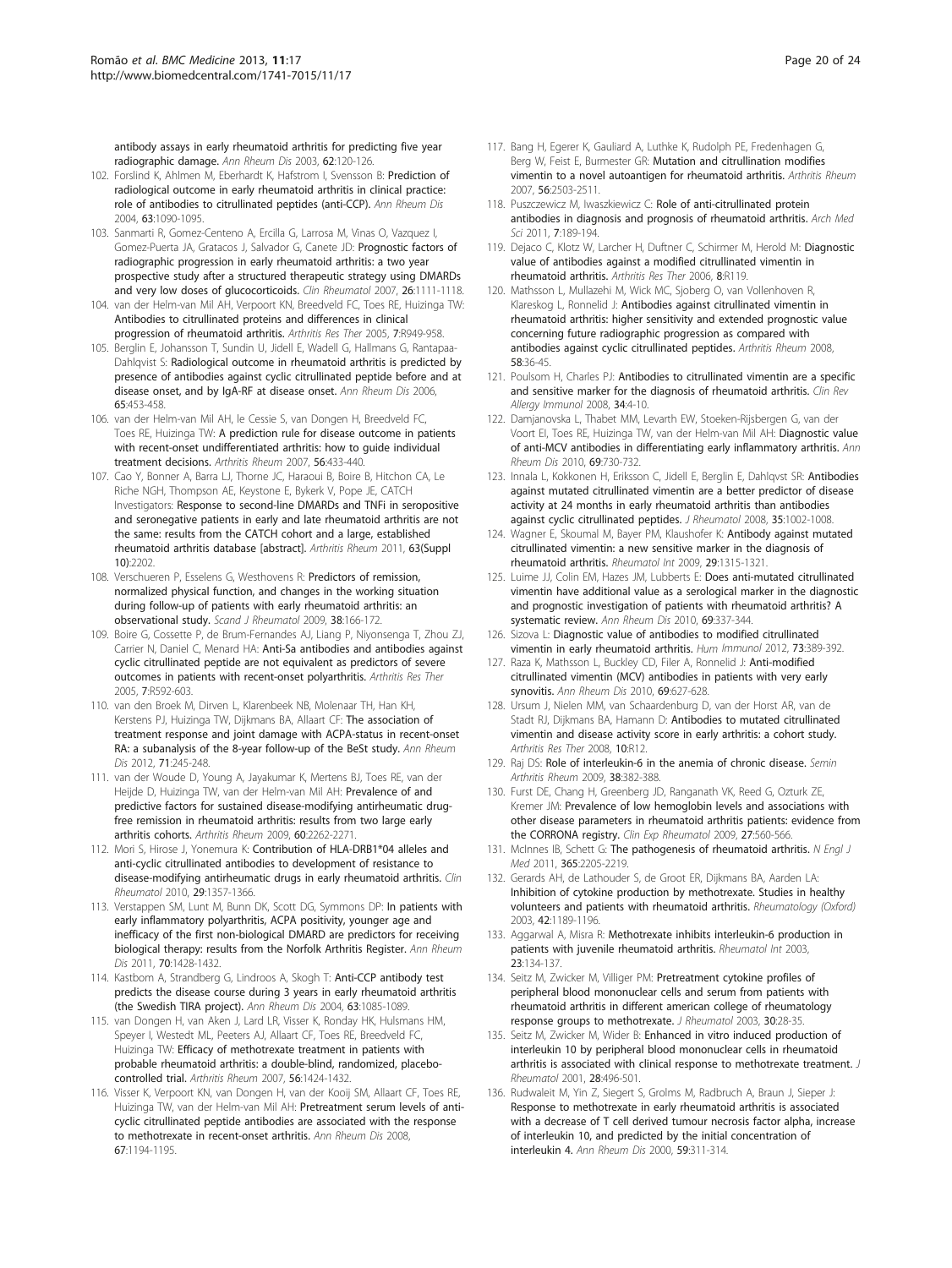- <span id="page-20-0"></span>137. van der Graaff WL, Prins AP, Dijkmans BA, van Lier RA: [Prognostic value of](http://www.ncbi.nlm.nih.gov/pubmed/9654267?dopt=Abstract) [Th1/Th2 ratio in rheumatoid arthritis.](http://www.ncbi.nlm.nih.gov/pubmed/9654267?dopt=Abstract) Lancet 1998, 351:1931.
- 138. Kuuliala A, Leirisalo-Repo M, Mottonen T, Hannonen P, Nissila M, Kautiainen H, Korpela M, Julkunen H, Hakola M, Repo H: [Serum soluble](http://www.ncbi.nlm.nih.gov/pubmed/15895898?dopt=Abstract) [interleukin-2 receptor predicts early remission in patients with recent](http://www.ncbi.nlm.nih.gov/pubmed/15895898?dopt=Abstract)[onset rheumatoid arthritis treated with a single disease-modifying](http://www.ncbi.nlm.nih.gov/pubmed/15895898?dopt=Abstract) [antirheumatic drug.](http://www.ncbi.nlm.nih.gov/pubmed/15895898?dopt=Abstract) Clin Exp Rheumatol 2005, 23:243-246.
- 139. Polisson RP, Dooley MA, Dawson DV, Pisetsky DS: [Interleukin-2 receptor](http://www.ncbi.nlm.nih.gov/pubmed/8129764?dopt=Abstract) [levels in the sera of rheumatoid arthritis patients treated with](http://www.ncbi.nlm.nih.gov/pubmed/8129764?dopt=Abstract) [methotrexate.](http://www.ncbi.nlm.nih.gov/pubmed/8129764?dopt=Abstract) Arthritis Rheum 1994, 37:50-56.
- 140. Merkel PA, Dooley MA, Dawson DV, Pisetsky DS, Polisson RP: [Interleukin-2](http://www.ncbi.nlm.nih.gov/pubmed/8923356?dopt=Abstract) [receptor levels in sera of patients with rheumatoid arthritis treated with](http://www.ncbi.nlm.nih.gov/pubmed/8923356?dopt=Abstract) [sulfasalazine, parenteral gold, or placebo.](http://www.ncbi.nlm.nih.gov/pubmed/8923356?dopt=Abstract) J Rheumatol 1996, 23:1856-1861.
- 141. Gerli R, Bistoni O, Lunardi C, Giacomelli R, Tomassini C, Biagini P, Pitzalis C: Soluble CD30 in early rheumatoid arthritis as a predictor of good response to second-line therapy. Rheumatology (Oxford) 1999, 38:1282-1284.
- 142. Savolainen E, Matinlauri I, Kautiainen H, Luosujarvi R, Kaipiainen-Seppanen O: [Serum soluble CD30 in early arthritis: a sign of](http://www.ncbi.nlm.nih.gov/pubmed/19032830?dopt=Abstract) [inflammation but not a predictor of outcome.](http://www.ncbi.nlm.nih.gov/pubmed/19032830?dopt=Abstract) Clin Exp Rheumatol 2008, 26:922-925.
- 143. Haroon N, Srivastava R, Misra R, Aggarwal A: [A novel predictor of clinical](http://www.ncbi.nlm.nih.gov/pubmed/18464312?dopt=Abstract) [response to methotrexate in patients with rheumatoid arthritis: a pilot](http://www.ncbi.nlm.nih.gov/pubmed/18464312?dopt=Abstract) [study of in vitro T cell cytokine suppression.](http://www.ncbi.nlm.nih.gov/pubmed/18464312?dopt=Abstract) J Rheumatol 2008, 35:975-978.
- 144. Ercan A, Cui J, Hazen MM, Batliwalla F, Royle L, Rudd PM, Coblyn JS, Shadick N, Weinblatt ME, Gregersen P, Lee DM, Nigrovic PA: [Hypogalactosylation of serum N-glycans fails to predict clinical response](http://www.ncbi.nlm.nih.gov/pubmed/22390545?dopt=Abstract) [to methotrexate and TNF inhibition in rheumatoid arthritis.](http://www.ncbi.nlm.nih.gov/pubmed/22390545?dopt=Abstract) Arthritis Res Ther 2012, 14:R43.
- 145. Posthumus MD, Limburg PC, Westra J, van Leeuwen MA, van Rijswijk MH: [Serum matrix metalloproteinase 3 levels during treatment with](http://www.ncbi.nlm.nih.gov/pubmed/12022344?dopt=Abstract) [sulfasalazine or combination of methotrexate and sulfasalazine in](http://www.ncbi.nlm.nih.gov/pubmed/12022344?dopt=Abstract) [patients with early rheumatoid arthritis.](http://www.ncbi.nlm.nih.gov/pubmed/12022344?dopt=Abstract) J Rheumatol 2002, 29:883-889.
- 146. Ribbens C, Andre B, Jaspar JM, Kaye O, Kaiser MJ, De Groote D, Malaise MG: [Matrix metalloproteinase-3 serum levels are correlated with disease](http://www.ncbi.nlm.nih.gov/pubmed/10782811?dopt=Abstract) [activity and predict clinical response in rheumatoid arthritis.](http://www.ncbi.nlm.nih.gov/pubmed/10782811?dopt=Abstract) J Rheumatol 2000, 27:888-893.
- 147. Baggott JE, Morgan SL: [Methotrexate catabolism to 7](http://www.ncbi.nlm.nih.gov/pubmed/19644884?dopt=Abstract) [hydroxymethotrexate in rheumatoid arthritis alters drug efficacy and](http://www.ncbi.nlm.nih.gov/pubmed/19644884?dopt=Abstract) [retention and is reduced by folic acid supplementation.](http://www.ncbi.nlm.nih.gov/pubmed/19644884?dopt=Abstract) Arthritis Rheum 2009, 60:2257-2261.
- 148. Baggott JE, Vaughn WH, Hudson BB: [Inhibition of 5-aminoimidazole-4](http://www.ncbi.nlm.nih.gov/pubmed/2431676?dopt=Abstract) [carboxamide ribotide transformylase, adenosine deaminase and 5](http://www.ncbi.nlm.nih.gov/pubmed/2431676?dopt=Abstract)' [adenylate deaminase by polyglutamates of methotrexate and oxidized](http://www.ncbi.nlm.nih.gov/pubmed/2431676?dopt=Abstract) [folates and by 5-aminoimidazole-4-carboxamide riboside and ribotide.](http://www.ncbi.nlm.nih.gov/pubmed/2431676?dopt=Abstract) Biochem J 1986, 236:193-200.
- 149. Dervieux T, Furst D, Lein DO, Capps R, Smith K, Caldwell J, Kremer J: [Pharmacogenetic and metabolite measurements are associated with](http://www.ncbi.nlm.nih.gov/pubmed/15677700?dopt=Abstract) [clinical status in patients with rheumatoid arthritis treated with](http://www.ncbi.nlm.nih.gov/pubmed/15677700?dopt=Abstract) [methotrexate: results of a multicentred cross sectional observational](http://www.ncbi.nlm.nih.gov/pubmed/15677700?dopt=Abstract) [study.](http://www.ncbi.nlm.nih.gov/pubmed/15677700?dopt=Abstract) Ann Rheum Dis 2005, 64:1180-1185.
- 150. Dervieux T, Greenstein N, Kremer J: [Pharmacogenomic and metabolic](http://www.ncbi.nlm.nih.gov/pubmed/17009228?dopt=Abstract) [biomarkers in the folate pathway and their association with](http://www.ncbi.nlm.nih.gov/pubmed/17009228?dopt=Abstract) [methotrexate effects during dosage escalation in rheumatoid arthritis.](http://www.ncbi.nlm.nih.gov/pubmed/17009228?dopt=Abstract) Arthritis Rheum 2006, 54:3095-3103.
- 151. Hobl EL, Jilma B, Erlacher L, Duhm B, Mustak M, Broll H, Hogger P, Rizovski B, Mader RM: [A short-chain methotrexate polyglutamate as](http://www.ncbi.nlm.nih.gov/pubmed/22152098?dopt=Abstract) [outcome parameter in rheumatoid arthritis patients receiving](http://www.ncbi.nlm.nih.gov/pubmed/22152098?dopt=Abstract) [methotrexate.](http://www.ncbi.nlm.nih.gov/pubmed/22152098?dopt=Abstract) Clin Exp Rheumatol 2012, 30:156-163.
- 152. Kato T, Hamada A, Mori S, Saito H: [Genetic polymorphisms in metabolic](http://www.ncbi.nlm.nih.gov/pubmed/22104130?dopt=Abstract) [and cellular transport pathway of methotrexate impact clinical outcome](http://www.ncbi.nlm.nih.gov/pubmed/22104130?dopt=Abstract) [of methotrexate monotherapy in Japanese patients with rheumatoid](http://www.ncbi.nlm.nih.gov/pubmed/22104130?dopt=Abstract) [arthritis.](http://www.ncbi.nlm.nih.gov/pubmed/22104130?dopt=Abstract) Drug Metab Pharmacokinet 2012, 27:192-199.
- 153. Pettit AR, Weedon H, Ahern M, Zehntner S, Frazer IH, Slavotinek J, Au V, Smith MD, Thomas R: Association of clinical, radiological and synovial immunopathological responses to anti-rheumatic treatment in rheumatoid arthritis. Rheumatology (Oxford) 2001, 40:1243-1255.
- 154. Gregersen PK, Silver J, Winchester RJ: [The shared epitope hypothesis. An](http://www.ncbi.nlm.nih.gov/pubmed/2446635?dopt=Abstract) [approach to understanding the molecular genetics of susceptibility to](http://www.ncbi.nlm.nih.gov/pubmed/2446635?dopt=Abstract) [rheumatoid arthritis.](http://www.ncbi.nlm.nih.gov/pubmed/2446635?dopt=Abstract) Arthritis Rheum 1987, 30:1205-1213.
- 155. Winchester R, Dwyer E, Rose S: [The genetic basis of rheumatoid arthritis.](http://www.ncbi.nlm.nih.gov/pubmed/1280846?dopt=Abstract) [The shared epitope hypothesis.](http://www.ncbi.nlm.nih.gov/pubmed/1280846?dopt=Abstract) Rheum Dis Clin North Am 1992, 18:761-783.
- 156. Moxley G, Cohen HJ: [Genetic studies, clinical heterogeneity, and disease](http://www.ncbi.nlm.nih.gov/pubmed/11840697?dopt=Abstract) [outcome studies in rheumatoid arthritis.](http://www.ncbi.nlm.nih.gov/pubmed/11840697?dopt=Abstract) Rheum Dis Clin North Am 2002, 28:39-58.
- 157. Gorman JD, Criswell LA: [The shared epitope and severity of rheumatoid](http://www.ncbi.nlm.nih.gov/pubmed/11840698?dopt=Abstract) [arthritis.](http://www.ncbi.nlm.nih.gov/pubmed/11840698?dopt=Abstract) Rheum Dis Clin North Am 2002, 28:59-78.
- 158. Weyand CM, Hicok KC, Conn DL, Goronzy JJ: [The influence of HLA-DRB1](http://www.ncbi.nlm.nih.gov/pubmed/1416553?dopt=Abstract) [genes on disease severity in rheumatoid arthritis.](http://www.ncbi.nlm.nih.gov/pubmed/1416553?dopt=Abstract) Ann Intern Med 1992, 117:801-806.
- 159. Goronzy JJ, Matteson EL, Fulbright JW, Warrington KJ, Chang-Miller A, Hunder GG, Mason TG, Nelson AM, Valente RM, Crowson CS, Erlich HA, Reynolds RL, Swee RG, O'Fallon WM, Weyand CM: [Prognostic markers of](http://www.ncbi.nlm.nih.gov/pubmed/14730598?dopt=Abstract) [radiographic progression in early rheumatoid arthritis.](http://www.ncbi.nlm.nih.gov/pubmed/14730598?dopt=Abstract) Arthritis Rheum 2004, 50:43-54.
- 160. Ferraccioli GF, Gremese E, Tomietto P, Favret G, Damato R, Di Poi E: Analysis of improvements, full responses, remission and toxicity in rheumatoid patients treated with step-up combination therapy (methotrexate, cyclosporin A, sulphasalazine) or monotherapy for three years. Rheumatology (Oxford) 2002, 41:892-898.
- 161. Gonzalez-Gay MA, Hajeer AH, Garcia-Porrua C, Dababneh A, Thomson W, Ollier WE, Mattey DL: [Patients chosen for treatment with cyclosporine](http://www.ncbi.nlm.nih.gov/pubmed/11842822?dopt=Abstract) [because of severe rheumatoid arthritis are more likely to carry HLA-](http://www.ncbi.nlm.nih.gov/pubmed/11842822?dopt=Abstract)[DRB1 shared epitope alleles, and have earlier disease onset.](http://www.ncbi.nlm.nih.gov/pubmed/11842822?dopt=Abstract) J Rheumatol 2002, 29:271-275.
- 162. Ali AA, Moatter T, Baig JA, Iqbal A, Hussain A, Iqbal MP: [Polymorphism of](http://www.ncbi.nlm.nih.gov/pubmed/17144392?dopt=Abstract) [HLA-DR and HLA-DQ in rheumatoid arthritis patients and clinical](http://www.ncbi.nlm.nih.gov/pubmed/17144392?dopt=Abstract) [response to methotrexate](http://www.ncbi.nlm.nih.gov/pubmed/17144392?dopt=Abstract)–a hospital-based study. J Pak Med Assoc 2006, 56:452-456.
- 163. Molenaar ET, Voskuyl AE, van der Horst-Bruinsma IE, Schreuder GM, Zanelli E, Dijkmans BA: [Influence of HLA polymorphism on persistent](http://www.ncbi.nlm.nih.gov/pubmed/11874840?dopt=Abstract) [remission in rheumatoid arthritis.](http://www.ncbi.nlm.nih.gov/pubmed/11874840?dopt=Abstract) Ann Rheum Dis 2002, 61:351-353.
- 164. Saruhan-Direskeneli G, Inanc M, Fresko I, Akkoc N, Dalkilic E, Erken E, Karaaslan Y, Kinikli G, Oksel F, Pay S, Yucel E, Yentur SP, Duymaz-Tozkir J, Yilmaz V, Inanc N, Yazici H, Konice M, Direskeneli H: The role of HLA-DRB1 shared epitope alleles in predicting short-term response to leflunomide in rheumatoid arthritis. Rheumatology (Oxford) 2007, 46:1842-1844.
- 165. Dervieux T, Lein DO, Park G, Barham R, Smith K, Walsh M: Single nucleotide polymorphisms (SNPs) in the folate/purine synthesis pathway predict methotrexate's effects in rhematoid arthritis. Arthritis Rheum 2003, 48(Suppl 9):S438.
- 166. James HM, Gillis D, Hissaria P, Lester S, Somogyi AA, Cleland LG, Proudman SM: [Common polymorphisms in the folate pathway predict](http://www.ncbi.nlm.nih.gov/pubmed/18322994?dopt=Abstract) [efficacy of combination regimens containing methotrexate and](http://www.ncbi.nlm.nih.gov/pubmed/18322994?dopt=Abstract) [sulfasalazine in early rheumatoid arthritis.](http://www.ncbi.nlm.nih.gov/pubmed/18322994?dopt=Abstract) J Rheumatol 2008, 35:562-571.
- 167. Drozdzik M, Rudas T, Pawlik A, Gornik W, Kurzawski M, Herczynska M: [Reduced folate carrier-1 80G>A polymorphism affects methotrexate](http://www.ncbi.nlm.nih.gov/pubmed/17325736?dopt=Abstract) [treatment outcome in rheumatoid arthritis.](http://www.ncbi.nlm.nih.gov/pubmed/17325736?dopt=Abstract) Pharmacogenomics J 2007, 7:404-407.
- 168. Dervieux T, Kremer J, Lein DO, Capps R, Barham R, Meyer G, Smith K, Caldwell J, Furst DE: [Contribution of common polymorphisms in reduced](http://www.ncbi.nlm.nih.gov/pubmed/15564880?dopt=Abstract) [folate carrier and gamma-glutamylhydrolase to methotrexate](http://www.ncbi.nlm.nih.gov/pubmed/15564880?dopt=Abstract) [polyglutamate levels in patients with rheumatoid arthritis.](http://www.ncbi.nlm.nih.gov/pubmed/15564880?dopt=Abstract) Pharmacogenetics 2004, 14:733-739.
- 169. Laverdiere C, Chiasson S, Costea I, Moghrabi A, Krajinovic M: [Polymorphism](http://www.ncbi.nlm.nih.gov/pubmed/12411325?dopt=Abstract) [G80A in the reduced folate carrier gene and its relationship to](http://www.ncbi.nlm.nih.gov/pubmed/12411325?dopt=Abstract) [methotrexate plasma levels and outcome of childhood acute](http://www.ncbi.nlm.nih.gov/pubmed/12411325?dopt=Abstract) [lymphoblastic leukemia.](http://www.ncbi.nlm.nih.gov/pubmed/12411325?dopt=Abstract) Blood 2002, 100:3832-3834.
- 170. Baslund B, Gregers J, Nielsen CH: Reduced folate carrier polymorphism determines methotrexate uptake by B cells and CD4+ T cells. Rheumatology (Oxford) 2008, 47:451-453.
- 171. Wessels JA, de Vries-Bouwstra JK, Heijmans BT, Slagboom PE, Goekoop-Ruiterman YP, Allaart CF, Kerstens PJ, van Zeben D, Breedveld FC, Dijkmans BA, Huizinga TW, Guchelaar HJ: [Efficacy and toxicity of](http://www.ncbi.nlm.nih.gov/pubmed/16572443?dopt=Abstract) [methotrexate in early rheumatoid arthritis are associated with single](http://www.ncbi.nlm.nih.gov/pubmed/16572443?dopt=Abstract)[nucleotide polymorphisms in genes coding for folate pathway enzymes.](http://www.ncbi.nlm.nih.gov/pubmed/16572443?dopt=Abstract) Arthritis Rheum 2006, 54:1087-1095.
- 172. Takatori R, Takahashi KA, Tokunaga D, Hojo T, Fujioka M, Asano T, Hirata T, Kawahito Y, Satomi Y, Nishino H, Tanaka T, Hirota Y, Kubo T: [ABCB1 C3435T](http://www.ncbi.nlm.nih.gov/pubmed/17181924?dopt=Abstract)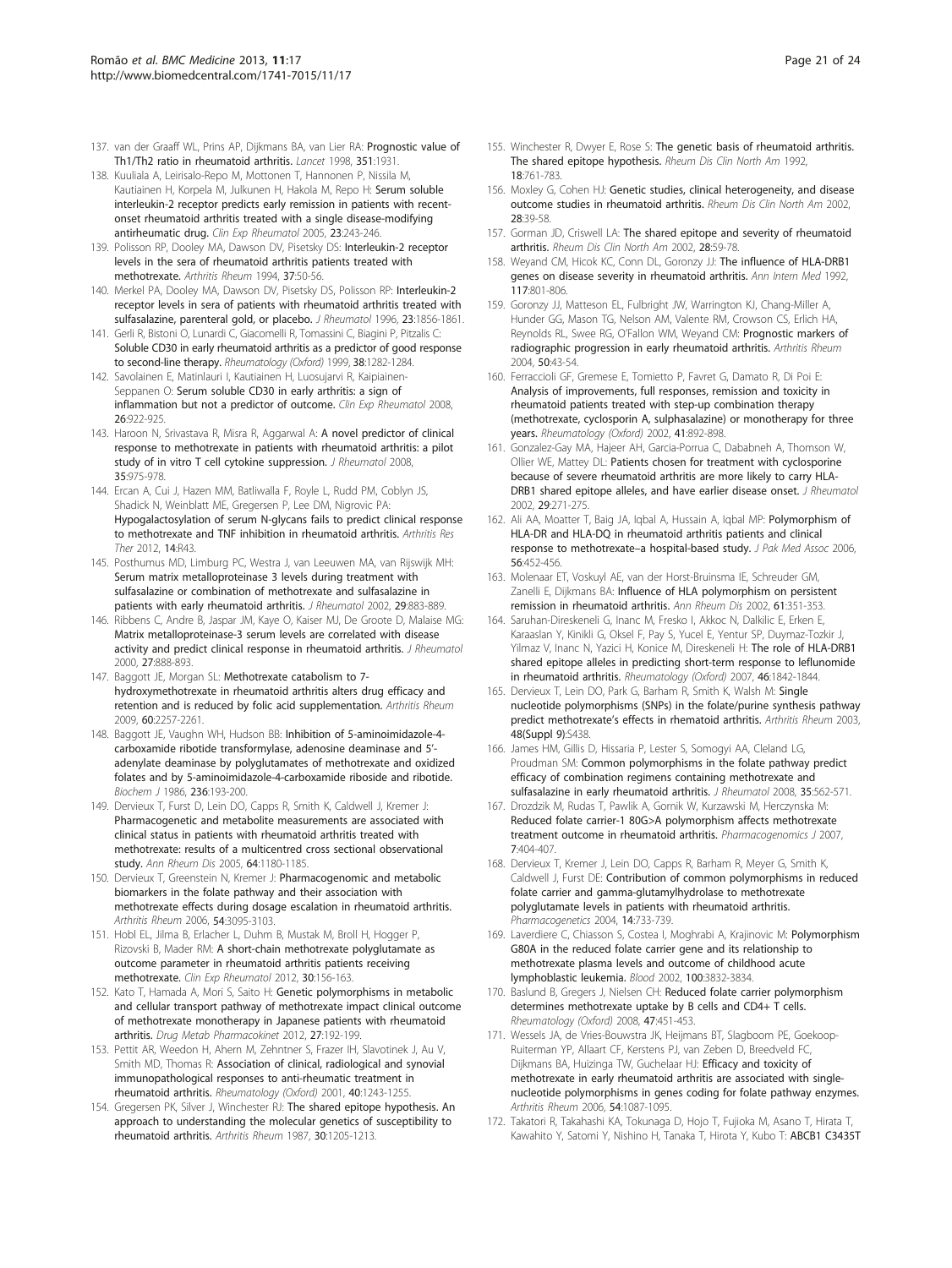<span id="page-21-0"></span>[polymorphism influences methotrexate sensitivity in rheumatoid](http://www.ncbi.nlm.nih.gov/pubmed/17181924?dopt=Abstract) [arthritis patients.](http://www.ncbi.nlm.nih.gov/pubmed/17181924?dopt=Abstract) Clin Exp Rheumatol 2006, 24:546-554.

- 173. Owen SA, Hider SL, Martin P, Bruce IN, Barton A, Thomson W: Genetic polymorphisms in key methotrexate pathway genes are associated with response to treatment in rheumatoid arthritis patients. Pharmacogenomics J 2012, doi: 10.1038/tpj.2012.7.
- 174. Stamp LK, Roberts RL: [Effect of genetic polymorphisms in the folate](http://www.ncbi.nlm.nih.gov/pubmed/22008049?dopt=Abstract) [pathway on methotrexate therapy in rheumatic diseases.](http://www.ncbi.nlm.nih.gov/pubmed/22008049?dopt=Abstract) Pharmacogenomics 2011, 12:1449-1463.
- 175. van der Heijden JW, Dijkmans BA, Scheper RJ, Jansen G: [Drug Insight:](http://www.ncbi.nlm.nih.gov/pubmed/17203006?dopt=Abstract) [resistance to methotrexate and other disease-modifying antirheumatic](http://www.ncbi.nlm.nih.gov/pubmed/17203006?dopt=Abstract) drugs–[from bench to bedside.](http://www.ncbi.nlm.nih.gov/pubmed/17203006?dopt=Abstract) Nat Clin Pract Rheumatol 2007, 3:26-34.
- 176. Ranganathan P: [An update on methotrexate pharmacogenetics in](http://www.ncbi.nlm.nih.gov/pubmed/18384257?dopt=Abstract) [rheumatoid arthritis.](http://www.ncbi.nlm.nih.gov/pubmed/18384257?dopt=Abstract) Pharmacogenomics 2008, 9:439-451.
- 177. Pawlik A, Wrzesniewska J, Fiedorowicz-Fabrycy I, Gawronska-Szklarz B: [The](http://www.ncbi.nlm.nih.gov/pubmed/15487808?dopt=Abstract) [MDR1 3435 polymorphism in patients with rheumatoid arthritis.](http://www.ncbi.nlm.nih.gov/pubmed/15487808?dopt=Abstract) Int J Clin Pharmacol Ther 2004, 42:496-503.
- 178. Drozdzik M, Rudas T, Pawlik A, Kurzawski M, Czerny B, Gornik W, Herczynska M: [The effect of 3435C>T MDR1 gene polymorphism on](http://www.ncbi.nlm.nih.gov/pubmed/16932953?dopt=Abstract) [rheumatoid arthritis treatment with disease-modifying antirheumatic](http://www.ncbi.nlm.nih.gov/pubmed/16932953?dopt=Abstract) [drugs.](http://www.ncbi.nlm.nih.gov/pubmed/16932953?dopt=Abstract) Eur J Clin Pharmacol 2006, 62:933-937.
- 179. Bohanec Grabar P, Logar D, Lestan B, Dolzan V: [Genetic determinants of](http://www.ncbi.nlm.nih.gov/pubmed/18607581?dopt=Abstract) [methotrexate toxicity in rheumatoid arthritis patients: a study of](http://www.ncbi.nlm.nih.gov/pubmed/18607581?dopt=Abstract) [polymorphisms affecting methotrexate transport and folate metabolism.](http://www.ncbi.nlm.nih.gov/pubmed/18607581?dopt=Abstract) Eur J Clin Pharmacol 2008, 64:1057-1068.
- 180. Kooloos WM, Wessels JA, van der Straaten T, Allaart CF, Huizinga TW, Guchelaar HJ: [Functional polymorphisms and methotrexate treatment](http://www.ncbi.nlm.nih.gov/pubmed/20136356?dopt=Abstract) [outcome in recent-onset rheumatoid arthritis.](http://www.ncbi.nlm.nih.gov/pubmed/20136356?dopt=Abstract) Pharmacogenomics 2010, 11:163-175.
- 181. Ranganathan P, Culverhouse R, Marsh S, Ahluwalia R, Shannon WD, Eisen S, McLeod HL: [Single nucleotide polymorphism profiling across the](http://www.ncbi.nlm.nih.gov/pubmed/15212592?dopt=Abstract) [methotrexate pathway in normal subjects and patients with rheumatoid](http://www.ncbi.nlm.nih.gov/pubmed/15212592?dopt=Abstract) [arthritis.](http://www.ncbi.nlm.nih.gov/pubmed/15212592?dopt=Abstract) Pharmacogenomics 2004, 5:559-569.
- 182. Warren RB, Smith RL, Campalani E, Eyre S, Smith CH, Barker JN, Worthington J, Griffiths CE: [Genetic variation in efflux transporters](http://www.ncbi.nlm.nih.gov/pubmed/18256692?dopt=Abstract) [influences outcome to methotrexate therapy in patients with psoriasis.](http://www.ncbi.nlm.nih.gov/pubmed/18256692?dopt=Abstract) J Invest Dermatol 2008, 128:1925-1929.
- 183. Cheng Q, Wu B, Kager L, Panetta JC, Zheng J, Pui CH, Relling MV, Evans WE: [A substrate specific functional polymorphism of human gamma](http://www.ncbi.nlm.nih.gov/pubmed/15284538?dopt=Abstract)[glutamyl hydrolase alters catalytic activity and methotrexate](http://www.ncbi.nlm.nih.gov/pubmed/15284538?dopt=Abstract) [polyglutamate accumulation in acute lymphoblastic leukaemia cells.](http://www.ncbi.nlm.nih.gov/pubmed/15284538?dopt=Abstract) Pharmacogenetics 2004, 14:557-567
- 184. van der Straaten RJ, Wessels JA, de Vries-Bouwstra JK, Goekoop-Ruiterman YP, Allaart CF, Bogaartz J, Tiller M, Huizinga TW, Guchelaar HJ: [Exploratory analysis of four polymorphisms in human GGH and FPGS](http://www.ncbi.nlm.nih.gov/pubmed/17286537?dopt=Abstract) [genes and their effect in methotrexate-treated rheumatoid arthritis](http://www.ncbi.nlm.nih.gov/pubmed/17286537?dopt=Abstract) [patients.](http://www.ncbi.nlm.nih.gov/pubmed/17286537?dopt=Abstract) Pharmacogenomics 2007, 8:141-150.
- 185. Sharma S, Das M, Kumar A, Marwaha V, Shankar S, Singh P, Raghu P, Aneja R, Grover R, Arya V, Dhir V, Gupta R, Kumar U, Juyal RC, Thelma BK: [Purine biosynthetic pathway genes and methotrexate response in](http://www.ncbi.nlm.nih.gov/pubmed/19902562?dopt=Abstract) [rheumatoid arthritis patients among north Indians.](http://www.ncbi.nlm.nih.gov/pubmed/19902562?dopt=Abstract) Pharmacogenet Genomics 2009, 19:823-828.
- 186. Horie N, Aiba H, Oguro K, Hojo H, Takeishi K: [Functional analysis and DNA](http://www.ncbi.nlm.nih.gov/pubmed/7586009?dopt=Abstract) [polymorphism of the tandemly repeated sequences in the 5](http://www.ncbi.nlm.nih.gov/pubmed/7586009?dopt=Abstract)'-terminal [regulatory region of the human gene for thymidylate synthase.](http://www.ncbi.nlm.nih.gov/pubmed/7586009?dopt=Abstract) Cell Struct Funct 1995, 20:191-197.
- 187. Dervieux T, Furst D, Lein DO, Capps R, Smith K, Walsh M, Kremer J: [Polyglutamation of methotrexate with common polymorphisms in reduced](http://www.ncbi.nlm.nih.gov/pubmed/15457444?dopt=Abstract) [folate carrier, aminoimidazole carboxamide ribonucleotide transformylase,](http://www.ncbi.nlm.nih.gov/pubmed/15457444?dopt=Abstract) [and thymidylate synthase are associated with methotrexate effects in](http://www.ncbi.nlm.nih.gov/pubmed/15457444?dopt=Abstract) [rheumatoid arthritis.](http://www.ncbi.nlm.nih.gov/pubmed/15457444?dopt=Abstract) Arthritis Rheum 2004, 50:2766-2774.
- 188. Kumagai K, Hiyama K, Oyama T, Maeda H, Kohno N: [Polymorphisms in the](http://www.ncbi.nlm.nih.gov/pubmed/12684695?dopt=Abstract) [thymidylate synthase and methylenetetrahydrofolate reductase genes](http://www.ncbi.nlm.nih.gov/pubmed/12684695?dopt=Abstract) [and sensitivity to the low-dose methotrexate therapy in patients with](http://www.ncbi.nlm.nih.gov/pubmed/12684695?dopt=Abstract) [rheumatoid arthritis.](http://www.ncbi.nlm.nih.gov/pubmed/12684695?dopt=Abstract) Int J Mol Med 2003, 11:593-600.
- 189. Inoue S, Hashiguchi M, Takagi K, Kawai S, Mochizuki M: [Preliminary study](http://www.ncbi.nlm.nih.gov/pubmed/19571519?dopt=Abstract) [to identify the predictive factors for the response to methotrexate](http://www.ncbi.nlm.nih.gov/pubmed/19571519?dopt=Abstract) [therapy in patients with rheumatoid arthritis.](http://www.ncbi.nlm.nih.gov/pubmed/19571519?dopt=Abstract) Yakugaku Zasshi 2009, 129:843-849.
- 190. Ulrich CM, Bigler J, Velicer CM, Greene EA, Farin FM, Potter JD: [Searching](http://www.ncbi.nlm.nih.gov/pubmed/11142426?dopt=Abstract) [expressed sequence tag databases: discovery and confirmation of a](http://www.ncbi.nlm.nih.gov/pubmed/11142426?dopt=Abstract)

[common polymorphism in the thymidylate synthase gene.](http://www.ncbi.nlm.nih.gov/pubmed/11142426?dopt=Abstract) Cancer Epidemiol Biomarkers Prev 2000, 9:1381-1385.

- 191. Mandola MV, Stoehlmacher J, Zhang W, Groshen S, Yu MC, Iqbal S, Lenz HJ, Ladner RD: [A 6 bp polymorphism in the thymidylate synthase gene](http://www.ncbi.nlm.nih.gov/pubmed/15115918?dopt=Abstract) [causes message instability and is associated with decreased](http://www.ncbi.nlm.nih.gov/pubmed/15115918?dopt=Abstract) [intratumoral TS mRNA levels.](http://www.ncbi.nlm.nih.gov/pubmed/15115918?dopt=Abstract) Pharmacogenetics 2004, 14:319-327.
- 192. Banerjee D, Mayer-Kuckuk P, Capiaux G, Budak-Alpdogan T, Gorlick R, Bertino JR: [Novel aspects of resistance to drugs targeted to dihydrofolate](http://www.ncbi.nlm.nih.gov/pubmed/12084458?dopt=Abstract) [reductase and thymidylate synthase.](http://www.ncbi.nlm.nih.gov/pubmed/12084458?dopt=Abstract) Biochim Biophys Acta 2002, 1587:164-173.
- 193. Goto Y, Yue L, Yokoi A, Nishimura R, Uehara T, Koizumi S, Saikawa Y: [A](http://www.ncbi.nlm.nih.gov/pubmed/11448909?dopt=Abstract) [novel single-nucleotide polymorphism in the 3](http://www.ncbi.nlm.nih.gov/pubmed/11448909?dopt=Abstract)'-untranslated region of [the human dihydrofolate reductase gene with enhanced expression.](http://www.ncbi.nlm.nih.gov/pubmed/11448909?dopt=Abstract) Clin Cancer Res 2001, 7:1952-1956.
- 194. Milic V, Jekic B, Lukovic L, Bunjevacki V, Milasin J, Novakovic I, Damnjanovic T, Popovic B, Maksimovic N, Damjanov N, Radunovic G, Pejnovic N, Krajinovic M: [Association of dihydrofolate reductase \(DHFR\)](http://www.ncbi.nlm.nih.gov/pubmed/22324981?dopt=Abstract) [-317AA genotype with poor response to methotrexate in patients with](http://www.ncbi.nlm.nih.gov/pubmed/22324981?dopt=Abstract) [rheumatoid arthritis.](http://www.ncbi.nlm.nih.gov/pubmed/22324981?dopt=Abstract) Clin Exp Rheumatol 2012, 30:178-183.
- 195. Lee YC, Cui J, Costenbader KH, Shadick NA, Weinblatt ME, Karlson EW: Investigation of candidate polymorphisms and disease activity in rheumatoid arthritis patients on methotrexate. Rheumatology (Oxford) 2009, 48:613-617.
- 196. Wessels JA, Kooloos WM, De Jonge R, De Vries-Bouwstra JK, Allaart CF, Linssen A, Collee G, De Sonnaville P, Lindemans J, Huizinga TW, Guchelaar HJ: [Relationship between genetic variants in the adenosine](http://www.ncbi.nlm.nih.gov/pubmed/16947783?dopt=Abstract) [pathway and outcome of methotrexate treatment in patients with](http://www.ncbi.nlm.nih.gov/pubmed/16947783?dopt=Abstract) [recent-onset rheumatoid arthritis.](http://www.ncbi.nlm.nih.gov/pubmed/16947783?dopt=Abstract) Arthritis Rheum 2006, 54:2830-2839.
- 197. Hinks A, Moncrieffe H, Martin P, Ursu S, Lal S, Kassoumeri L, Weiler T, Glass DN, Thompson SD, Wedderburn LR, Thomson W: [Association of the](http://www.ncbi.nlm.nih.gov/pubmed/21515602?dopt=Abstract) [5-aminoimidazole-4-carboxamide ribonucleotide transformylase gene](http://www.ncbi.nlm.nih.gov/pubmed/21515602?dopt=Abstract) [with response to methotrexate in juvenile idiopathic arthritis.](http://www.ncbi.nlm.nih.gov/pubmed/21515602?dopt=Abstract) Ann Rheum Dis 2011, 70:1395-1400.
- 198. van Ede AE, Laan RF, Blom HJ, Huizinga TW, Haagsma CJ, Giesendorf BA, de Boo TM, van de Putte LB: [The C677T mutation in the](http://www.ncbi.nlm.nih.gov/pubmed/11710708?dopt=Abstract) [methylenetetrahydrofolate reductase gene: a genetic risk factor for](http://www.ncbi.nlm.nih.gov/pubmed/11710708?dopt=Abstract) [methotrexate-related elevation of liver enzymes in rheumatoid arthritis](http://www.ncbi.nlm.nih.gov/pubmed/11710708?dopt=Abstract) [patients.](http://www.ncbi.nlm.nih.gov/pubmed/11710708?dopt=Abstract) Arthritis Rheum 2001, 44:2525-2530.
- 199. Kang SS, Zhou J, Wong PW, Kowalisyn J, Strokosch G: [Intermediate](http://www.ncbi.nlm.nih.gov/pubmed/3177384?dopt=Abstract) [homocysteinemia: a thermolabile variant of methylenetetrahydrofolate](http://www.ncbi.nlm.nih.gov/pubmed/3177384?dopt=Abstract) [reductase.](http://www.ncbi.nlm.nih.gov/pubmed/3177384?dopt=Abstract) Am J Hum Genet 1988, 43:414-421.
- 200. Ulrich CM, Robien K, Sparks R: [Pharmacogenetics and folate metabolism](http://www.ncbi.nlm.nih.gov/pubmed/12052139?dopt=Abstract) [a promising direction.](http://www.ncbi.nlm.nih.gov/pubmed/12052139?dopt=Abstract) Pharmacogenomics 2002, 3:299-313.
- 201. Weisberg I, Tran P, Christensen B, Sibani S, Rozen R: [A second genetic](http://www.ncbi.nlm.nih.gov/pubmed/9719624?dopt=Abstract) [polymorphism in methylenetetrahydrofolate reductase \(MTHFR\)](http://www.ncbi.nlm.nih.gov/pubmed/9719624?dopt=Abstract) [associated with decreased enzyme activity.](http://www.ncbi.nlm.nih.gov/pubmed/9719624?dopt=Abstract) Mol Genet Metab 1998, 64:169-172.
- 202. Hider SL, Bruce IN, Thomson W: The pharmacogenetics of methotrexate. Rheumatology (Oxford) 2007, 46:1520-1524.
- 203. van der Put NM, Gabreels F, Stevens EM, Smeitink JA, Trijbels FJ, Eskes TK, van den Heuvel LP, Blom HJ: [A second common mutation in the](http://www.ncbi.nlm.nih.gov/pubmed/9545395?dopt=Abstract) [methylenetetrahydrofolate reductase gene: an additional risk factor for](http://www.ncbi.nlm.nih.gov/pubmed/9545395?dopt=Abstract) [neural-tube defects?](http://www.ncbi.nlm.nih.gov/pubmed/9545395?dopt=Abstract) Am J Hum Genet 1998, 62:1044-1051.
- 204. Wesoly J, Wessels JA, Guchelaar HJ, Huizinga TW: [Genetic markers of](http://www.ncbi.nlm.nih.gov/pubmed/16973111?dopt=Abstract) [treatment response in rheumatoid arthritis.](http://www.ncbi.nlm.nih.gov/pubmed/16973111?dopt=Abstract) Curr Rheumatol Rep 2006, 8:369-377.
- 205. Kurzawski M, Pawlik A, Safranow K, Herczynska M, Drozdzik M: [677C>T and](http://www.ncbi.nlm.nih.gov/pubmed/18034620?dopt=Abstract) [1298A>C MTHFR polymorphisms affect methotrexate treatment](http://www.ncbi.nlm.nih.gov/pubmed/18034620?dopt=Abstract) [outcome in rheumatoid arthritis.](http://www.ncbi.nlm.nih.gov/pubmed/18034620?dopt=Abstract) Pharmacogenomics 2007, 8:1551-1559.
- 206. Aggarwal P, Naik S, Mishra KP, Aggarwal A, Misra R: [Correlation between](http://www.ncbi.nlm.nih.gov/pubmed/17213520?dopt=Abstract) [methotrexate efficacy & toxicity with C677T polymorphism of the](http://www.ncbi.nlm.nih.gov/pubmed/17213520?dopt=Abstract) [methylenetetrahydrofolate gene in rheumatoid arthritis patients on](http://www.ncbi.nlm.nih.gov/pubmed/17213520?dopt=Abstract) [folate supplementation.](http://www.ncbi.nlm.nih.gov/pubmed/17213520?dopt=Abstract) Indian J Med Res 2006, 124:521-526.
- 207. van Ede AE, Laan RF, Rood MJ, Huizinga TW, van de Laar MA, van Denderen CJ, Westgeest TA, Romme TC, de Rooij DJ, Jacobs MJ, de Boo TM, van der Wilt GJ, Severens JL, Hartman M, Krabbe PF, Dijkmans BA, Breedveld FC, van de Putte LB: [Effect of folic or folinic acid](http://www.ncbi.nlm.nih.gov/pubmed/11465701?dopt=Abstract) [supplementation on the toxicity and efficacy of methotrexate in](http://www.ncbi.nlm.nih.gov/pubmed/11465701?dopt=Abstract) [rheumatoid arthritis: a forty-eight week, multicenter, randomized,](http://www.ncbi.nlm.nih.gov/pubmed/11465701?dopt=Abstract) [double-blind, placebo-controlled study.](http://www.ncbi.nlm.nih.gov/pubmed/11465701?dopt=Abstract) Arthritis Rheum 2001, 44:1515-1524.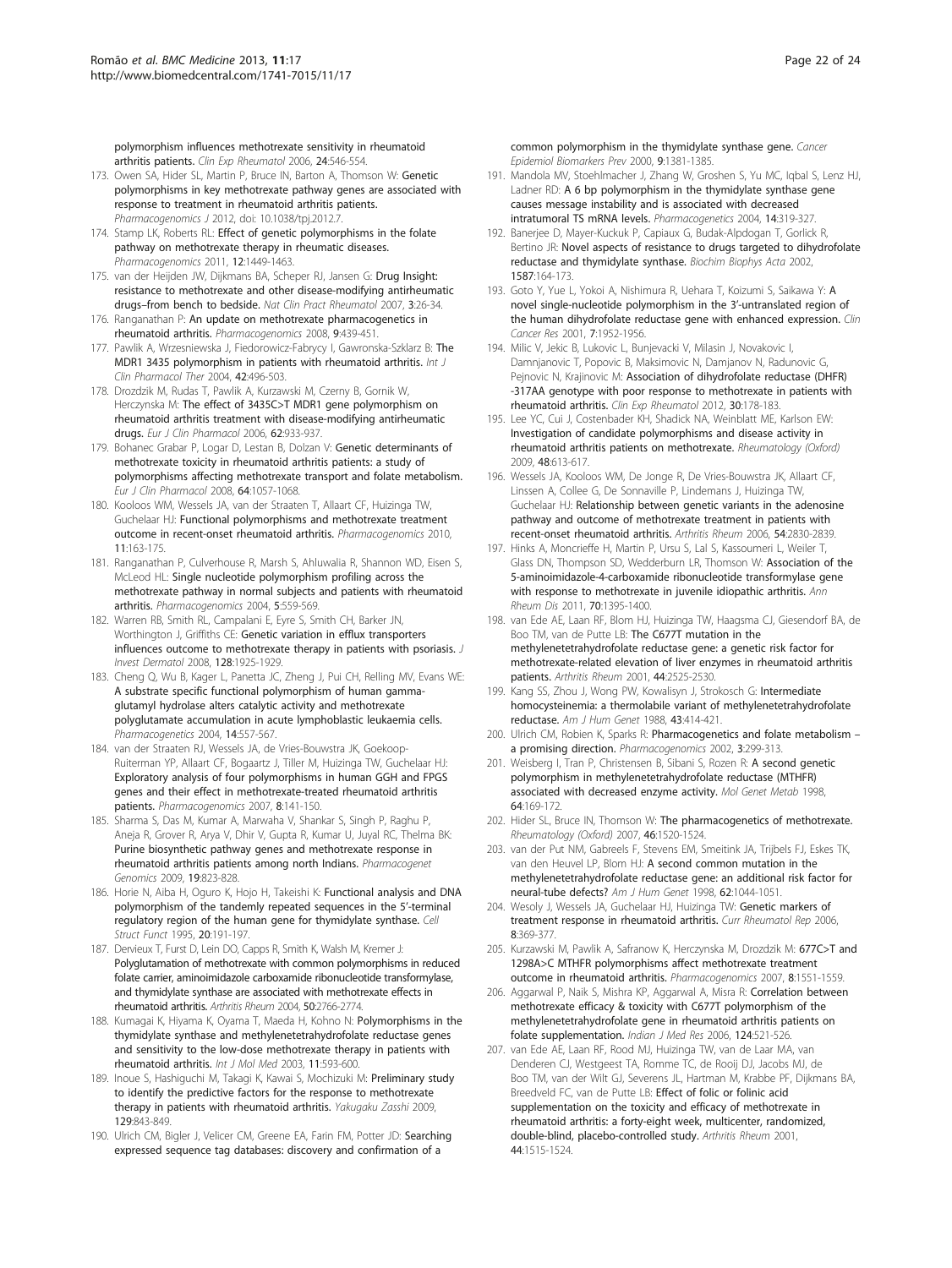- <span id="page-22-0"></span>208. Taniguchi A, Urano W, Tanaka E, Furihata S, Kamitsuji S, Inoue E, Yamanaka M, Yamanaka H, Kamatani N: [Validation of the associations](http://www.ncbi.nlm.nih.gov/pubmed/17502830?dopt=Abstract) [between single nucleotide polymorphisms or haplotypes and responses](http://www.ncbi.nlm.nih.gov/pubmed/17502830?dopt=Abstract) [to disease-modifying antirheumatic drugs in patients with rheumatoid](http://www.ncbi.nlm.nih.gov/pubmed/17502830?dopt=Abstract) [arthritis: a proposal for prospective pharmacogenomic study in clinical](http://www.ncbi.nlm.nih.gov/pubmed/17502830?dopt=Abstract) [practice.](http://www.ncbi.nlm.nih.gov/pubmed/17502830?dopt=Abstract) Pharmacogenet Genomics 2007, 17:383-390.
- 209. Urano W, Taniguchi A, Yamanaka H, Tanaka E, Nakajima H, Matsuda Y, Akama H, Kitamura Y, Kamatani N: [Polymorphisms in the](http://www.ncbi.nlm.nih.gov/pubmed/11927833?dopt=Abstract) [methylenetetrahydrofolate reductase gene were associated with both](http://www.ncbi.nlm.nih.gov/pubmed/11927833?dopt=Abstract) [the efficacy and the toxicity of methotrexate used for the treatment of](http://www.ncbi.nlm.nih.gov/pubmed/11927833?dopt=Abstract) [rheumatoid arthritis, as evidenced by single locus and haplotype](http://www.ncbi.nlm.nih.gov/pubmed/11927833?dopt=Abstract) [analyses.](http://www.ncbi.nlm.nih.gov/pubmed/11927833?dopt=Abstract) Pharmacogenetics 2002, 12:183-190.
- 210. Berkun Y, Levartovsky D, Rubinow A, Orbach H, Aamar S, Grenader T, Abou Atta I, Mevorach D, Friedman G, Ben-Yehuda A: [Methotrexate related](http://www.ncbi.nlm.nih.gov/pubmed/15361376?dopt=Abstract) [adverse effects in patients with rheumatoid arthritis are associated with](http://www.ncbi.nlm.nih.gov/pubmed/15361376?dopt=Abstract) [the A1298C polymorphism of the MTHFR gene.](http://www.ncbi.nlm.nih.gov/pubmed/15361376?dopt=Abstract) Ann Rheum Dis 2004, 63:1227-1231.
- 211. Hughes LB, Beasley TM, Patel H, Tiwari HK, Morgan SL, Baggott JE, Saag KG, McNicholl J, Moreland LW, Alarcon GS, Bridges SL Jr: [Racial or ethnic](http://www.ncbi.nlm.nih.gov/pubmed/16439441?dopt=Abstract) [differences in allele frequencies of single-nucleotide polymorphisms in](http://www.ncbi.nlm.nih.gov/pubmed/16439441?dopt=Abstract) [the methylenetetrahydrofolate reductase gene and their influence on](http://www.ncbi.nlm.nih.gov/pubmed/16439441?dopt=Abstract) [response to methotrexate in rheumatoid arthritis.](http://www.ncbi.nlm.nih.gov/pubmed/16439441?dopt=Abstract) Ann Rheum Dis 2006, 65:1213-1218.
- 212. Ghodke Y, Chopra A, Joshi K, Patwardhan B: [Are thymidylate synthase and](http://www.ncbi.nlm.nih.gov/pubmed/18274813?dopt=Abstract) [methylene tetrahydrofolate reductase genes linked with methotrexate](http://www.ncbi.nlm.nih.gov/pubmed/18274813?dopt=Abstract) [response \(efficacy, toxicity\) in Indian \(Asian\) rheumatoid arthritis](http://www.ncbi.nlm.nih.gov/pubmed/18274813?dopt=Abstract) [patients?](http://www.ncbi.nlm.nih.gov/pubmed/18274813?dopt=Abstract) Clin Rheumatol 2008, 27:787-789.
- 213. Owen SA, Lunt M, Bowes J, Hider SL, Bruce IN, Thomson W, Barton A: MTHFR gene polymorphisms and outcome of methotrexate treatment in patients with rheumatoid arthritis: analysis of key polymorphisms and meta-analysis of C677T and A1298C polymorphisms. Pharmacogenomics J 2011, doi: 10.1038/tpj.2011.42.
- 214. Taraborelli M, Andreoli L, Archetti S, Ferrari M, Cattaneo R, Tincani A: [Methylenetetrahydrofolate reductase polymorphisms and methotrexate:](http://www.ncbi.nlm.nih.gov/pubmed/19604445?dopt=Abstract) [no association with response to therapy nor with drug-related adverse](http://www.ncbi.nlm.nih.gov/pubmed/19604445?dopt=Abstract) [events in an Italian population of rheumatic patients.](http://www.ncbi.nlm.nih.gov/pubmed/19604445?dopt=Abstract) Clin Exp Rheumatol 2009, 27:499-502.
- 215. Hayashi H, Fujimaki C, Daimon T, Tsuboi S, Matsuyama T, Itoh K: [Genetic](http://www.ncbi.nlm.nih.gov/pubmed/19827168?dopt=Abstract) [polymorphisms in folate pathway enzymes as a possible marker for](http://www.ncbi.nlm.nih.gov/pubmed/19827168?dopt=Abstract) [predicting the outcome of methotrexate therapy in Japanese patients](http://www.ncbi.nlm.nih.gov/pubmed/19827168?dopt=Abstract) [with rheumatoid arthritis.](http://www.ncbi.nlm.nih.gov/pubmed/19827168?dopt=Abstract) J Clin Pharm Ther 2009, 34:355-361.
- 216. Lee YH, Song GG: [Associations between the C677T and A1298C](http://www.ncbi.nlm.nih.gov/pubmed/20067328?dopt=Abstract) [polymorphisms of MTHFR and the efficacy and toxicity of methotrexate](http://www.ncbi.nlm.nih.gov/pubmed/20067328?dopt=Abstract) [in rheumatoid arthritis: a meta-analysis.](http://www.ncbi.nlm.nih.gov/pubmed/20067328?dopt=Abstract) Clin Drug Investig 2010, 30:101-108.
- 217. Sharma S, Das M, Kumar A, Marwaha V, Shankar S, Aneja R, Grover R, Arya V, Dhir V, Gupta R, Kumar U, Juyal RC, Thelma BK: [Interaction of](http://www.ncbi.nlm.nih.gov/pubmed/19093297?dopt=Abstract) [genes from influx-metabolism-efflux pathway and their influence on](http://www.ncbi.nlm.nih.gov/pubmed/19093297?dopt=Abstract) [methotrexate efficacy in rheumatoid arthritis patients among Indians.](http://www.ncbi.nlm.nih.gov/pubmed/19093297?dopt=Abstract) Pharmacogenet Genomics 2008, 18:1041-1049.
- 218. Dervieux T, Wessels JA, van der Straaten T, Penrod N, Moore JH, Guchelaar HJ, Kremer JM: [Gene-gene interactions in folate and adenosine](http://www.ncbi.nlm.nih.gov/pubmed/19858780?dopt=Abstract) [biosynthesis pathways affect methotrexate efficacy and tolerability in](http://www.ncbi.nlm.nih.gov/pubmed/19858780?dopt=Abstract) [rheumatoid arthritis.](http://www.ncbi.nlm.nih.gov/pubmed/19858780?dopt=Abstract) Pharmacogenet Genomics 2009, 19:935-944.
- 219. Dervieux T, Wessels JA, Kremer JM, Padyukov L, Seddighzadeh M, Saevarsdottir S, van Vollenhoven RF, Klareskog L, Huizinga TW, Guchelaar HJ: [Patterns of interaction between genetic and nongenetic](http://www.ncbi.nlm.nih.gov/pubmed/22044941?dopt=Abstract) [attributes and methotrexate efficacy in rheumatoid arthritis.](http://www.ncbi.nlm.nih.gov/pubmed/22044941?dopt=Abstract) Pharmacogenet Genomics 2012, 22:1-9.
- 220. Hider SL, Bruce IN, Silman AJ, Symmons DP: [Defining response to disease](http://www.ncbi.nlm.nih.gov/pubmed/15630715?dopt=Abstract) [modifying antirheumatic drugs in patients with rheumatoid arthritis.](http://www.ncbi.nlm.nih.gov/pubmed/15630715?dopt=Abstract) J Rheumatol 2005, 32:6-10.
- 221. Galivan J: [Evidence for the cytotoxic activity of polyglutamate derivatives](http://www.ncbi.nlm.nih.gov/pubmed/6155601?dopt=Abstract) [of methotrexate.](http://www.ncbi.nlm.nih.gov/pubmed/6155601?dopt=Abstract) Mol Pharmacol 1980, 17:105-110.
- 222. Hooijberg JH, Broxterman HJ, Kool M, Assaraf YG, Peters GJ, Noordhuis P, Scheper RJ, Borst P, Pinedo HM, Jansen G: [Antifolate resistance mediated](http://www.ncbi.nlm.nih.gov/pubmed/10363967?dopt=Abstract) [by the multidrug resistance proteins MRP1 and MRP2.](http://www.ncbi.nlm.nih.gov/pubmed/10363967?dopt=Abstract) Cancer Res 1999, 59:2532-2535.
- 223. Zeng H, Chen ZS, Belinsky MG, Rea PA, Kruh GD: [Transport of](http://www.ncbi.nlm.nih.gov/pubmed/11585759?dopt=Abstract) [methotrexate \(MTX\) and folates by multidrug resistance protein \(MRP\) 3](http://www.ncbi.nlm.nih.gov/pubmed/11585759?dopt=Abstract)

[and MRP1: effect of polyglutamylation on MTX transport.](http://www.ncbi.nlm.nih.gov/pubmed/11585759?dopt=Abstract) Cancer Res 2001, 61:7225-7232.

- 224. Kool M, van der Linden M, de Haas M, Scheffer GL, de Vree JM, Smith AJ, Jansen G, Peters GJ, Ponne N, Scheper RJ, Elferink RP, Baas F, Borst P: [MRP3,](http://www.ncbi.nlm.nih.gov/pubmed/10359813?dopt=Abstract) [an organic anion transporter able to transport anti-cancer drugs.](http://www.ncbi.nlm.nih.gov/pubmed/10359813?dopt=Abstract) Proc Natl Acad Sci USA 1999, 96:6914-6919.
- 225. White JC, Goldman ID: [Mechanism of action of methotrexate. IV. Free](http://www.ncbi.nlm.nih.gov/pubmed/1033456?dopt=Abstract) [intracellular methotrexate required to suppress dihydrofolate reduction](http://www.ncbi.nlm.nih.gov/pubmed/1033456?dopt=Abstract) [to tetrahydrofolate by Ehrlich ascites tumor cells in vitro.](http://www.ncbi.nlm.nih.gov/pubmed/1033456?dopt=Abstract) Mol Pharmacol 1976, 12:711-719.
- 226. Allegra CJ, Chabner BA, Drake JC, Lutz R, Rodbard D, Jolivet J: [Enhanced](http://www.ncbi.nlm.nih.gov/pubmed/2410416?dopt=Abstract) [inhibition of thymidylate synthase by methotrexate polyglutamates.](http://www.ncbi.nlm.nih.gov/pubmed/2410416?dopt=Abstract) J Biol Chem 1985, 260:9720-9726.
- 227. Szeto DW, Cheng YC, Rosowsky A, Yu CS, Modest EJ, Piper JR, Temple C Jr, Elliott RD, Rose JD, Montgomery JA: [Human thymidylate synthetase](http://www.ncbi.nlm.nih.gov/pubmed/518674?dopt=Abstract)–III. [Effects of methotrexate and folate analogs.](http://www.ncbi.nlm.nih.gov/pubmed/518674?dopt=Abstract) Biochem Pharmacol 1979, 28:2633-2637.
- 228. Allegra CJ, Drake JC, Jolivet J, Chabner BA: [Inhibition of](http://www.ncbi.nlm.nih.gov/pubmed/3860829?dopt=Abstract) [phosphoribosylaminoimidazolecarboxamide transformylase by](http://www.ncbi.nlm.nih.gov/pubmed/3860829?dopt=Abstract) [methotrexate and dihydrofolic acid polyglutamates.](http://www.ncbi.nlm.nih.gov/pubmed/3860829?dopt=Abstract) Proc Natl Acad Sci USA 1985, 82:4881-4885.
- 229. Chan ES, Cronstein BN: [Molecular action of methotrexate in inflammatory](http://www.ncbi.nlm.nih.gov/pubmed/12106498?dopt=Abstract) [diseases.](http://www.ncbi.nlm.nih.gov/pubmed/12106498?dopt=Abstract) Arthritis Res 2002, 4:266-273.
- 230. Cronstein BN, Naime D, Ostad E: [The antiinflammatory mechanism of](http://www.ncbi.nlm.nih.gov/pubmed/8254024?dopt=Abstract) [methotrexate. Increased adenosine release at inflamed sites diminishes](http://www.ncbi.nlm.nih.gov/pubmed/8254024?dopt=Abstract) [leukocyte accumulation in an in vivo model of inflammation.](http://www.ncbi.nlm.nih.gov/pubmed/8254024?dopt=Abstract) J Clin Invest 1993, 92:2675-2682.
- 231. Alarcon GS, Kremer JM, Macaluso M, Weinblatt ME, Cannon GW, Palmer WR, St Clair EW, Sundy JS, Alexander RW, Smith GJ, Axiotis CA: [Risk factors for](http://www.ncbi.nlm.nih.gov/pubmed/9273826?dopt=Abstract) [methotrexate-induced lung injury in patients with rheumatoid arthritis.](http://www.ncbi.nlm.nih.gov/pubmed/9273826?dopt=Abstract) [A multicenter, case-control study. Methotrexate-Lung Study Group.](http://www.ncbi.nlm.nih.gov/pubmed/9273826?dopt=Abstract) Ann Intern Med 1997, 127:356-364.
- 232. Kent PD, Luthra HS, Michet C Jr: [Risk factors for methotrexate-induced](http://www.ncbi.nlm.nih.gov/pubmed/15338491?dopt=Abstract) [abnormal laboratory monitoring results in patients with rheumatoid](http://www.ncbi.nlm.nih.gov/pubmed/15338491?dopt=Abstract) [arthritis.](http://www.ncbi.nlm.nih.gov/pubmed/15338491?dopt=Abstract) J Rheumatol 2004, 31:1727-1731.
- 233. Walker AM, Funch D, Dreyer NA, Tolman KG, Kremer JM, Alarcon GS, Lee RG, Weinblatt ME: [Determinants of serious liver disease among](http://www.ncbi.nlm.nih.gov/pubmed/8452577?dopt=Abstract) [patients receiving low-dose methotrexate for rheumatoid arthritis.](http://www.ncbi.nlm.nih.gov/pubmed/8452577?dopt=Abstract) Arthritis Rheum 1993, 36:329-335.
- 234. Beyeler C, Jordi B, Gerber NJ, Im Hof V: [Pulmonary function in rheumatoid](http://www.ncbi.nlm.nih.gov/pubmed/8646435?dopt=Abstract) [arthritis treated with low-dose methotrexate: a longitudinal study.](http://www.ncbi.nlm.nih.gov/pubmed/8646435?dopt=Abstract) Br J Rheumatol 1996, 35:446-452.
- 235. Ito S, Nakazono K, Murasawa A, Mita Y, Hata K, Saito N, Kikuchi M, Yoshida K, Nakano M, Gejyo F: [Development of fulminant hepatitis B](http://www.ncbi.nlm.nih.gov/pubmed/11229464?dopt=Abstract) [\(precore variant mutant type\) after the discontinuation of low-dose](http://www.ncbi.nlm.nih.gov/pubmed/11229464?dopt=Abstract) [methotrexate therapy in a rheumatoid arthritis patient.](http://www.ncbi.nlm.nih.gov/pubmed/11229464?dopt=Abstract) Arthritis Rheum 2001, 44:339-342.
- 236. Shergy WJ, Polisson RP, Caldwell DS, Rice JR, Pisetsky DS, Allen NB: [Methotrexate-associated hepatotoxicity: retrospective analysis of 210](http://www.ncbi.nlm.nih.gov/pubmed/3195601?dopt=Abstract) [patients with rheumatoid arthritis.](http://www.ncbi.nlm.nih.gov/pubmed/3195601?dopt=Abstract) Am J Med 1988, 85:771-774.
- 237. Phillips CA, Cera PJ, Mangan TF, Newman ED: [Clinical liver disease in](http://www.ncbi.nlm.nih.gov/pubmed/1629819?dopt=Abstract) [patients with rheumatoid arthritis taking methotrexate.](http://www.ncbi.nlm.nih.gov/pubmed/1629819?dopt=Abstract) J Rheumatol 1992, 19:229-233.
- 238. Furst DE, Koehnke R, Burmeister LF, Kohler J, Cargill I: [Increasing](http://www.ncbi.nlm.nih.gov/pubmed/2724250?dopt=Abstract) [methotrexate effect with increasing dose in the treatment of resistant](http://www.ncbi.nlm.nih.gov/pubmed/2724250?dopt=Abstract) [rheumatoid arthritis.](http://www.ncbi.nlm.nih.gov/pubmed/2724250?dopt=Abstract) J Rheumatol 1989, 16:313-320.
- 239. Schnabel A, Reinhold-Keller E, Willmann V, Gross WL: [Tolerability of](http://www.ncbi.nlm.nih.gov/pubmed/7939138?dopt=Abstract) [methotrexate starting with 15 or 25 mg/week for rheumatoid arthritis.](http://www.ncbi.nlm.nih.gov/pubmed/7939138?dopt=Abstract) Rheumatol Int 1994, 14:33-38.
- 240. Verstappen SM, Jacobs JW, van der Veen MJ, Heurkens AH, Schenk Y, ter Borg EJ, Blaauw AA, Bijlsma JW, Utrecht Rheumatoid Arthritis Cohort study group: [Intensive treatment with methotrexate in early rheumatoid](http://www.ncbi.nlm.nih.gov/pubmed/17519278?dopt=Abstract) [arthritis: aiming for remission. Computer Assisted Management in Early](http://www.ncbi.nlm.nih.gov/pubmed/17519278?dopt=Abstract) [Rheumatoid Arthritis \(CAMERA, an open-label strategy trial\).](http://www.ncbi.nlm.nih.gov/pubmed/17519278?dopt=Abstract) Ann Rheum Dis 2007, 66:1443-1449.
- 241. Wegrzyn J, Adeleine P, Miossec P: [Better efficacy of methotrexate given](http://www.ncbi.nlm.nih.gov/pubmed/15361377?dopt=Abstract) [by intramuscular injection than orally in patients with rheumatoid](http://www.ncbi.nlm.nih.gov/pubmed/15361377?dopt=Abstract) [arthritis.](http://www.ncbi.nlm.nih.gov/pubmed/15361377?dopt=Abstract) Ann Rheum Dis 2004, 63:1232-1234.
- 242. Braun J, Kastner P, Flaxenberg P, Wahrisch J, Hanke P, Demary W, von Hinuber U, Rockwitz K, Heitz W, Pichlmeier U, Guimbal-Schmolck C,